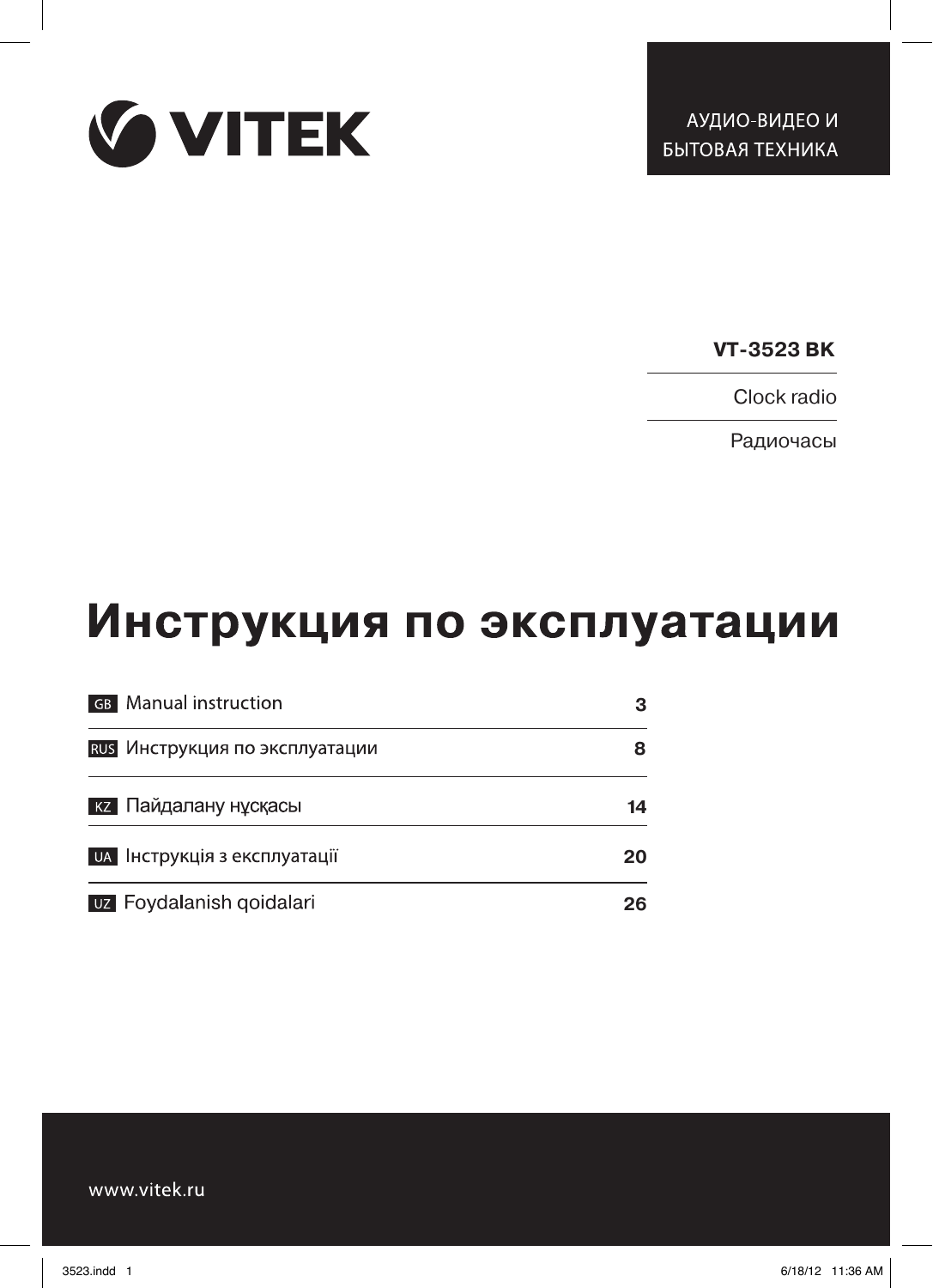





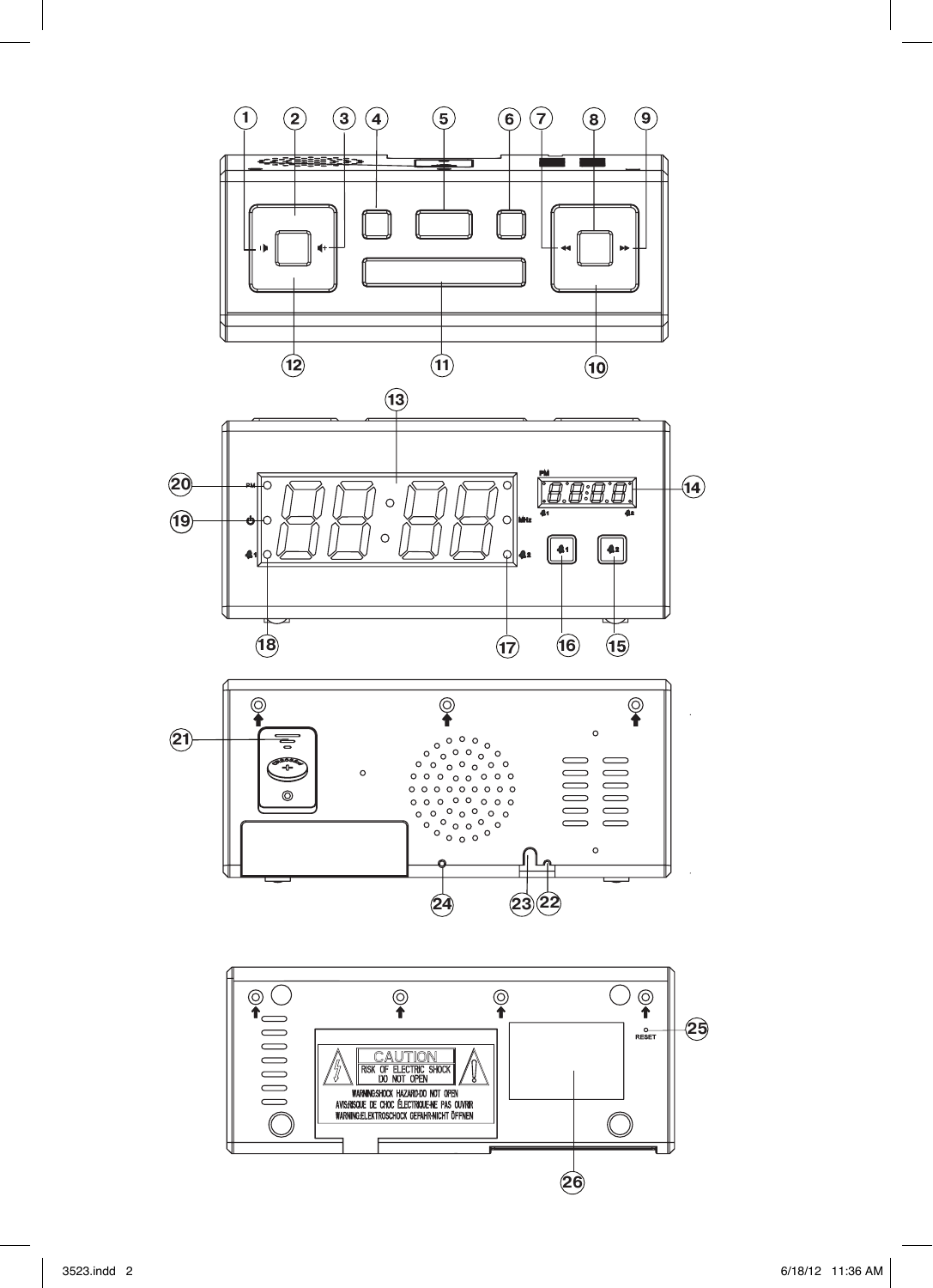#### **CLOCK RADIO**

#### **Description**

- 1. Volume down button
- 2. «NAP» countdown timer setting button
- 3. «C-F» volume up/temperature measurement units selection button
- 4. «12/24H» time format selection button
- 5. Radio "ON/OFF" button
- 6. «MEM -» recorded radio stations switching button
- 7. Frequency down  $\triangleleft$  / current date «Y-M-D» displaying button
- 8. «DISPLAY AUTO OFF» display auto switch off / «MEM SET/M+» radio stations recording and switching button.
- 9. «DST» frequency up  $\rightarrow$  / summer/winter time clock setting button
- 10. «TEMP/ALARM» temperature/alarm settings displaying button.
- 11. "SNOOZE/SLEEP/DIMMER" alarm repeating signal/sleep timer/display brightness setup button
- 12. «CLK.ADJ.» date and time setting button
- 13. Main display
- 14. Additional display
- 15. Second alarm on/off/setup button
- 16. First alarm on/off/setup button  $\bullet$
- 17. Second alarm on indicator  $\blacksquare$ .
- 18. First alarm on indicator  $\blacksquare$
- 19. Display auto switch off indicator  $\mathbb O$
- 20. «PM» time indicator
- 21. Battery compartment lid
- 22. Temperature indication
- 23. Power cord
- 24. FM-antenna cord
- 25. "RESET" button
- 26. Label

# **SAFETY MEASURES**

Before connection, usage and tuning of clock radio read the instruction carefully. Follow all the warnings and operating recommendations contained in this instruction.

Keep this manual for future reference.

- Make sure that unit operating voltage corresponds to voltage of your mains.
- In order to avoid risk of fire or electric shock, do not expose the unit to rain or moisture.
- • Do not immerse the unit, its power cord or power plug into water or other liquids.
- • To prevent fire or electric shock hazard do not use clock radio in places with high humidity (bath tubs, containers filled with water, kitchen sinks, washing machines, near a swimming pool, in wet basements, etc.) Prevent the unit from dripping and splashing.
- Do not overload sockets or extension cords as this can result in fire or electric shock.
- Place the clock radio in such a way that you can easily pull out the plug from the socket in case of any malfunction.
- • For additional unit protection during lighting storm and in cases when you are not going to use it for a long time, unplug it. It will prevent the unit from being damaged by lightning and power surges.
- To unplug the unit, pull the plug, but not the cord.
- To prevent shock hazard do not remove the cover by yourself. Do not repair the unit or make any changes in it by yourself. If there are any damages in the unit disconnect it from the mains and apply to the authorized service center.
- Install the unit in places with proper ventilation. Do not block the ventilation openings of the unit.
- Place the unit on the flat stable surface, away from devices with strong magnetic field, for example, from video and audio recording units or big speakers, as magnetic electric field lines from such devices cause interferences while unit operation.
- Do not connect the FM-antenna with the external antenna.
- Do not set clock radio near heat sources such as radiators, heat registers, stoves, or places exposed to direct sunlight, excessive dust, vibration or mechanical shocks. It is prohibited to place sources of open fire, such as candles on the unit.
- Do not let foreign objects get into unit openings.
- This unit is not intended for usage by children or disabled persons unless they are given all the necessary instructions by a person who is responsible for their safety on safety measures and information about danger that can be caused by improper usage of the unit.
- Keep the unit out of reach of children.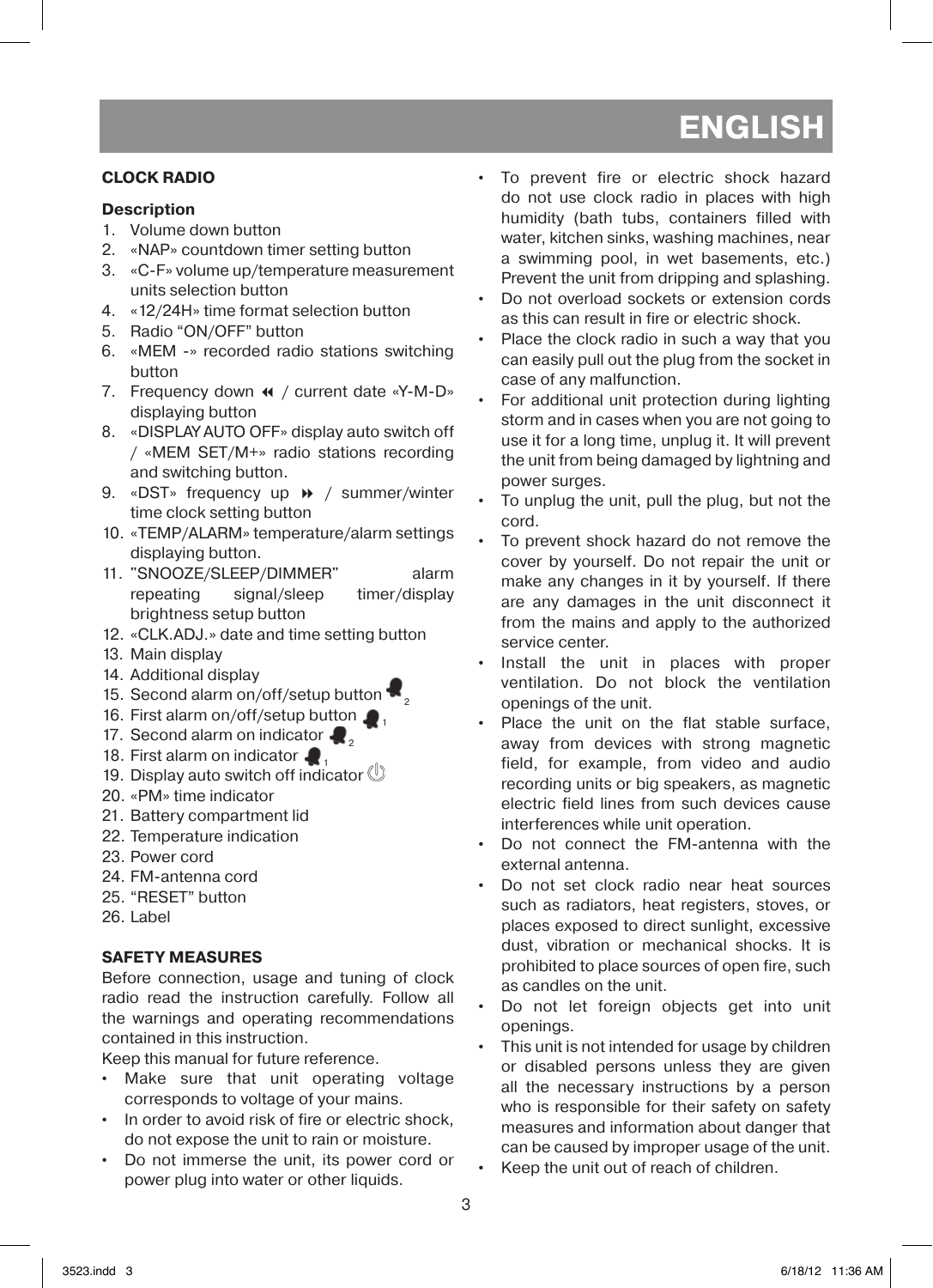• Never allow children to use the unit as a toy.

THE UNIT IS INTENDED FOR HOUSEHOLD USAGE ONLY

#### **Power connection**

- – To connect the unit to the mains insert the plug of power cord (23) into the socket. Make sure that unit operating voltage corresponds to voltage of your mains.
- – The unit is equipped with an integrated backup battery supply system, that allows to save settings of current time, timer, alarm and recorded radio stations in case of AC supply voltage interruption. Once the voltage gets normal, the unit switches to supply from the net adapter.
- – Open the battery compartment lid (21) having preliminary unscrewed the fixing screw (use a small cross-point screwdriver). Insert a CR2032 battery (not included), following the polarity.
- – Close the battery compartment lid (21) and tighten up the screw.

#### **Attention!**

Batteries leakage can cause injuries or unit damage.

In order to avoid unit damage, follow these instructions:

- – insert the battery following the polarity ("plus" upward);
- remove the battery if you are not planning to use the unit for a long time;
- – do not dismantle the battery, do not subject it to high temperatures; and
- replace the battery in time.

#### **Date and time setting**

- 1. Connect the unit into the mains.
- 2. Press and hold the «CLK.ADJ. » button (12). The year digits will start flashing on the display.
- 3. Then select the necessary year by pressing or holding the  $(7)$   $\leftrightarrow$  and  $(9) \rightarrow$ , buttons.
- 4. Press the «CLK.ADJ.» button (12). The month digits will start flashing on the display.
- 5. Use the buttons (7) and (9) to select the necessary month.
- 6. Press the«CLK.ADJ.» button (12). The day digits will start flashing on the display.
- 7. Use the buttons (7) $\leftrightarrow$  and (9) $\leftrightarrow$ , to select the necessary day.
- 8. Press "CLK.ADJ." button (12), time format symbols will start flashing on the display: 24 hours (24 Hr) or 12 hours (12 HR).
- 9. Use the buttons  $(7) \leftrightarrow \infty$  and  $(9) \leftrightarrow \infty$  select the time format (12 НR or 24 НR).
- 10. Press the «CLK.ADJ.» button (12). The hour digits will start flashing on the display.
- 11. Use the buttons  $(7) \leftrightarrow \infty$  and  $(9) \leftrightarrow \infty$  select the necessary hour.

Note: To set the afternoon time in 12 hours format (12 Hr) consequently press the buttons (7) $\leftrightarrow$  and (9) $\leftrightarrow$  until the indicator (20) «PM» appears.

- 12. Press the «CLK.ADJ.» button (12). The minute digits will start flashing on the display.
- 13. Use the buttons  $(7) \leftrightarrow \text{and } (9) \leftrightarrow \text{to select the}$ necessary minutes.
- 14. To finish the setup procedure press the "CLK. ADJ." button (12).

**Note:** If buttons (7) << and (9)  $\blacktriangleright$  are not pressed within 30 seconds during setup process, the unit will switch to the current time mode.

#### **Time format selection**

You can also select the time format 12 or 24 hours by pressing the button (4) «12/24Н». Selected time format is shown on the display (13).

#### **Current date view**

- 1. To view the date in the current time mode (radio is off) press the «Y-M-D» button (7).
- 2. To view the year, current date and time consequently press the «Y-M-D» button (7).

#### **Setting a clock to summer/winter time**

In the current time mode press and hold the "DST" button (9) until the time digits change.

#### **Alarm setup**

- 1. Press and hold the button (16)  $\Box$ , in the current time mode ( radio is off). The hour digits will start flashing on the additional display (14), and the indicator (18) will appear on the main display (13).
- 2. Use the buttons  $(7) \triangleleft$  and  $(9) \blacktriangleright$ , to select the necessary hour.
- 3. Press the button  $(16)$  . The minute digits will start flashing on the display.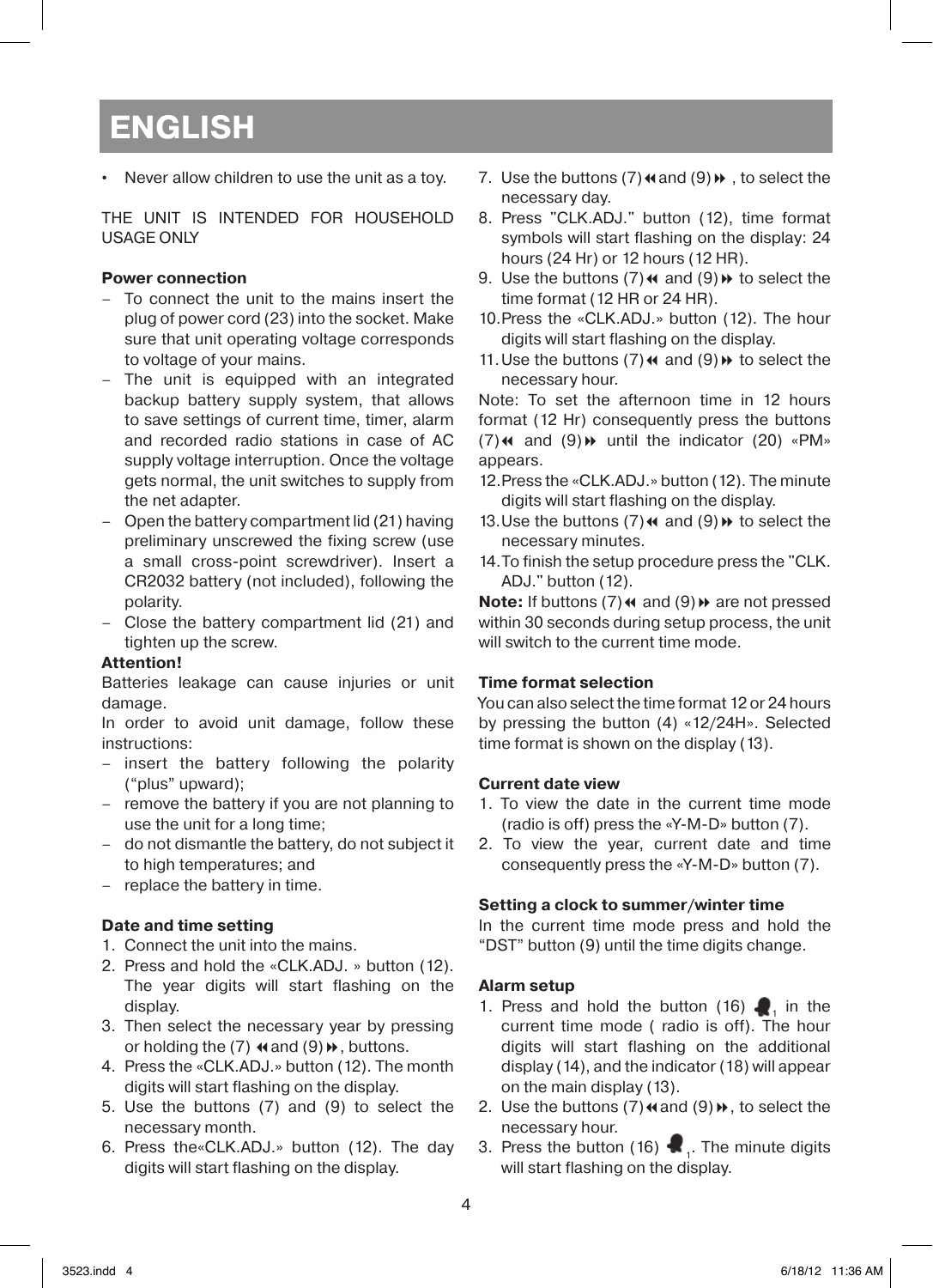- 4. Use the buttons  $(7) \triangleleft$  and  $(9) \triangleright$ , to select the necessary minutes.
- 5. Press the button (16) **2.** Symbols of alarm signal repeating mode will appear on the display. Use the buttons (7) and (9) to select the necessary mode.

1-1 without repeat,

1-5 alarm signal repeating from Monday to Friday,

1-7 alarm signal repeating seven days a week,

6-7 alarm signal repeating on Saturday and Sunday.

- 6. Press the button (16)  $\bullet$ . If you set the alarm signal without repeat (1-1), the alarm day digits will appear on the display (14). Using buttons (7) $\leftrightarrow$  and (9) $\leftrightarrow$  set the alarm day (1 - Monday, 2 - Tuesday etc.). Press the button  $(16)$  .
- 7. The alarm signal symbols will start flashing on the display. Use the buttons  $(7) \leftrightarrow$  and  $(9) \rightarrow$ to select the necessary alarm signal. Sound signal (symbol «bu») or radio (tuned station frequency appears).

**Note:** If you want to select the radio as alarm signal, preliminary tune the required radio station (see "Radio stations reception").

- 8. Press the button (16)  $\blacksquare$  , then set the volume level by pressing buttons  $(7)$  and  $(9)$  » (volume level adjustment is not available when setting the alarm signal).
- 9. To finish the setting of the first alarm, press the button  $(16)$ .

10. Repeat steps 2-9 for the second alarm (15)

 $\clubsuit$ Note:

- If buttons (7) $\triangleleft$  and (9) $\triangleleft$  are not pressed during 30 seconds, the unit will switch to the current time mode.
- $-$  Alarm operation is only possible when the unit is connected to the mains.

#### **Switching alarms on/off**

- 1. To switch the alarm (alarms) on press the button (16)  $\blacksquare$ , and/or (15)  $\blacksquare$ , until the indicators (18) and/or (17), respectively, appear.
- 2. To switch the alarm (alarms) off press the corresponding button in the current time mode again. Indicator of the corresponding alarm will switch off.

#### **Alarm snooze**

- 1. You can switch off the alarm signal for 9 minutes by pressing the button (11) "SNOOZE/SLEEP". The indicator of the selected alarm will flash; alarm signal will be repeated in 9 minutes.
- 2. To switch off alarm sound signal press the button (5) "ON/OFF" or the button of the corresponding alarm (16)  $\blacksquare$ , or (15)  $\blacksquare$ .

**Note:** The alarm/radio signal will sound for 30 minutes if you do not press any buttons.

#### **Alarm settings and temperature displaying**

Room air temperature is shown on the additional display (14) on default.

- 1. To show the first alarm settings on the additional display (14) press the button (10) «TEMP/ALARM». in current time mode (radio is off). The first alarm settings will appear on the display (14) and the indicator (point) will appear to the left of the settings.
- 2. To check the second alarm settings, press the «TEMP/ALARM» button (10) again. The second alarm settings will appear on the display (14) and the indication (point) will appear to the right of the settings.
- 3. Press the button (10) «TEMP/ALARM» for the third time; the room air temperature will appear on the display.

#### **Temperature measurement units selecting**

- 1. Set the temperature indication on the additional display (14) in the current time mode (see "Alarm settings and temperature displaying").
- 2. Press the button (3) «C-F» to select the temperature measurement units (Celsius degrees, Fahrenheit degrees).

Display brightness (13)/ (14) setting (two displays, the brightness is set up simultaneously) Set up the necessary display (main and additional) brightness by pressing the button (11) "DIMMER" repeatedly in the current time mode.

#### **Display (13)/ (14) (two displays) automatic switching off**

1. In the current time mode press and hold the «DISPLAY AUTO OFF» button (8) until the indication  $(19)$  appears. The display will switch off in 10 seconds.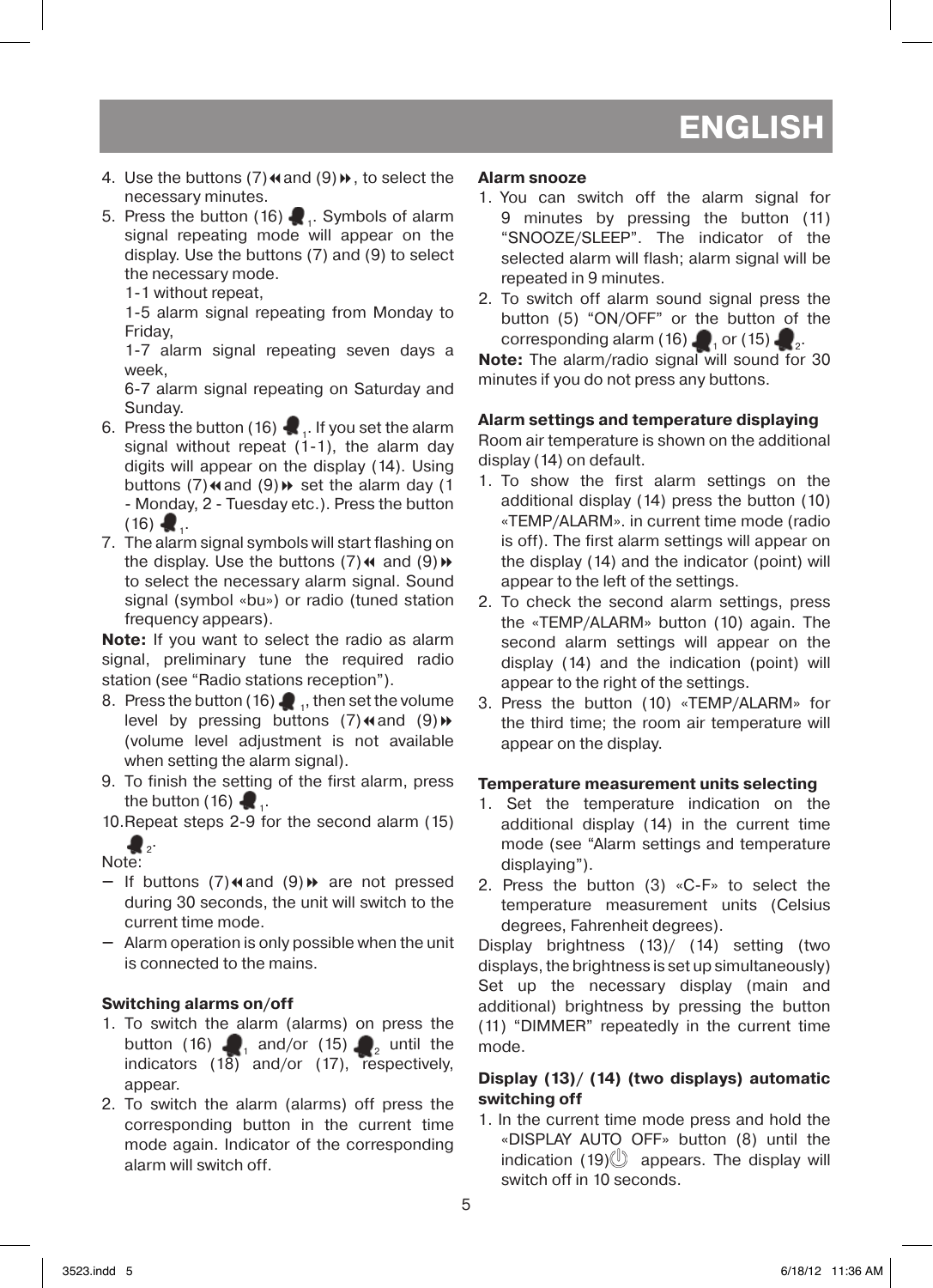2. Press any button to see display settings for a short time.

Note: This function is inactive in the radio mode.

3. To switch off the function press and hold the «DISPLAY AUTO OFF» button (8) until the indicator (19)  $\mathbb{U}$  switches off.

### **Countdown timer**

- 1. Press the «NAP» button (2) in the current time mode, the symbol «n90» will appear on the display (13) that means countdown timer actuation in 90 minutes.
- 2. Set the time of timer actuation from 10 to 90 minutes with 10 minutes step by pressing the «NAP»button (2) repeatedly.
- 3. To view the remaining time press the «NAP» button (2).
- 4. After the set time runs off you will hear a sound signal, to switch it off press the «ON/ OFF» button (5).
- 5. To cancel this function press the «NAP» button (2) repeatedly until "OFF" symbol appears on the display (13) or switch on the radio pressing the «ON/OFF» button (5).

#### **Radio stations reception**

- 1. Connect the unit to the mains and press the "ON/OFF"button (5).
- 2. Use the buttons  $(7) \leftrightarrow$  and  $(9) \leftrightarrow$  for tuning to the desired radio station.

Manual tuning: consequently press the buttons (7) $\leftrightarrow$  and (9) $\leftrightarrow$  to select the desired radio station with step 0.1 MHz in FM mode.

Auto tuning: press and hold the buttons  $(7)$ <sup>44</sup> and  $(9)$   $\blacktriangleright$  for more than 2 second. The tuner shall begin scanning and automatically stops after finding the closest strong radio station signal.

3. To switch off the radio press the "ON/OFF" button (5).

# **Antenna (24)**

Select the FM-antenna (24) position for quality acceptance of radio signal. For the best radio stations reception in the FM-band it is recommended to unwind the FM-antenna (24) cable and place it optimally.

#### Volume level adjusting

Use buttons (1) and (3) to set up the desired volume level.

#### **Radio stations recording**

You can set up and save 10 radio station in FM band.

- 1. Tune to the station you want to record.
- 2. Press the «MEM.SET/M+» button (8) until a flashing symbol of «Р--» appears.
- 3. Use the buttons  $(7) \leftrightarrow \infty$  and  $(9) \leftrightarrow \infty$  select the number of the programming cell.
- 4. Press the "MEM.SET/M+" button (8) again to save settings.
- 5. Repeat steps  $1 4$  for all radio stations which you wish to save in the clock radio memory.
- 6. To select the preliminary recorded radio stations press the "MEM.SET/M+" button (8) or "MEM-" button (6) consequently in radio mode.

# **Automatic radio switch off**

You can set up the radio switch off time.

- 1. Press the button (11) "SNOOZE/SLEEP". "90" symbols will appear on the display that means automatic switching off in 90 minutes.
- 2. Set up the necessary auto switch off time (90, 60, 30 or 15 minutes) pressing the "SNOOZE/ SLEEP" button (11) repeatedly.
- 3. To cancel this function press the «SNOOZE/ SLEEP» button (11) repeatedly until "OFF" symbol appears on the display (13) or switch off the radio by pressing the button (5).

#### **"RESET" button (25)**

Use a toothpick to press the "RESET" button (25) when replacing the battery or if the unit malfunctions, the settings will return to the default ones, all the stored data (current time, alarms and radio settings) will be lost.

#### **CLEANING AND CARE**

Disconnect the unit from the mains before cleaning.

Use a soft cloth to clean the unit.

Do not use liquid or aerosol substances for cleaning.

#### **STORAGE**

- $-$  Clean the unit before taking it away for storage.
- $-$  Store the unit in a cool dry place away from children.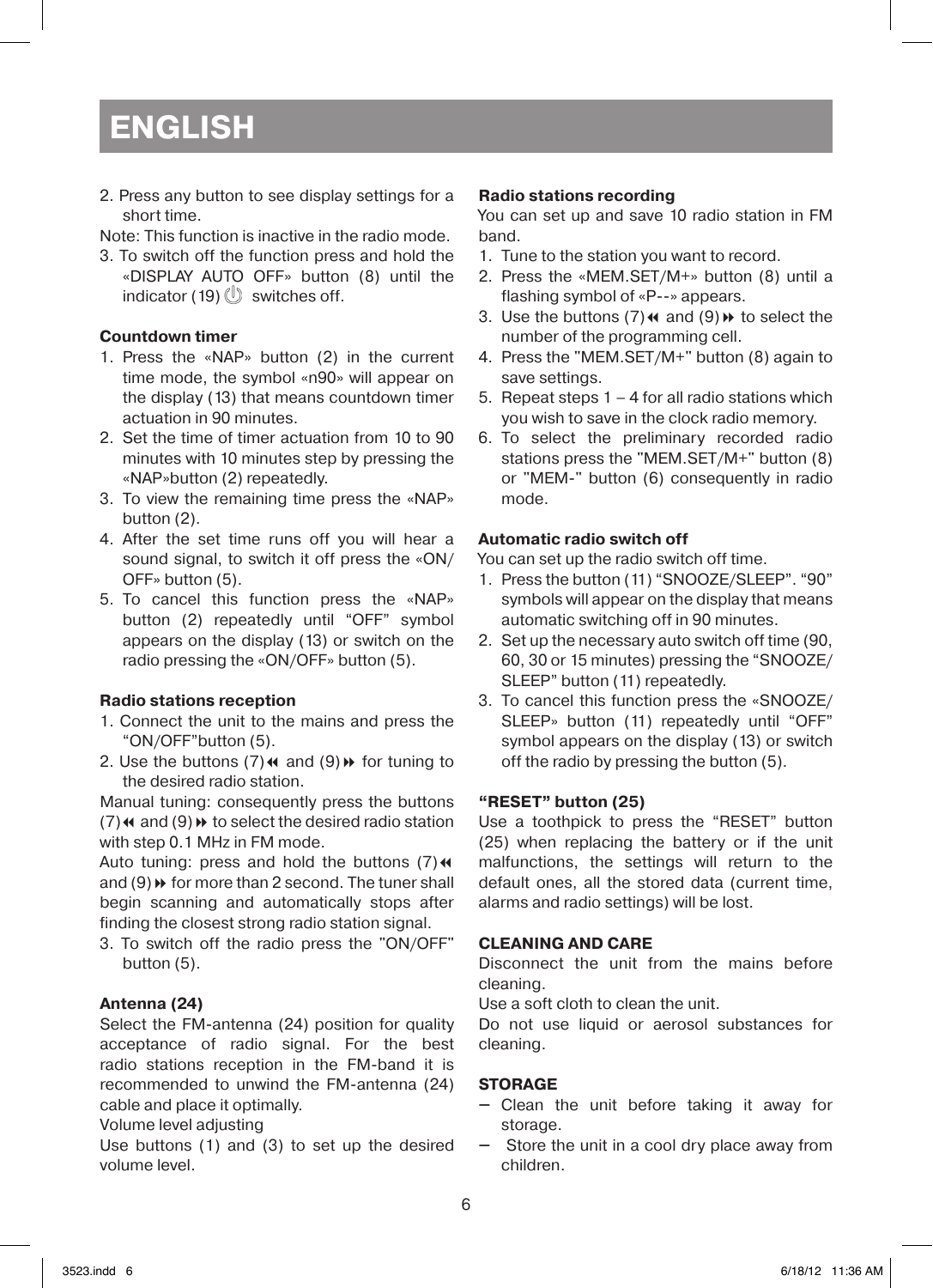#### **DELIVERY SET**

Clock radio – 1 pc. Instruction manual – 1 pc.

#### **SPECIFICATIONS**

Power supply: 220-240 V, ~ 50 Hz Backup power supply: CR2032 battery, 3 V FM frequency range: 87.5–108 MHz. Maximal power consumption: 5 W

The manufacturer preserves the right to change the specifications of the unit without a preliminary notification.

#### **Unit operating life is 3 years.**

#### **Guarantee**

Details regarding guarantee conditions can be obtained from the dealer from whom the appliance was purchased. The bill of sale or receipt must be produced when making any claim under the terms of this guarantee.

This product conforms to the EMC-Requirements as laid down by the Council Directive 89/336/EEC and to the Low Voltage Regulation (73/23 EEC)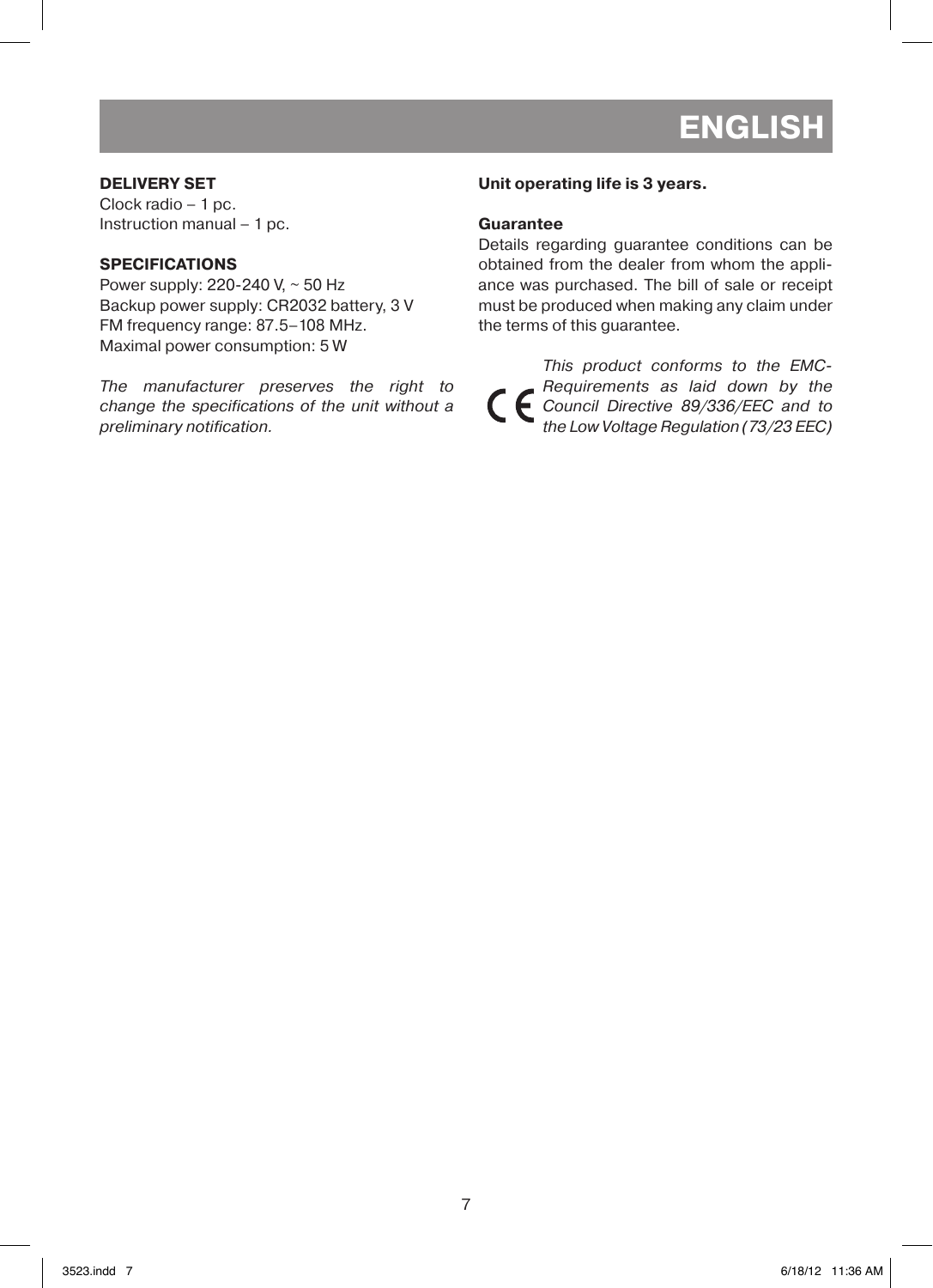# **русский**

#### **РАДИОЧАСЫ**

#### **Описание**

- 1. Кнопка уменьшения громкости звука
- 2. Кнопка настройки таймера обратного отсчета «NAP»
- 3. Кнопка увеличения громкости звука/выбора единиц измерения температуры «С-F»<br>4 Кнопка
- выбора формата времени «12/24H»
- 5. Кнопка включения/выключения радио «ON/OFF»
- 6. Кнопка переключения запрограммированных радиостанций «MEM -»
- 7. Кнопка уменьшения частоты настройки « / отображения текущей даты «Y-M-D»
- 8. Кнопка автоотключения дисплея «DISPLAY AUTO OFF» / программирования и переключения радиостанций «MEM SET/M+»
- 9. Кнопка увеличения частоты настройки  $\blacktriangleright$ / перевода часов на летнее/зимнее время «DST»
- 10. Кнопка отображения температуры/установок будильника «TEMP/ALARM»
- 11. Кнопка повтора сигнала будильника/автоотключения/ регулировки яркости дисплея «SNOOZE/SLEEP/DIMMER»
- 12. Кнопка установки даты и времени «CLK. ADJ.»
- 13. Основной дисплей
- 14. Дополнительный дисплей
- 15. Кнопка включения/выключения/настройки второго будильника <sup>2</sup>
- 16. Кнопка включения/выключения/настройки первого будильника.
- 17. Индикатор включения второго будильника  $\blacksquare$
- 18. Индикатор включения первого будильника $\blacksquare$
- 19. Индикатор автоотключения дисплея  $\mathbb{U}$
- 20. Индикатор отображения времени после полудня «РМ»
- 21. Крышка батарейного отсека
- 22. Датчик температуры
- 23. Сетевой шнур
- 24. Провод FM-антенны
- 25. Кнопка сброса настроек «RESET»
- 26. Этикетка

#### **МЕРЫ БЕЗОПАСНОСТИ**

Перед подключением, использованием и настройкой устройства внимательно прочитайте инструкцию. Необходимо соблюдать все предупреждения и рекомендации по эксплуатации устройства, приведенные в данной инструкции.

Сохраните инструкцию, используйте ее в дальнейшем в качестве справочного материала.

- • Убедитесь, что рабочее напряжение прибора соответствует напряжению в домашней электросети.
- Во избежание возникновения пожара или поражения электрическим током не подвергайте устройство воздействию дождя или влаги.
- Запрещается погружать прибор, сетевой шнур и вилку сетевого шнура в воду или любые другие жидкости.
- Во избежание возникновения пожара или поражения электрическим током не размещайте радиочасы в условиях повышенной влажности (около ванн, емкостей с водой, кухонных раковин, стиральных машин, рядом с плавательным бассейном, в сырых подвалах и т.п.) Не допускайте попадания на устройство капель или брызг.
- Не допускайте перегрузки розеток или удлинителей, так как это может привести к пожару или поражению электрическим током.
- Установите устройство таким образом, чтобы в случае неисправности вилку сетевого шнура можно было немедленно вынуть из розетки.
- Для дополнительной защиты устройства во время грозы, а также в тех случаях, когда вы не собираетесь использовать его в течение длительного времени, отключите устройство от розетки электросети. Это исключит выход устройства из строя из-за ударов молнии или скачков напряжения в электросети.
- При отключении устройства беритесь непосредственно за вилку сетевого шнура, ни в коем случае не тяните за шнур.
- Во избежание удара электрическим током не открывайте корпус устройства самостоятельно. Не ремонтируйте прибор и не вносите в него изменения. При обнару-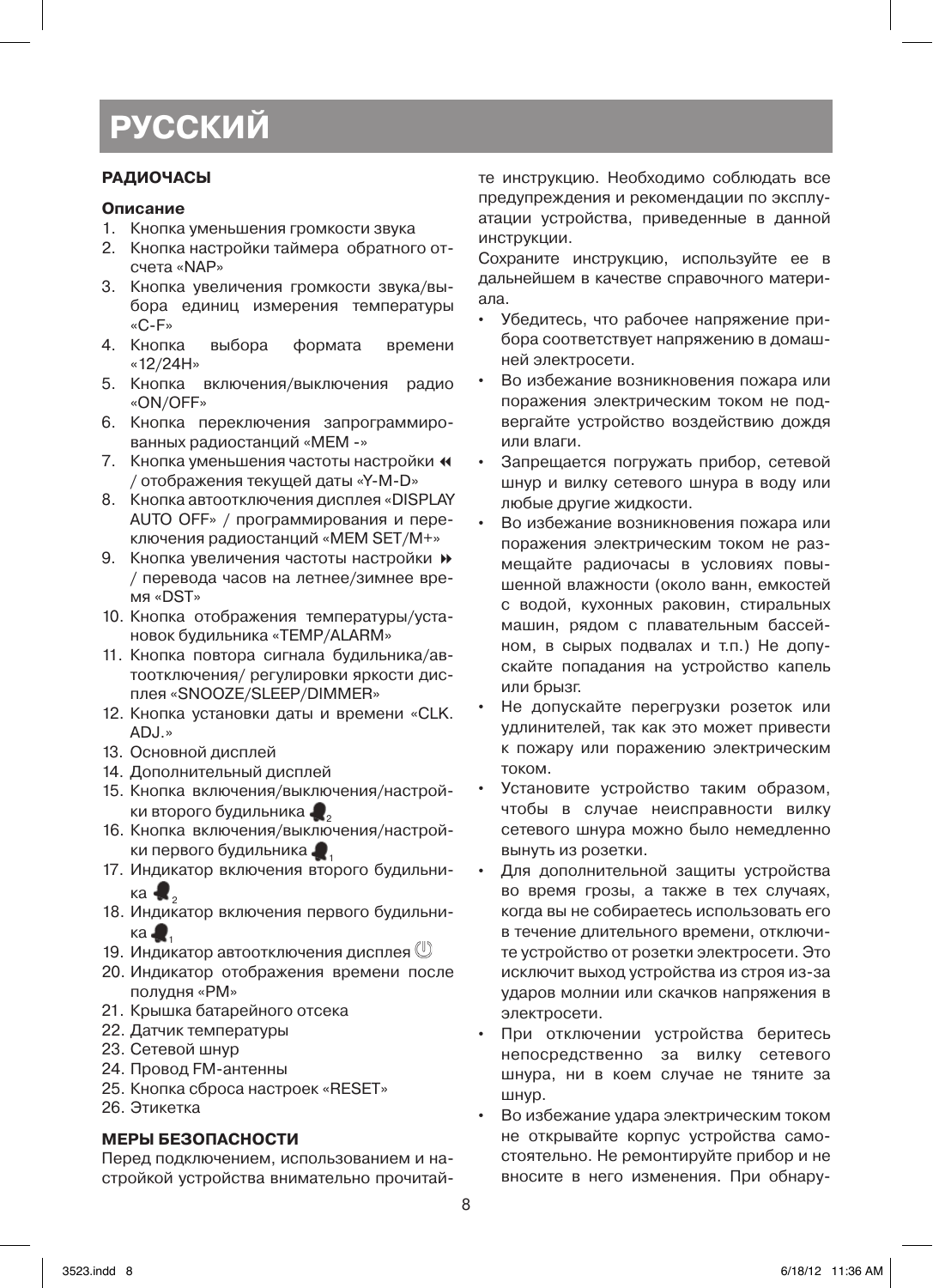# **РУССКИ**

жении неисправностей отключите прибор от сети и обратитесь в авторизованный (уполномоченный) сервисный центр.

- Устройство следует размещать в местах с достаточной вентиляцией. Не закрывайте вентиляционные отверстия прибора.
- Устройство необходимо разместить на ровной, устойчивой поверхности, подальше от оборудования с сильными магнитными полями, например, от видео- и аудиомагнитофонов или больших колонок, т.к. силовые линии магнитного поля от этих устройств могут вызвать помехи в работе устройства.
- • Не соединяйте FM-антенну с наружной антенной.
- • Не размещайте устройство вблизи источников тепла, таких как радиаторы, электрообогреватели и духовки, а также в местах, подверженных воздействию прямых солнечных лучей, чрезмерному запылению, вибрации или механическим ударам. Не ставьте на устройство источники открытого пламени, такие как свечи.
- • Не допускайте попадание посторонних предметов в отверстия устройства.
- Данное устройство не предназначено для использования детьми и людьми с ограниченными возможностями, если только лицом, отвечающим за их безопасность, им не даны соответствующие и понятные им инструкции о безопасном использовании устройства и тех опасностях, которые могут возникать при его неправильном использовании.
- • Храните прибор в местах, недоступных для детей.
- • Не разрешайте детям использовать прибор в качестве игрушки.

### УСТРОЙСТВО ПРЕДНАЗНАЧЕНО ТОЛЬКО ДЛЯ ДОМАШНЕГО ИСПОЛЬЗОВАНИЯ

# **Подключение питания**

- – Для подключения устройства к сети вставьте вилку сетевого шнура (23) в розетку. Убедитесь, что рабочее напряжение устройства соответствует напряжению в домашней сети.
- – Прибор оборудован встроенной батарейной системой резервного питания,

которая позволяет в случае пропадания напряжения в сети переменного тока сохранить настройки текущего времени, таймера, будильника и запрограммированные радиостанции. Как только напряжение в сети восстановится, устройство переключится на питание от электросети.

- Откройте крышку батарейного отсека (21), предварительно открутив фиксирующий винт (для этого используйте маленькую крестовую отвёртку). Установите элемент питания CR2032 (не входит в комплект поставки) «плюсом» вверх.
- Закройте крышку батарейного отсека (21) и закрутите винт.

#### **Внимание!**

Протечка элемента питания может стать причиной травм или повреждения устройства. Чтобы избежать повреждения, следуйте приведенным ниже рекомендациям:

- устанавливайте элемент питания, соблюдая полярность («плюсом» вверх);
- вынимайте элемент питания, если устройство не будет использоваться в течение длительного времени;
- не разбирайте элемент питания, не подвергайте его воздействию высокой температуры;
- своевременно производите замену элемента питания.

#### **Настройка даты и времени**

- 1. Подключите устройство к сети.
- 2. Нажмите и удерживайте кнопку (12) «CLK. ADJ.», на дисплее начнет мигать символ года.
- 3. Последовательно нажимая или удерживая кнопки (7) и и (9)», выберите нужный год.
- 4. Нажмите кнопку (12) «CLK.ADJ.»**.** На дисплее начнет мигать числовое обозначение месяца.
- 5. Используя кнопки (7) «и (9)», выберите нужный месяц.
- 6. Нажмите кнопку (12) «CLK.ADJ.»**.** На дисплее начнет мигать числовое обозначение дня.
- 7. Используя кнопки (7) № и (9) », выберите нужный день.
- 8. Нажмите кнопку (12) «CLK.ADJ.», на дисплее начнет мигать символ, обозначаю-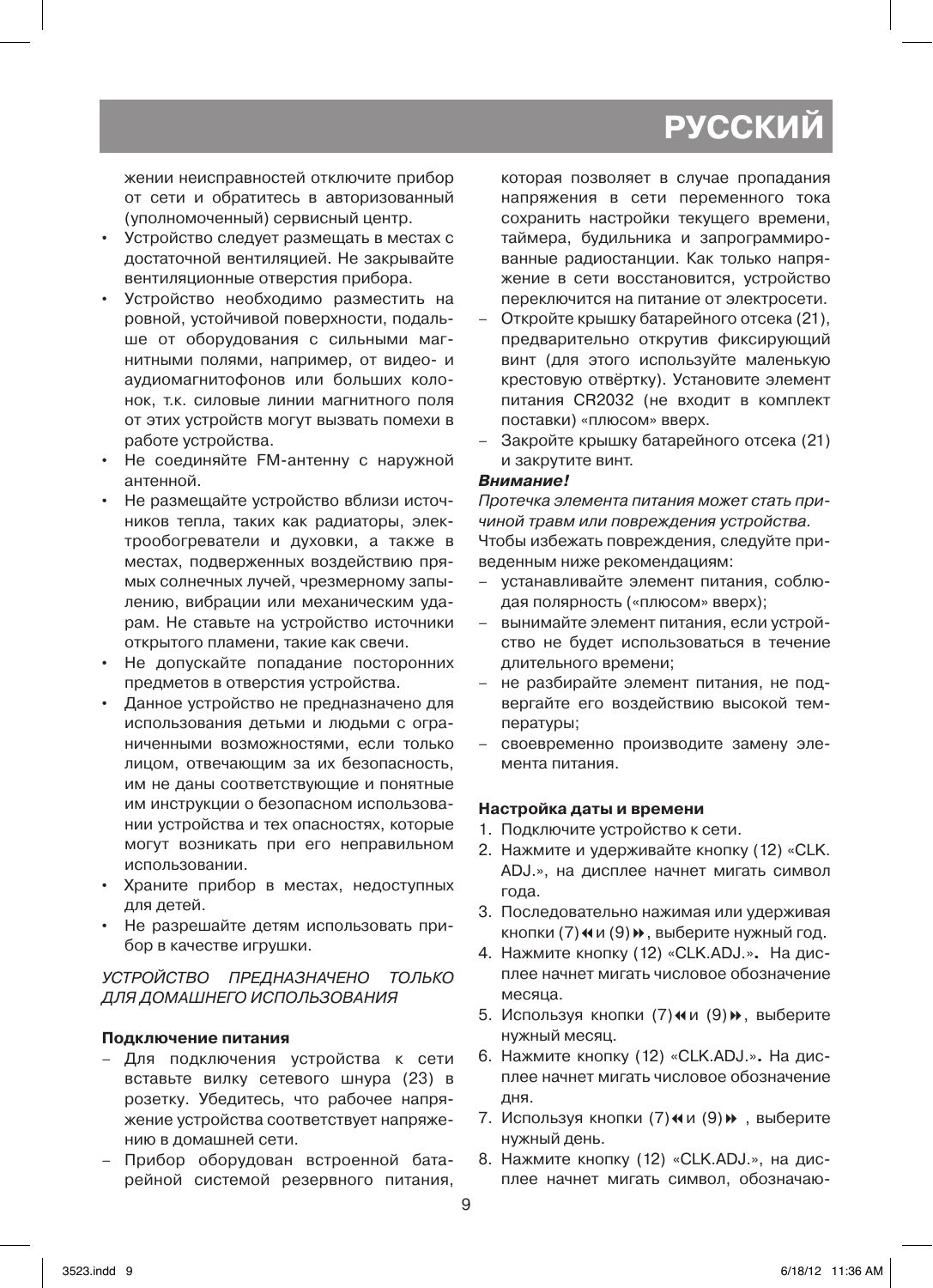# **русский**

щий формат отображения времени: 24 часа (24Hr) или 12 часов (12Hr).

- 9. Используя кнопки (7) и и (9) », выберите формат отображения времени (12Нr или 24Нr).
- 10. Нажмите кнопку (12) «CLK.ADJ.». На дисплее начнут мигать цифры часа.
- 11. Используя кнопки (7) «и (9)», выберите нужный час.

**Примечание:** При отображении времени в формате 12 часов (12Hr) для установки времени после полудня последовательно нажимайте кнопку (7) и или (9) № до появления индикатора (20) «PM»

- 12. Нажмите кнопку (12) «CLK.ADJ.»**.** На дисплее начнут мигать показания времени в минутах.
- 13. Используя кнопки (7) и и (9) », установите время в минутах.
- 14. Для завершения процедуры настройки нажмите кнопку (12) «CLK.ADJ.»**.**

**Примечание:** Если в течение 30 секунд во время установки кнопки (7) и или (9) не будут нажаты, произойдет возврат в режим отображения текущего времени.

#### **Выбор формата времени**

Вы также можете выбрать отображение времени в формате 12 или 24 часов нажатием кнопки (4) «12/24Н». Выбранный формат времени отражается на дисплее (13).

#### **Просмотр текущей даты**

- 1. Для просмотра даты в режиме отображения времени (радио выключено) нажмите кнопку (7) «Y-M-D».
- 2. Последовательно нажимайте кнопку (7) «Y-M-D» для просмотра года, текущей даты и времени.

#### **Перевод часов на летнее/зимнее время**

В режиме отображения времени нажмите и удерживайте кнопку (9) «DST» до изменения показаний времени.

#### **Настройка будильников**

1. В режиме отображения времени (радио выключено), нажмите и удерживайте кнопку (16)  $\blacksquare$ . На дополнительном дисплее (14) начнут мигать цифры часа, а на основном дисплее (13) загорится индикатор (18).

- 2. Используя кнопки (7) и и (9)», выберите требуемый час.
- 3. Нажмите кнопку (16)  $\bullet$ . На дисплее начнут мигать цифры минут.
- 4. Используя кнопки (7) и и (9)», выберите нужное значение минут.
- 5. Нажмите кнопку (16) <sup>1</sup>**.** На дисплее появятся символы режима повтора будильника. Используя кнопки (7) и и (9)», выберите нужный режим:
- 1-1 без повтора,
- 1-5 повтор сигнала будильника с понедельника по пятницу,
- 1-7 повтор сигнала будильника семь дней в неделю,
- 6-7 повтор сигнала будильника в субботу и воскресенье.
- 6. Нажмите кнопку (16) <sup>1</sup>**.** Если Вы установили сигнал будильника без повтора (1-1), на дисплее (14) появится числовое обозначение дня недели, в который должен сработать будильник. Используя кнопки (7) «и (9)», установите день, в который должен сработать будильник (1- понедельник, 2- вторник и т.д.). Нажмите кнопку (16)  $\blacksquare$ .
- 7. На дисплее начнут мигать символы типа сигнала пробуждения. Используя кнопки (7) «и (9)», выберите нужный тип сигнала пробуждения: сигнал зуммера (символ «bu») или радио (отображается частота настройки).

**Примечание**: Если в качестве сигнала пробуждения вы хотите выбрать радио, то перед настройкой будильников предварительно настройтесь на требуемую радиостанцию (см. «Прием радиостанций»).

- 8. Нажмите на кнопку (16)  $\blacksquare$ , а затем кнопками (7) и и (9) » установите уровень громкости радио (регулировка уровня громкости недоступна при выборе сигнала зуммера).
- 9. Для завершения настройки первого будильника нажмите кнопку (16)  $\blacksquare$ .
- 10. Повторите действия 2-9 для второго будильника  $(15)$   $\clubsuit$ .

#### **Примечание:**

Если в течение 30 секунд кнопки (7) и и (9) • не будут нажаты, произойдет возврат в режим отображения текущего времени.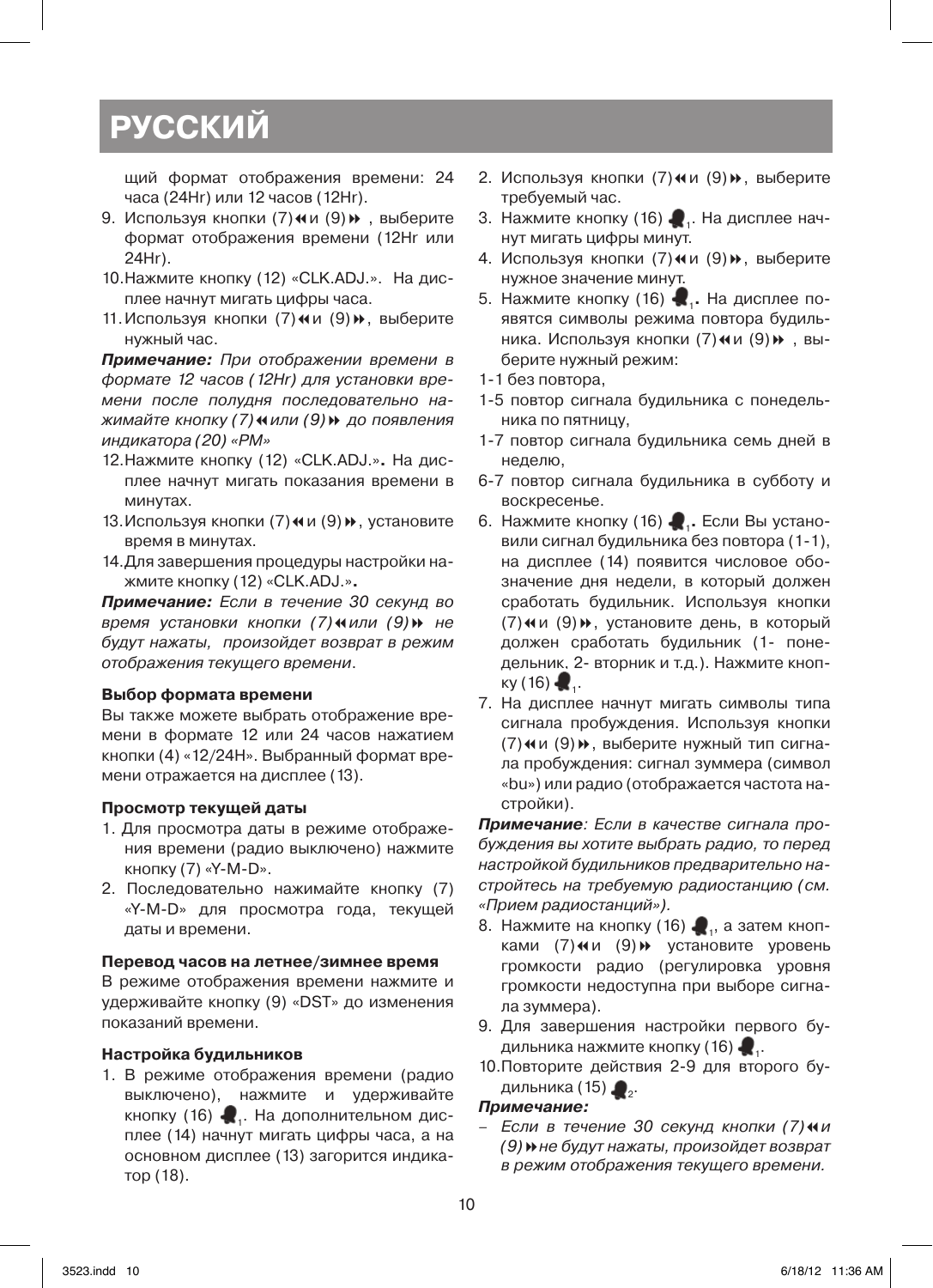# **РУССКИ**

– Срабатывание будильника происходит только при подключении устройства к электросети.

## **Включение/выключение будильников**

- 1. Для включения будильника (будильников) в режиме отображения текущего времени нажмите кнопку (16)  $\blacksquare$ , и/или (15)  $\blacksquare$ , до появления индикаторов (18) и/или (17) соответственно.
- 2. Для выключения будильника (будильников) в режиме отображения текущего времени нажмите соответствующую кнопку еще раз. Индикатор соответствующего будильника погаснет.

# **Повтор сигнала будильника**

- 1. Сигнал будильника можно отключить на 9 минут нажатием кнопки (11) «SNOOZE/ SLEEP»**.** Индикатор выбранного будильника будет мигать, через 9 минут сигнал будильника повторится.
- 2. Для отключения звукового сигнала будильника нажмите кнопку (5) «ON/OFF» или кнопку соответствующего будильника (16)  $\bullet$ , или (15)  $\bullet$ .

**Примечание:** Сигнал зуммера/радио будет звучать в течение 30 минут, если Вы не нажмете никаких кнопок.

### **Отображение настроек будильника и показаний температуры**

На дополнительном дисплее (14) по умолчанию отображается температура воздуха в помещении.

- 1. Для вывода настроек первого будильника на дополнительный дисплей (14) нажмите кнопку (10) «TEMP/ALARM». в режиме отображения времени (радио выключено). На дисплее (14) появятся настройки первого будильника и загорится индикатор (точка) с левой стороны от показаний.
- 2. Для просмотра настроек второго будильника нажмите кнопку (10) «TEMP/ALARM» еще раз. На дисплее (14) появятся настройки второго будильника, и загорится индикатор (точка) с правой стороны от показаний.

3. Нажмите кнопку (10) «ТЕМР/ALARM» третий раз, на дисплее (14) отобразится температура воздуха в помещении.

# **Выбор единиц измерения температуры**

- 1. В режиме отображения текущего времени установите показания температуры на дополнительном дисплее (14) (см. пункт «Отображение настроек будильника и показаний температуры).
- 2. Нажмите кнопку (3) «C-F» для выбора единиц измерения температуры (градусы Цельсия или Фаренгейта).

# **Установка яркости дисплея (13)/(14) (дисплея два, яркость регулируется одновременно)**

В режиме отображения времени, повторно нажимая кнопку (11) «DIMMER», установите необходимую яркость дисплея (основного и дополнительного).

# **Автоматическое отключение дисплея (13)/(14) (дисплея два)**

- 1. В режиме отображения текущего времени нажмите и удерживайте кнопку (8) «DISPLAY AUTO OFF» до появления индикатора (19) ( !). Через 10 секунд дисплей погаснет.
- 2. Для кратковременного просмотра показаний дисплея нажмите любую кнопку.

# **Примечание**: Функция неактивна в режиме радио.

3. Для отключения функции повторно нажмите и удерживайте кнопку (8) «DISPLAY AUTO OFF», индикатор (19) (1) погаснет.

# **Таймер обратного отсчета**

- 1. В режиме отображения текущего времени нажмите кнопку (2) «NAP», на дисплее (13) появится символ «П90», что означает срабатывание таймера обратного отсчета через 90 минут.
- 2. Повторными нажатиями кнопки (2) «NAP» установите время срабатывания таймера от 10 до 90 минут с шагом в 10 минут.
- 3. Для просмотра оставшегося времени нажмите кнопку (2) «NAP».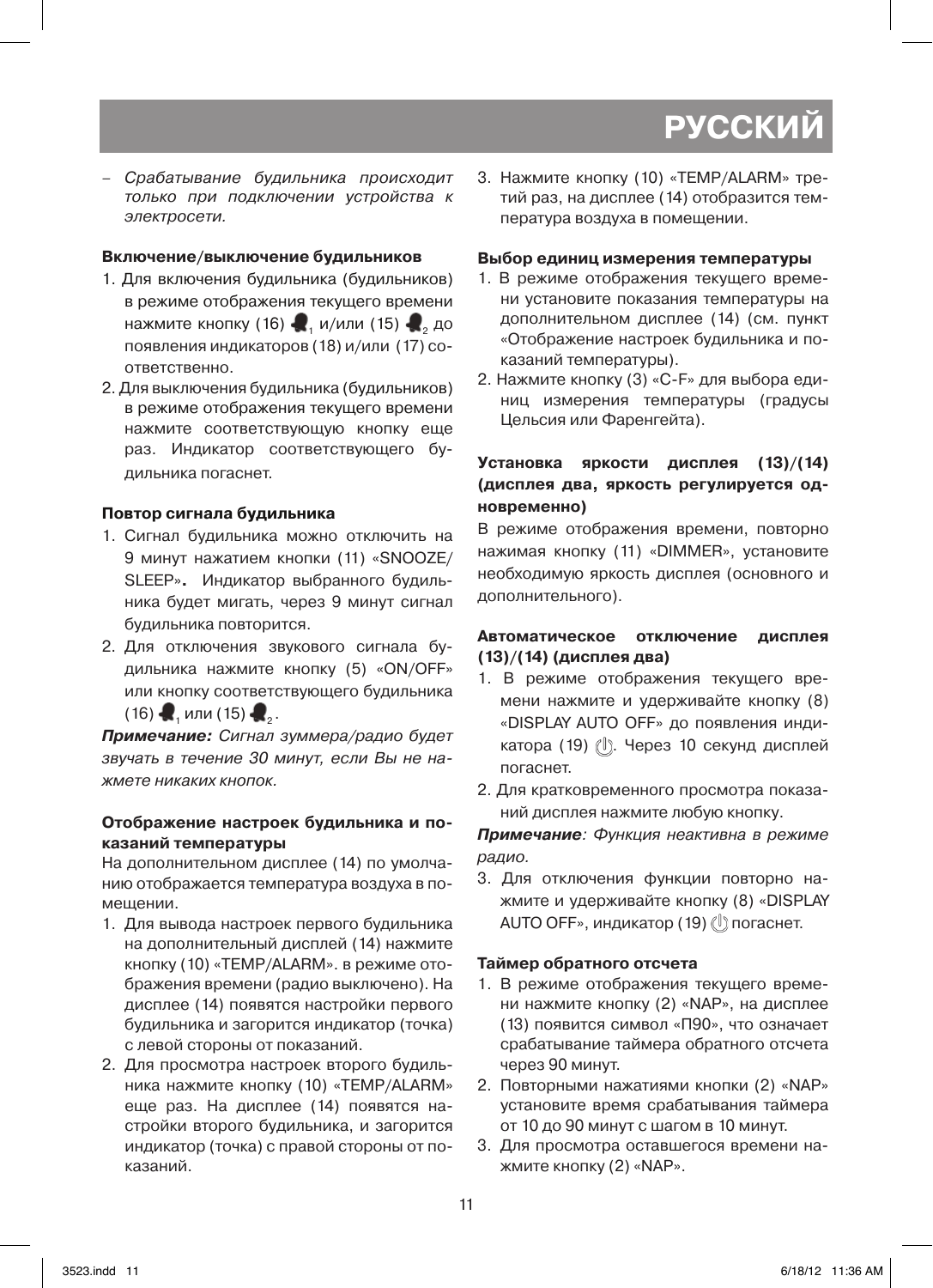# **русский**

- 4. По истечении заданного времени прозвучит звуковой сигнал, для отключения которого нажмите кнопку (5) «ON/OFF».
- 5. Для отмены данной функции повторно нажимайте кнопку (2) «NAP» до появления на дисплее (13) символа «OFF» или включите радио, нажав кнопку (5) «ON/OFF».

#### **Прием радиостанций**

- 1. Подключите устройство к сети и нажмите кнопку (5) «ON/OFF».
- 2. При помощи кнопок (7) «и (9) » настройтесь на желаемую радиостанцию.

**Ручная настройка:** последовательно нажимайте кнопки (7) **«** и (9) **»** для выбора желаемой радиостанции с шагом 0,1 МГц в режиме FM.

**Автоматический поиск:** нажмите и удерживайте кнопку (7) и или (9) № более 2 секунд. Тюнер начнет сканирование и автоматически остановит сканирование при нахождении ближайшего сильного сигнала от радиостанции.

3. Для выключения радио нажмите кнопку (5) «ON/OFF».

#### **Антенна (24)**

Выберите положение FM-антенны (24) для качественного приема. Для обеспечения наилучших условий приема радиостанций FM диапазона рекомендуется размотать провод FM-антенны (24) на всю длину и расположить его оптимальным образом.

#### **Регулировка уровня громкости**

Для установки желаемого уровня громкости используйте кнопки (1) и (3).

#### **Программирование радиостанций**

Вы можете настроить и сохранить 10 радиостанций в диапазоне FM.

- 1. Настройтесь на радиостанцию, которую вы хотите запрограммировать.
- 2. Нажмите и удерживайте кнопку(8) «MEM. SET/М+» до появления мигающего символа «Р--».
- 3. Последовательно нажимая кнопки (7) и и (9) 8, выберите номер ячейки программирования.
- 4. Нажмите еще раз кнопку (8) «MEM.SET/ М+», чтобы сохранить выбранные настройки.
- 5. Повторите пункты 1 4 для всех радиостанций, частоты которых Вы хотите сохранить в памяти радиочасов.
- 6. Чтобы выбрать одну из предварительно запрограммированных радиостанций, в режиме радио последовательно нажимайте кнопку (8) «MEM.SET/М+» или (6) «МЕМ-».

#### **Автоматическое выключение радио**

Вы можете установить время, по истечении которого произойдет автоматическое выключение радио.

- 1. В режиме радио нажмите кнопку (11) «SNOOZE/SLEEP». На дисплее отобразятся символы«90», что означает автоматическое отключение воспроизведения через 90 минут.
- 2. Установите необходимое время автовыключения **(**90, 60, 30 или 15 минут**)** повторными нажатиями кнопки (11) «SNOOZE/ SLEEP».
- 3. Для отключения функции повторно нажимайте кнопку (11) «SNOOZE/SLEEP» до появления на дисплее (13) символа «OFF» или выключите радио, нажав кнопку (5).

#### **Кнопка сброса настроек (25) «RESET»**

Используя зубочистку, нажмите кнопку сброса (25) «RESET» при замене элемента питания или если устройство работает ненадлежащим образом, при этом произойдет возврат к заводским настройкам, а ранее сохраненные данные (настройки текущего времени, будильников и радио) будут потеряны.

#### **ЧИСТКА И УХОД**

- – Перед чисткой отключите устройство от сети.
- – Для чистки устройства используйте мягкую ткань.
- Запрещается использовать для этих целей жидкие или аэрозольные чистящие средства.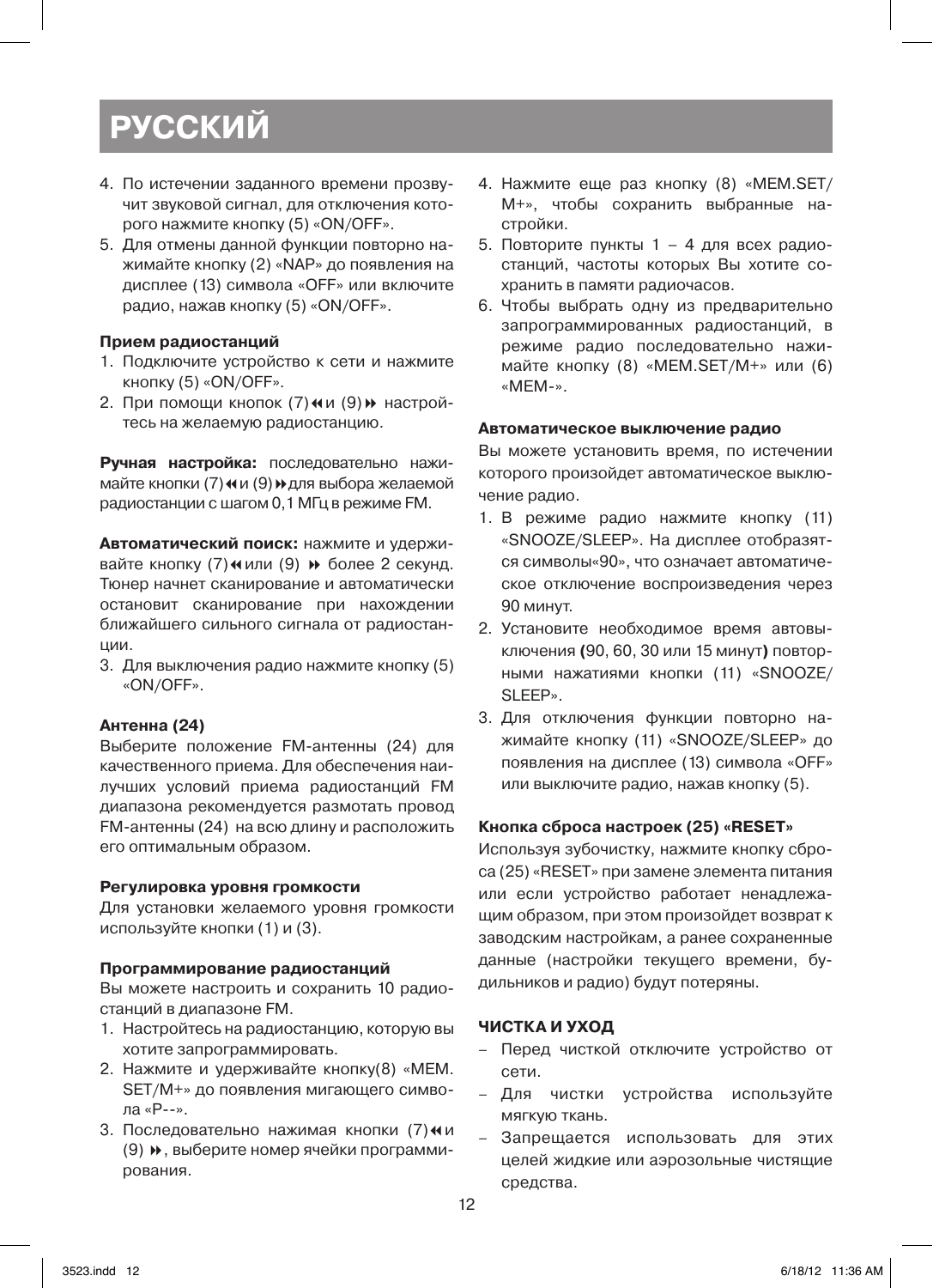# **РУССКИ**

- – ХРАНЕНИЕ
- – Перед тем, как убрать устройство на хранение, произведите его чистку.
- – Храните устройство в сухом прохладном месте, недоступном для детей.

#### **КОМПЛЕКТ ПОСТАВКИ**

Радиочасы – 1 шт. Инструкция – 1 шт.

#### **ТЕХНИЧЕСКИЕ ХАРАКТЕРИСТИКИ**

Напряжение питания: 220-240 В ~ 50 Гц Резервное питание: элемент питания типа «CR2032», 3 В

Диапазон принимаемых частот FM: 87,5 – 108 МГц

Максимальная потребляемая мощность: 5 Вт Производитель оставляет за собой право изменять характеристики прибора без предварительного уведомления.

#### **Срок службы прибора - 3 года**



Данное изделие соответствует всем требуемым европейским и российским стандартам безопасности и гигиены.

Производитель: АН-ДЕР ПРОДАКТС ГмбХ, Австрия

Нойбаугюртель 38/7А, 1070 Вена, Австрия

Сделано в Китае.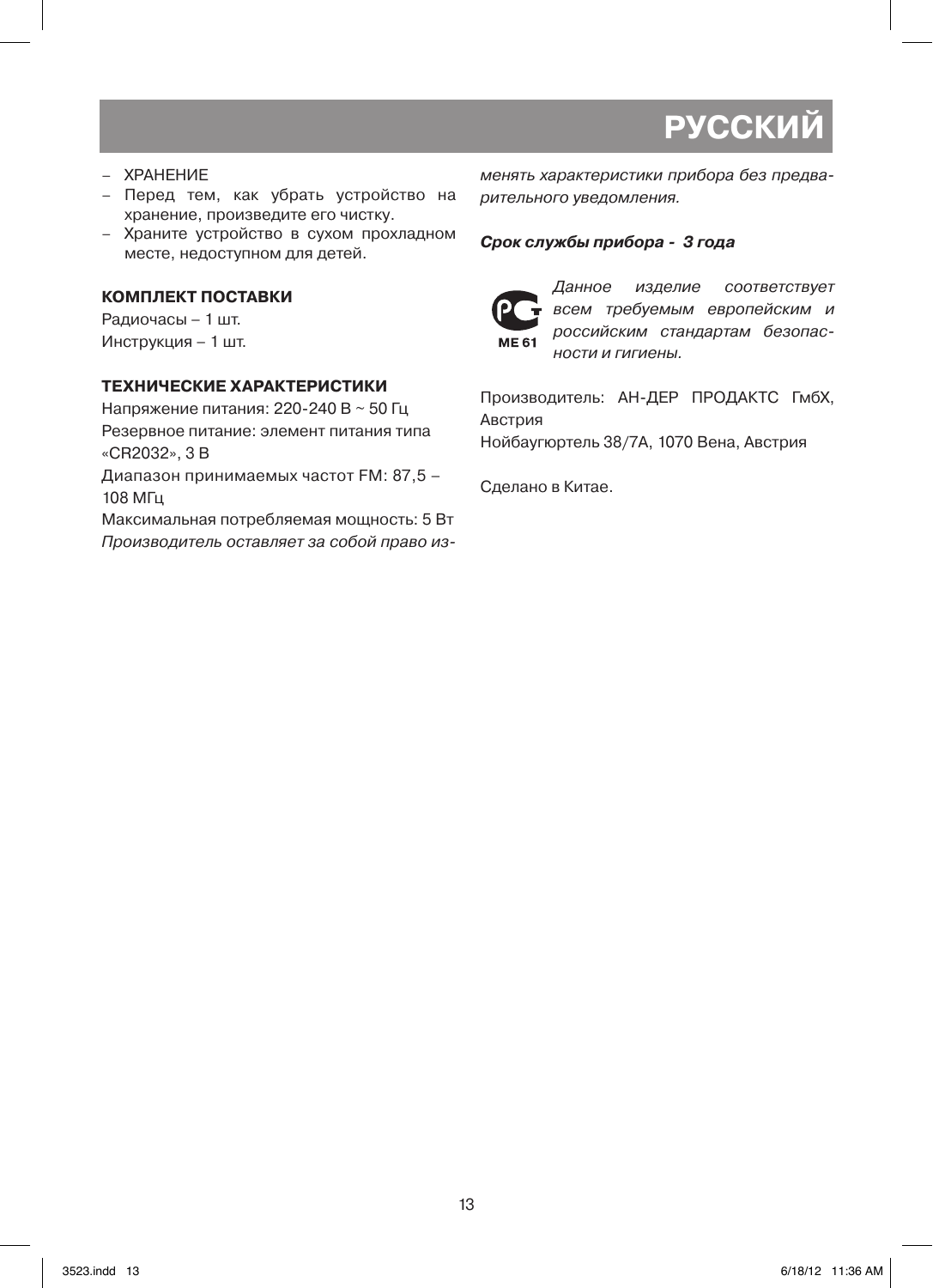### **РАДИОСАҒАТ**

#### **Суреттеме**

- 1. Дауыс қаттылығын азайту түймесі
- 2. Кері санау таймерін реттеу түймесі «NAP»
- 3. Даусын қатайту/температураның өлшем бірлігін таңдау түймесі «C-F»
- 4. Уақыт форматын таңдау түймесі «12/24H»
- 5. Радионы қосу/өшіру түймесі (ON/OFF)
- 6. Бағдарламаланған радиостанцияларды ауыстырып қосу түймесі «MEM -»
- 7. Реттеу жиілігін төмендету « / ағымдағы күнді көрсету «Y-M-D» түймесі
- 8. Дисплейді автоматты түрде сөндіру «DISPLAY AUTO OFF» / радиостанцияларды бағдарламалау және ауыстырып қосу «MEM SET/M+» түймелері
- 9. Реттеу жиілігін ұлғайту » / сағатты жазғы/ қысқы уақытқа ауыстыру «DST» түймесі
- 10. Температураны/оятқыш орнатылымдарын көрсету түймесі «TEMP/ALARM»
- 11. Оятқыш сигналын қайталау/автоажырату/ дисплей жарқындылығын реттеу түймесі «SNOOZE/SLEEP/DIMMER»
- 12. Күнді және уақытты орнату түймесі «CLK. ADJ.»
- 13. негізгі дисплей
- 14. Қосымша дисплей
- 15. Екінші оятқышты қосу/сөндіру/реттеу түймесі $\bigcirc$  2<br>16. Бірінші оятқышты
- қосу/сөндіру/реттеу түймесі  $\blacksquare$ .
- 17. Екінші оятқыштың қосылу көрсеткіші  $\blacksquare$
- 18. Бірінші оятқыштың қосылу көрсеткіші  $\bullet$ .
- 19. Дисплейдің автоажыратылу көрсеткіші  $\ell$
- 20. Түстен кейінгі уақытты көрсететін көрсеткіш «РМ»
- 21. Батарея бөлігінің қақпағы
- 22. Температура датчигі
- 23. Желі шнуры
- 24. FM-антенна сымы
- 25. Реттеулерді бастапқы қалыпқа түсіру түймесі RESET»
- 26. Затбелгі

#### **ҚАУІПСІЗДІК ШАРАЛАРЫ**

Құрылғыны қоспас, пайдаланбас және реттемес бұрын нұсқаулықты мұқият оқып шығыңыз. Осы нұсқаулықта келтірілген құрылғыны пайдалану бойынша ескертулерді және ұсыныстардың барлығын сақтау керек.

Нұсқаулықты сақтап қойыңыз, оны бұдан кейін анықтамалық материал ретінде пайдаланыңыз.

- Прибордың жұмыс кернеуі үйдегі электр желісінің кернеуіне сәйкес келетінін тексеріп алыңыз.
- • Өрт қаупінің пайда болуын немесе электр тоғының соғуын болдырмас үшін құрылғыны жаңбырдың немесе ылғалдың әсеріне ұшыратпаңыз.
- Приборды, желі шнуырын және желі шнурының ашасын суға немесе кез келген басқа сұйықтықтарға батыруға тыйым салынады.
- • Өрт қаупінің пайда болуын немесе электр тоғының соғу қаупін болдырмас үшін радиосағатты ылғалдығы жоғары жағдайда ұстамаңыз (ваннаның, суға толы ыдыстың, ас үйдегі раковинаның, кір жуатын машинаның, жүзу бассейнінің жанында, ылғалды жертөлелерде және т.б.). Құрылғыға су тамшысының тиюін немесе оның шашырауын болдырмаңыз.
- Розеткалардың немесе ұзартқыш сымдардың кернеуі шамадан тыс болуына жол бермеңіз, себебі бұл өртке немесе электр тоғының соғуына ұшыратуы мүмкін.
- Құрылғыны бұзылған жағдайда желі шнурын дереу розеткадан суырып тастауға болатындай етіп орнатыңыз.
- Курылғыны найзағай болған кезде, сонымен бірге сіз оны ұзақ уақыт бойы пайдаланбайтын болған жағдайда, оны қосымша қорғау үшін құрылғыны электр желісінің розеткасынан ажыратып қойыңыз. Бұл найзағай соққыларының немесе электр желісіндегі кернеудің кенет өзгеруі себебінен құрылғының істен шығып қалуын болдырмайды.
- Құрылғыны ажырату үшін тікелей желі шнурының ашасынан ұстаңыз, еш уақытта шнурдан тартпаңыз.
- Электр тоғының соғуын болдырмас үшін құрылғының корпусын өз бетіңізше ашпаңыз. Приборды жөндемеңіз және оның құрамына өзгертулер енгізбеңіз. Ақаулар табылған жағдайда приборды желіден ажыратыңыз да, рұқсаты бар (уәкілетті) сервис орталығына жолығыңыз.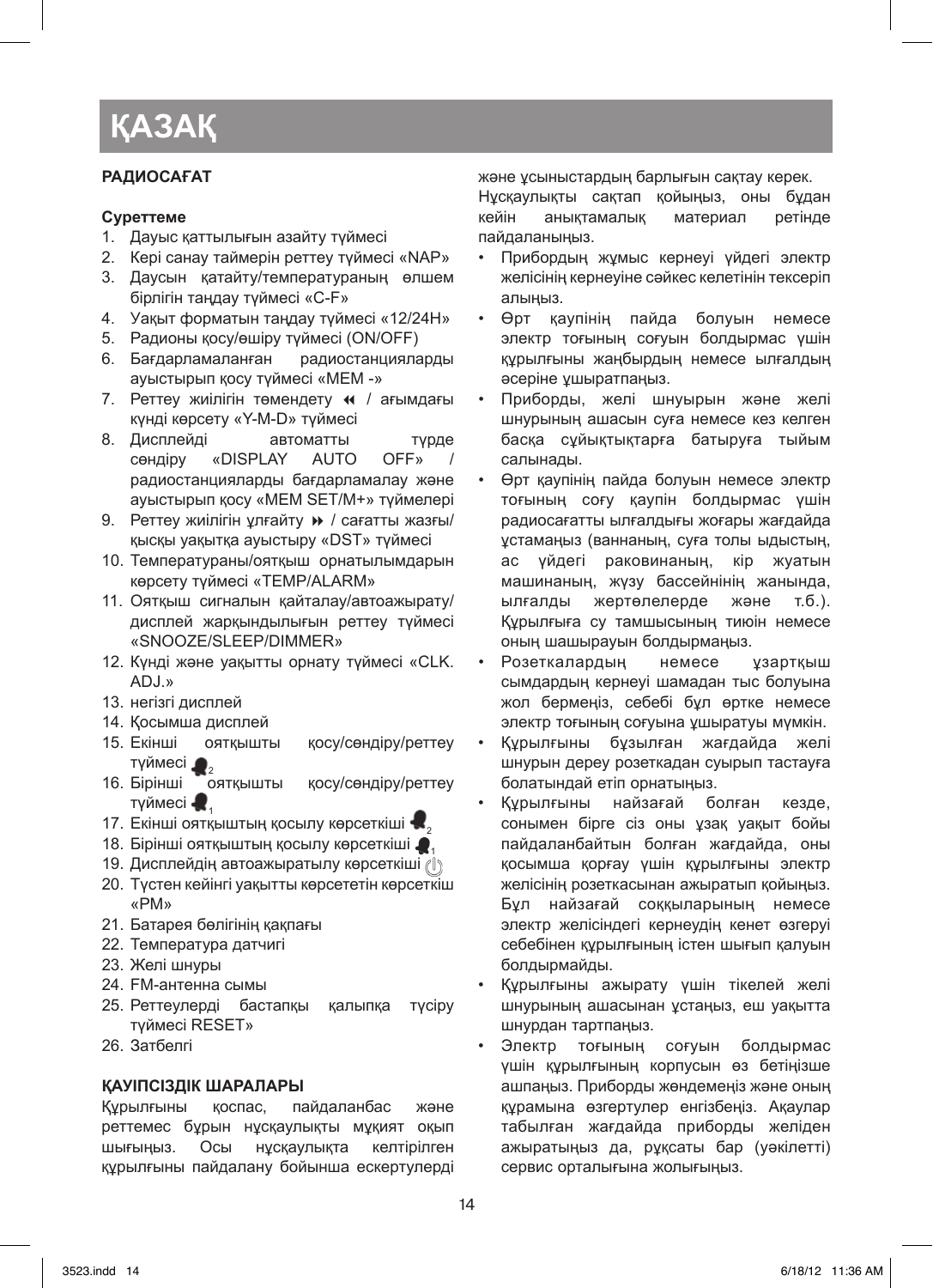- • Құрылғыны жеткілікті түрде желдетілетін жерге орнату керек. Прибордың желдетілетін саңылауының бетін жаппаңыз.
- • Құрылғыны тегіс, орнықты бетке, күшті магниттік өрістері бар, мысалы видео- және аудиомагнитофондардан немесе үлкен колонкалардан алыс жерге орналастыру қажет, себебі осы құрылғылардың магниттік өрісінің күш желілері құрылғы жұмысындағы кедергілерді тудыруы мүмкін.
- • FM-антеннаны сыртқы антеннаға жалғамаңыз.
- • Құрылғыны радиаторлар, электрожылытқыштар және үрмелі пештер сияқты жылу көздеріне жақын жерлерге, сондай-ақ тікелей күн сәулесі түсетін, қатты шаң жиналатын, дірілдейтін немесе механикалық соққыларға ұшырайтын жерлерге орналастырмаңыз. Құрылғының үстіне майшам сияқты ашық оты бар заттарды қоймаңыз.
- • Құрылғының саңылауына бөтен заттардың түсіп кетуіне жол бермеңіз.
- • Бұл құрылғы балалар мен мүмкіндіктері шектеулі адамдардың пайдалануына арналмаған, ол тек, олардың қауіпсіздігіне жауап беретін адаммен, оларға қауіпсіз пайдалану туралы тиісті және түсінікті нұсқаулықтар мен құрылғыны дұрыс қолданбаған жағдайда пайда болуы мүмкін қауіптер туралы түсінік берілген жағдайда ғана мүмкін.
- • Құрылғыны балалардың қолдары жетпейтін жерде сақтаңыз.
- • Құрылғыны балаларға ойыншық ретінде пайдалануға бермеңіз.

# *ҚҰРЫЛҒЫ ТЕК ҮЙДЕ ПАЙДАЛАНУҒА АРНАЛҒАН*

# **Қуат көзін қосу**

- – Құрылғыны желіге қосу үшін желі шнурының ашасын (23) розеткаға сұғыңыз. Құрылғының жұмыс кернеуі үйдегі желінің кернеуіне сәйкес келетінін тексеріп алыңыз.
- – Прибор кіріктіріп орнатылған сақтық қуат беретін батарей жүйесімен жабдықталған, ол айнымалы тоқ желісінде кернеу жолғалып кеткен жағдайда ағымдағы уақыттың, таймердің, оятқыштың және бағдарламаланған радиостанциялардың

реттеулерін сақтап қалуға мүмкіндік береді. Желідегі кернеу қалыпқа келтірілген жағдайда, құрылғы электр желісінің қуат көзіне қайта қосылады.

- Батарейлі бөліктін бекітуші винтін алдын ала бұрап алып, оның қақпағын (21) ашыңыз (бұл үшінн кішкентай айқаспалы бұрауышты пайдаланыңыз). CR2032 қуат көзі элементін (жеткізу жинағына кірмейді) «плюсін» жоғары қаратып орнатыңыз.
- Батарея бөлігінің қақпағын (21) жабыңыз да, винтті бұраңыз.

# *Назар аударыңыз!*

*Қуат көзі элементінің ағып кетуі құрылғының бүліну немесе бұзылу себебіне айналуы мүмкін.*

Бұзылуды болдырмас үшін, төменде келтірілген нұсқаулықты сақтаңыз:

- – қуат көзі элементін полярлығын сақтай отырып орнатыңыз («плюсі» жоғары қаратылады);
- – егер құрылғы ұзақ уақыт бойы пайдаланылмайтын болса, онда қуат көзі элементін алып тастаңыз;
- – қуат көзі элементін бөлшектемеңіз, оны жоғары температура әсеріне ұшыратпаңыз;
- – қуат көзі элементін ауыстыруды уақытылы жүргізіңіз.

# **Күн мен уақытты реттеу**

- 1. Құрылғыны желіге қосыңыз.
- 2. «CLK.ADJ.» түймесін (12) басып ұстап тұрыңыз, дисплейде жылдың символы жыпылықтай бастайды.
- 3. (7) « және (9) » түймелерін кезек-кезек басып немесе ұстап тұрып, қажетті жылды таңдаңыз.
- 4. (12) «CLK.ADJ.» түймесін басыңыз**.**  Дисплейде айдың сандық таңбасы жыпылықтай бастайды.
- 5. (7) «және (9) » түймелерін пайдалана отырып, қажетті айды таңдаңыз.
- 6. (12) «CLK.ADJ.» түймесін басыңыз**.**  Дисплейде күннің сандық таңбасы жыпылықтай бастайды.
- 7. (7) « және (9) » түймелерін пайдалана отырып, қажетті күнді таңдаңыз.
- 8. (12) «CLK.ADJ.» түймесін басыңыз, дисплейде уақытты көрсету форматын білдіретін символ жыпылықтай бастайды: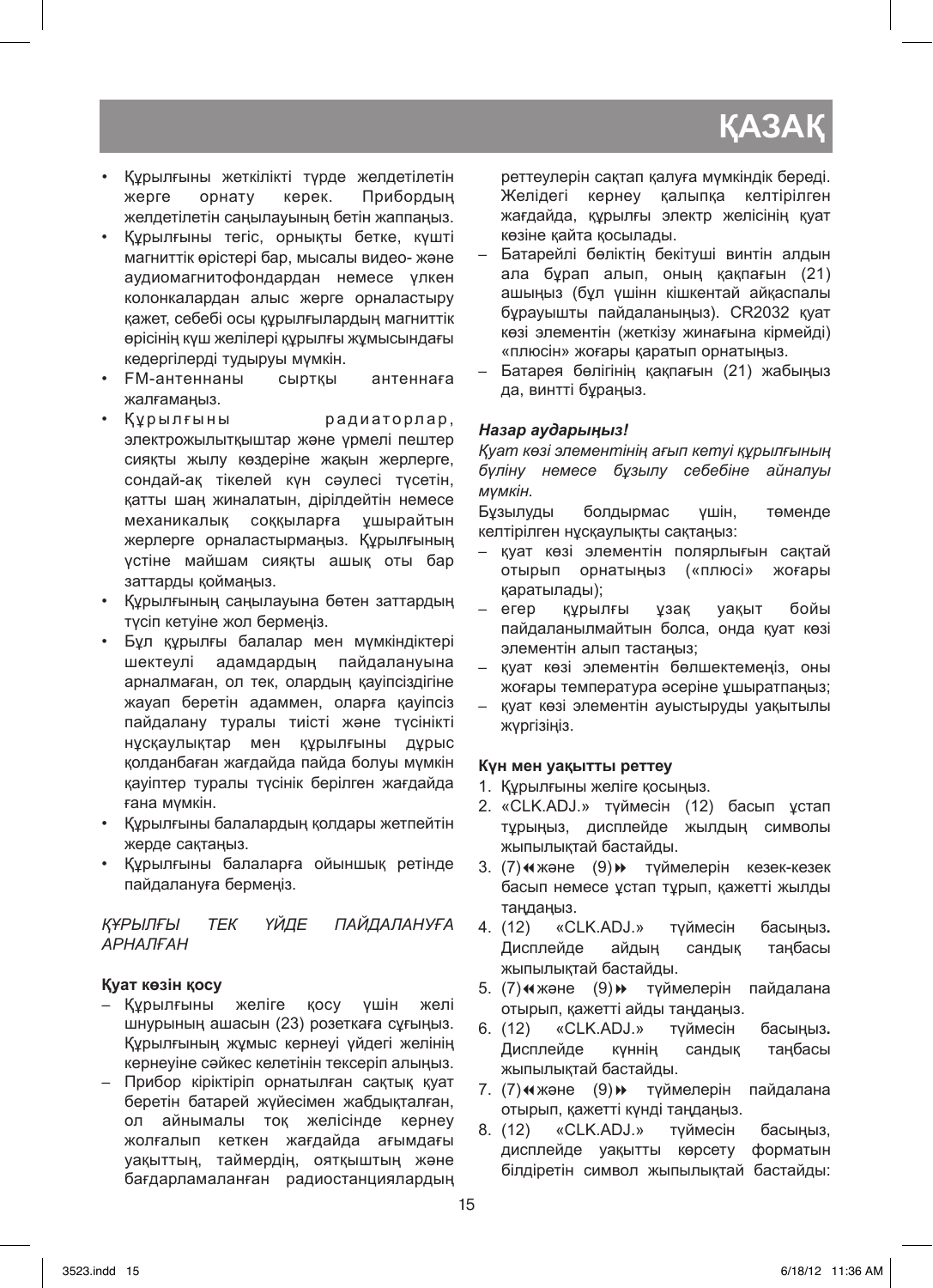24 сағат (24Hr) немесе 12 сағат (12Hr).

- 9. (7) «және (9) » түймелерін пайдаланып, уақытты көрсету форматын таңдаңыз (12Нr немесе 24Нr).
- 10. (12) «CLK.ADJ.» түймесін басыңыз**.** Дислейде сағаттың сандары жыпылықтай бастайды.
- 11. (7) « және (9) » түймелерін пайдаланып, қажетті сағатты таңдаңыз.

*Ескертпе: Уақыт 12 сағат (12Hr) форматында көрсетілген кезде түстен кейінгі уақытты орнату үшін (7)*7 *немесе (9)*8 *түймелерін (20) «PM» көрсеткіші пайда болғанша басыңыз.*

- 12. (12) «CLK.ADJ.» түймесін басыңыз**.**  Дисплейде уақыттың минутпен көрсетілуі жыпылықтай бастайды.
- 13. (7) « және (9) » түймелерін пайдаланып, минутпен көрсетілген уақытты орнатыңыз.
- 14. Реттеу процедурасын аяқтау үшін (12) «CLK. ADJ.» түймесін басыңыз**.**

**Ескертпе:** Егер орнату кезінде (7) н немесе *(9)*8 *түймелері 30 секунд ішінде басылмайтын болса, ағымдағы уақытты көрсету режиміне қайту жағдайы орын алады*.

#### **Уақыт форматын таңдау**

Сіз (4) «12/24Н» түймесін басып та уақыттың 12 немесе 24 сағат форматында көрсетілуін таңдай аласыз. Таңдалған уақыт форматы дисплейде (13) көрінеді.

#### **Ағымдағы күнді қарау**

- 1. Уақытты көрсету режимінде күнді қарау үшін (радио сөндірулі) (7) «Y-M-D» түймесін басыңыз.
- 2. Жылды, ағымдағы күн мен уақытты көру үшін (7) «Y-M-D» түймесін қайта-қайта басыңыз.

#### **Сағатты жазғы/қысқы уақытқа ауыстыру**

Уақытты көрсету режимінде (9) «DST» түймесін басып, уақыт көрсеткіштері өзгергенге дейін ұстап тұрыңыз.

#### **Оятқыштарды реттеу**

1. Уақытты көрсету режимінде (радио сөндірулі), (16) - түймесін басып ұстап тұрыңыз. Қосымша дисплейде (14) сағаттың сандары жыпылықтай бастайды, ал негізгі

дисплейде (13) көрсеткіш (18) жанады.

- 2. (7)4 және (9)» түймелерін пайдаланып, қажетті сағатты таңдаңыз.
- 3. (16)  $\bigcirc$ <sub>1</sub> түймесін басыңыз. Дисплейде<br>минуттардын сандары жыпылыктай минуттардың бастайды.
- 4. (7) $\leftrightarrow$  және (9) $\leftrightarrow$  түймелерін пайдаланып, қажетті минут мәнін таңдаңыз.
- 5. (16) <sup>1</sup> түймесін басыңыз**.** Дисплейде оятқышты қайталау режимінің символдары пайда болады. (7) «және (9) » түймелерін пайдалана отырып, қажетті режимді таңдаңыз:
- 1-1 қайталаусыз,
- 1-5 оятқыш сигналын дүйсенбіден жұмаға дейін қайталау,
- 1-7 оятқыш сигналын аптасына жеті күн қайталау,
- 6-7 оятқыш сигналын сенбі және жексенбіде қайталау.
- 6. (16)  $\blacksquare$ , түймесін басыңыз. Егер сіз оятқыш сигналын қайталаусыз (1-1) орнатсаңыз, дисплейде (14) оятқыш іске қосылуы тиіс апта күнінің сандық таңбасы пайда болады. (7) « және (9) » түймелерді пайдаланып, күнді орнатыңыз, сол күні оятқыш іске қосылуы тиіс (1- дүйсенбі, 2- сейсенбі және т.с.с.). (16)  $\bullet$ <sub>1</sub> түймесін басыңыз.<br>Дисплейде ояту сигналы
- 7. Дисплейде ояту сигналы типінің символдары жыпылықтай бастайды. (7) $\leftrightarrow$ және (9)8 түймелерін пайдаланып, қажетті ояту типінің сигналын таңдаңыз: зуммер сигналы («bu» символы) немесе радио (реттеу жиіліктері көрсетіледі).

*Ескертпе: Егер ояту сигналы ретінде радионы таңдағыңыз келсе, онда аятқыштарды реттемес бұрын, қажетті радиостанцияны орнатып алыңыз («Радиостанцияларды қабылдау» бөлімін қараңыз).*

- 8. (16)  $\blacksquare$ , түймесін басыңыз, одан кейін (7) $\spadesuit$ және (9)» түймелерімен радио дауысның қаттылық деңгейін орнатыңыз (дауыс қаттылығы деңгейін реттеу зуммер сигналын таңдаған кезде қол жетімді болмайды).
- 9. Бірінші оятқышты реттеуді аяқтау үшін (16) • түймесін басыңыз.
- 10.2-9 әрекеттерін екінші оятқыш (15)  $\bullet$ , үшін қайталауға болады.

#### *Ескертпе:*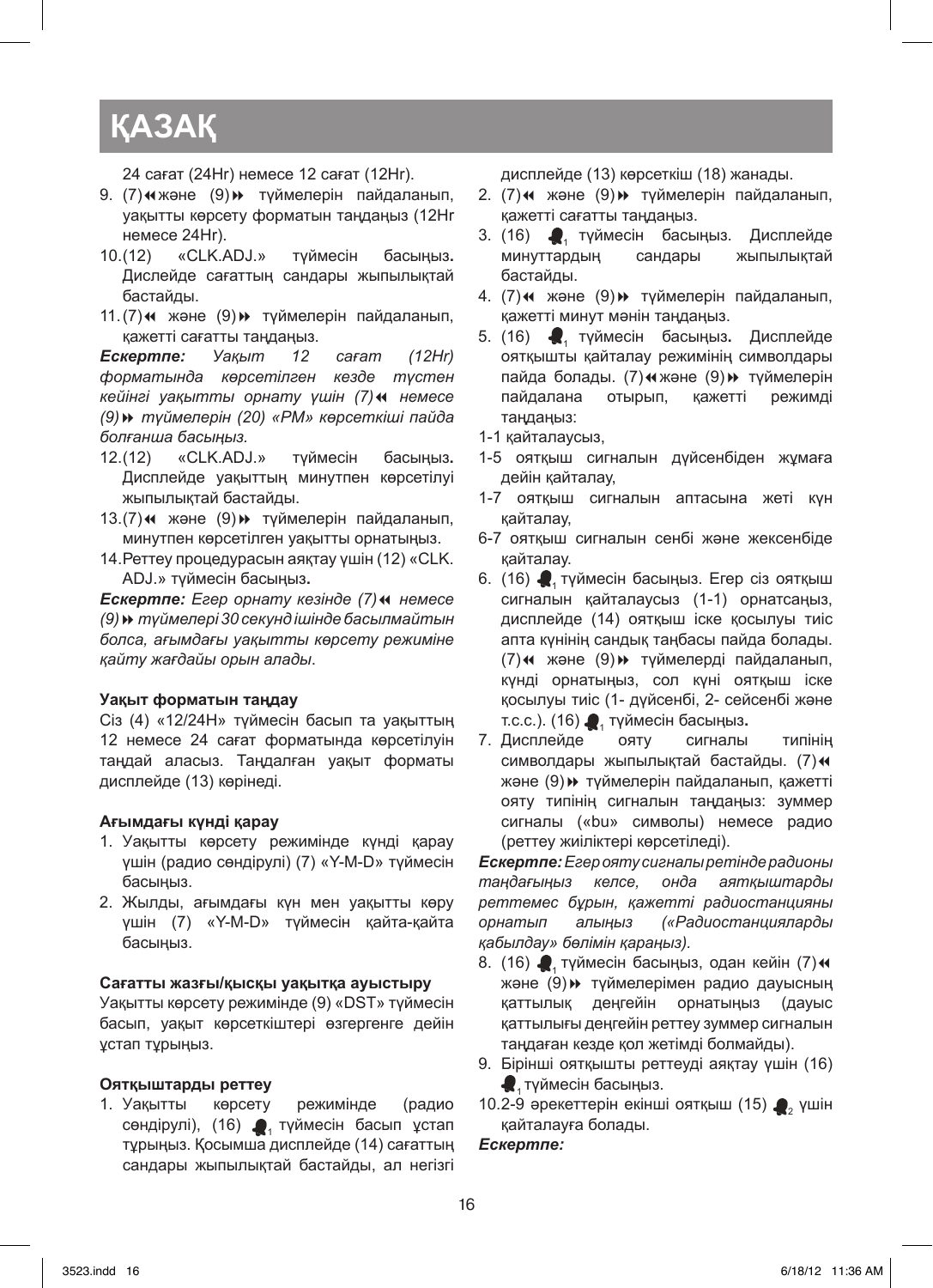- *– Егер (7)7 немесе (9)8 түймелері 30 секунд ішінде басылмайтын болса, онда ағымдағы уақытты көрсету режиміне қайту жағдайы орын алады.*
- *– Оятқыштың іске қосылуы құрылғы электр желісіне қосулы болған кезде ғана орындалады.*

# **Оятқыштарды қосу/өшіру**

- 1. Оятқышты (оятқыштарды) ағымдағы уақытты көрсету режимінде қарау үшін (16)  $\bullet$ , және/немесе (15)  $\bullet$ , түймесін (18) және/ немесе (17) көрсеткіштері тиісінше пайда болғанша басыңыз.<br>2. Ояткышты и (оятка)
- (оятқыштарды) ағымдағы уақытты көрсету режимінде сөндіру үшін тиісті түймені тағы бір рет басыңыз. Тиісті оятқыштың көрсеткіші сөніп қалады.

# **Оятқыш сигналының қайталануы**

- 1. Оятқыш сигналын (11) «SNOOZE/SLEEP» түймесін басып 9 минутқа ажыратып қоюға болады**.** Таңдалған оятқыштың көрсеткіші жыпылықтап тұрады, 9 минуттан кейін оятқыш сигналы қайталанады.
- 2. оятқыштың дыбыстық сигналын ажырату үшін (5) «ON/OFF» түймесін немесе тиісті оятқыштың (16)  $\blacksquare$ , немесе (15)  $\blacksquare$ , түймесін басыңыз.

*Ескертпе: Зуммер/радио сигналы ешбір түйме басылмаған жағдайда 30 минут бойы естіліп тұрады.*

### **Оятқыш реттеулерін және температура көрсетілімдерін көрсету**

Қосымша дисплейде (14) әдепкі бойынша бөлмедегі ауа температурасы көрсетіліп тұрады.

- 1. Бірінші оятқыштың реттеулерін қосымша дисплейге (14) шығару үшін нажмите «TEMP/ ALARM» (10) түймесін уақытты көрсету режимінде басыңыз (радио сөндірулі). Дисплейде (14) бірінші оятқыштың реттеулері пайда болып, көрсетілімдердің сол жағында (нүкте) көрсеткіші жанады.
- 2. Екінші оятқыштың реттеулерін қарау үшін «TEMP/ALARM» (10) түймесін тағы бір рет басыңыз. Дисплейде (14) екінші оятқыштың реттеулері пайда болып, көрсетілімдердің оң жағында (нүкте) көрсеткіші жанады.
- 3. «TEMP/ALARM» (10) түймесін үшінші рет

басыңыз, дисплейде (14) бөлмедегі ауа температурасы көрсетіледі.

# **Температураның өлшем бірлігін таңдау**

- 1. Ағымдағы уақытты көрсету режимінде қосымша дисплейде (14) температура көрсетілімдерін орнатыңыз(«Оятқыш реттеулері мен температура көрсетілімдерін көрсету» тармағын қараңыз).
- 2 Температураның өлшем бірліктерін (Цельсий немесе Фаренгейт градустары) таңдау үшін «C-F» (3) түймесін басыңыз.

### **Дисплей жақындығын орнату (13)/(14) (екінші дисплейдің жарқындығы бірге реттеледі)**

Уақытты көрсету режимінде, «DIMMER» (11) түймесін қайта басып, дисплейдің (негізгі және қосымша) қажетті жарқындығын орнатыңыз.

## **Дисплейді (13)/(14) (екінші дисплейді) автоматты түрде ажырату**

- 1. Ағымдағы уақытты көрсету режимінде «DISPLAY AUTO OFF» (8) түймесін басып (19) көрсеткіші пайда болғанша ұстап тұрыңыз. 10 секундтан кейін дисплей сөніп қалады.
- 2. Дисплей көрсетілімдерін қысқа уақыт ішінде қарап шығу үшін кез келген түймені басыңыз.

*Ескертпе: Функция радио режимінде белсенді емес.*

3. Функцияны ажырату үшін «DISPLAY AUTO OFF» (8) түймесін қайта басып ұстап тұрыңыз,  $\langle 19 \rangle$  (19) көрсеткіші сөніп қалады.

# **Кері санау таймері**

- 1. Ағымдағы уақытты көрсету режимінде «NAP» (2) түймесін басыңыз, (13) дисплейде «П90» символы пайда болады, бұл кері санау таймері 90 минуттан кейін іске қосылады дегенді білдіреді.
- 2. «NAP» (2) түймесін қайтадан басып таймердің іске қосылу уақытын 10-нан 90 минутқа дейін 10 минуттық қадаммен орнатыңыз.
- 3. Қалған уақытты қарау үшін «NAP» (2) түймесін басыңыз.
- 4. Белгіленген уақыт аяқталған кезде дыбыстық сигнал естіледі, оны ажырату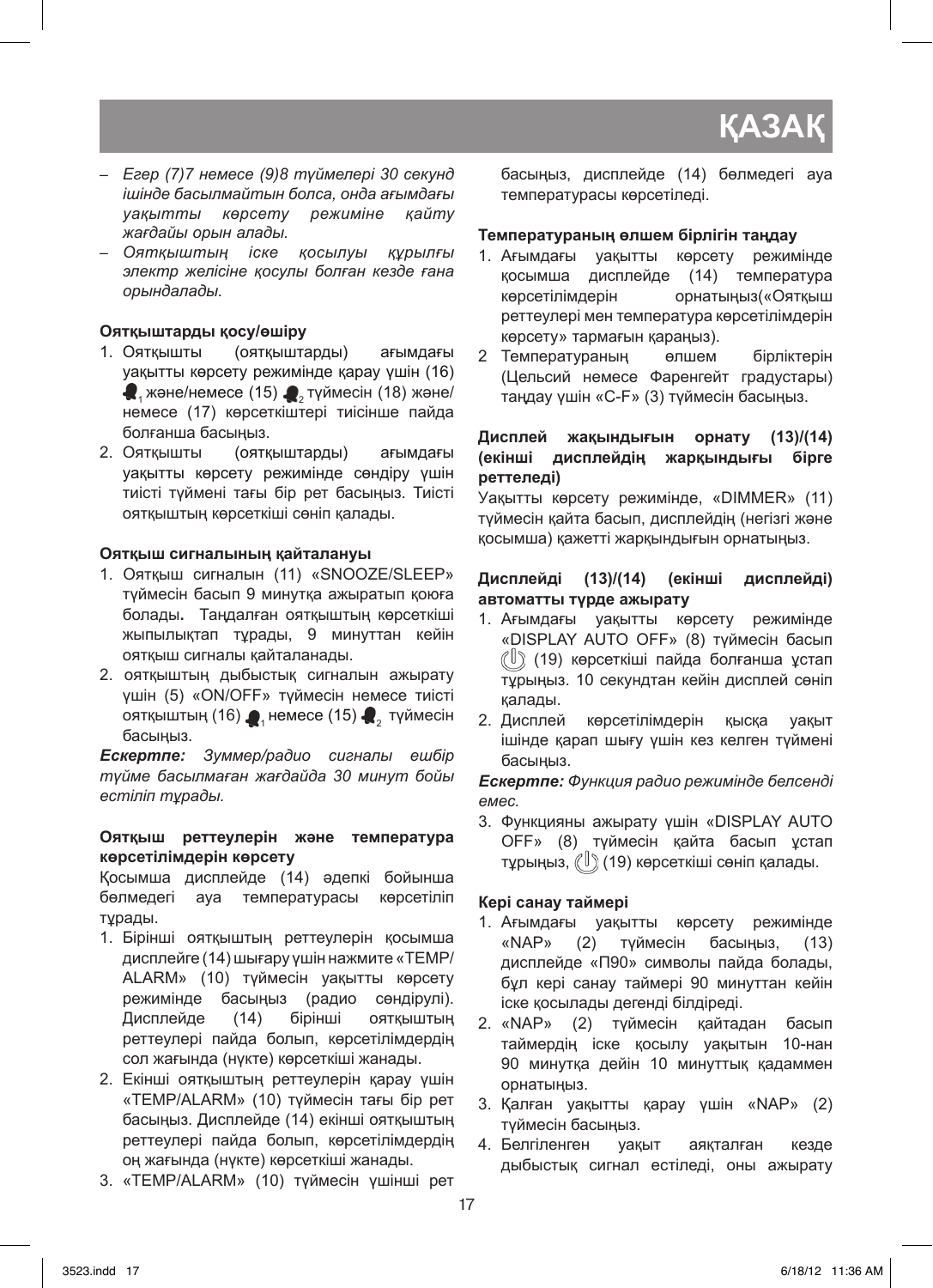үшін «ON/OFF» (5) түймесін басыңыз.

5. Бұл функциядан бас тарту үшін «NAP» (2) түймесін қайтадан (13) дисплейде «OFF» символы шыққанша басыңыз немесе «ON/ OFF» (5) түймесін басып радионы сөндіріңіз.

#### **Радиостанцияларды қабылдау**

- 1. Құрылғыны желіге қосып, «ON/OFF» (5) түймесін басыңыз.
- 2. (7)4 және (9)» түймелерінің көмегімен қалаған радиостанцияны таңдаңыз.

**Қолмен реттеу:** қалаған радиостанцияын таңдау үшін 0,1 МГц қадамымен FM режимінде (7) « және (9) » түймелерін кезекпен басыңыз.

**Автоматты түрде іздеу:** (7) немесе (9)  $\rightarrow$ түймесін 2 секундтан астам уақыт бойы басып ұстап тұрыңыз. Тюнер сканерлеуді бастайды да, радиостанциядан келіп тұрған жуықтағы күшті сигналды тапқан кезде автоматты түрде тоқтатады.

1. Радионы сөндіру үшін «ON/OFF» (5) түймесін басыңыз.

#### **Антенна (24)**

Сапалы қабылдау үшін FM-антеннаның (24) күйін таңдаңыз. FM ауқымындағы радиостанциялардың ең жақсы қабылдау жағдайын қамтамасыз ету үшін FM-антеннаның сымын (24) бүкіл ұзындығын жазып, оны тиімді етіп орналастыру керек.

#### **Дауыс деңгейін реттеу**

Қалаған дауыс деңгейін орнату үшін (1) және (3) түймелерін пайдаланыңыз.

#### **Радиостанцияларды бағдарламалау**

Сіз FM ауқымында 10 радиостанцияны ретке келтіріп, сақтап қоя аласыз.

- 1. Өзіңіз бағдарламалағыңыз келген радиостанцияны реттеп алыңыз.
- 2. «MEM.SET/М+» (8) түймесін басып, жыпылықтайтын «Р--» символы шыққанға дейін устап турыңыз.
- 3. (7)«және (9)» түймелерін кезекпе-кезек басып, бағдарламалайтын ұяшық нөмірін таңдаңыз.
- 4. Таңдалған реттеуді сақтау үшін «MEM.SET/ М+» (8) түймесін тағы бір рет басыңыз.
- 5. Өзіңіз радиосағаттың жадында сақтағыңыз

келген барлық радиостанциялар үшін 1 – 4 тармақтарын қайталаңыз.

6. Алдын ала бағдарламаланған радиостанциялардың біреуін таңдап алу үшін, радио режимінде «MEM.SET/М+» (8) немесе «МЕМ-» (6) түймелерін кезек-кезек басыңыз.

#### **Радионың автоматты түрде сөндірілуі**

Сіз радио автоматты түрде сөнділетін уақытты орната аласыз.

- 1. радио режимінде «SNOOZE/SLEEP» (11) түймесін басыңыз Дисплейде «90» символы пай болады, бұл ойнату 90 минуттан кейін автоматты түрде сөндіріледі дегенді білдіреді.
- 2. «SNOOZE/SLEEP» (11) түймелерін қаталап басу арқылы қажетті автосөндірілетін уақытты **(**90, 60, 30 немесе 15 минут**)**  орнатыңыз.
- 3. Бұл функцияны ажырату үшін қайтадан «SNOOZE/SLEEP» (11) түймесін (13)<br>дисплейде «ОFF» символы шыкканша символы шыққанша басыңыз немесе (5) түймесін басып радионы сөндіріңіз.

#### **Реттеулерді бастапқы қалыпқа түсіру түймесі RESET» (25)**

Тіс тазалағышты пайдаланып, қуат көзі элементін ауыстырған кезде немесе құрылғы тиісінше жұмыс істемей тұрған кезде (25) «RESET» бастапқы қалыпқа келтіру түймесін басыңыз, осы кезде зауыттық реттеулерге қайту орындалады, ал бұрын сақталған деректер (ағымдағы уақытттың, оятқыштардың, және радионың реттеулері) жоғалады.

#### **ТАЗАРТУ ЖӘНЕ КҮТІМ**

- – Тазаламас бұрын құрылғыны желіден ажыратыңыз.
- – Құрылғыны тазалау үшін жұмсақ матаны пайдаланыңыз.
- – Бұл мақсат үшін сұйық және аэрозольді тазартқыш заттарды пайдалануға тыйым салынады.

#### **САҚТАУ**

- – Құрылғыны сақтауға алып қоймас бұрын, оны тазалап алыңыз.
- Құрылғыны құрғақ, салқын, балалардың қолдары жетпейтін жерде сақтаңыз.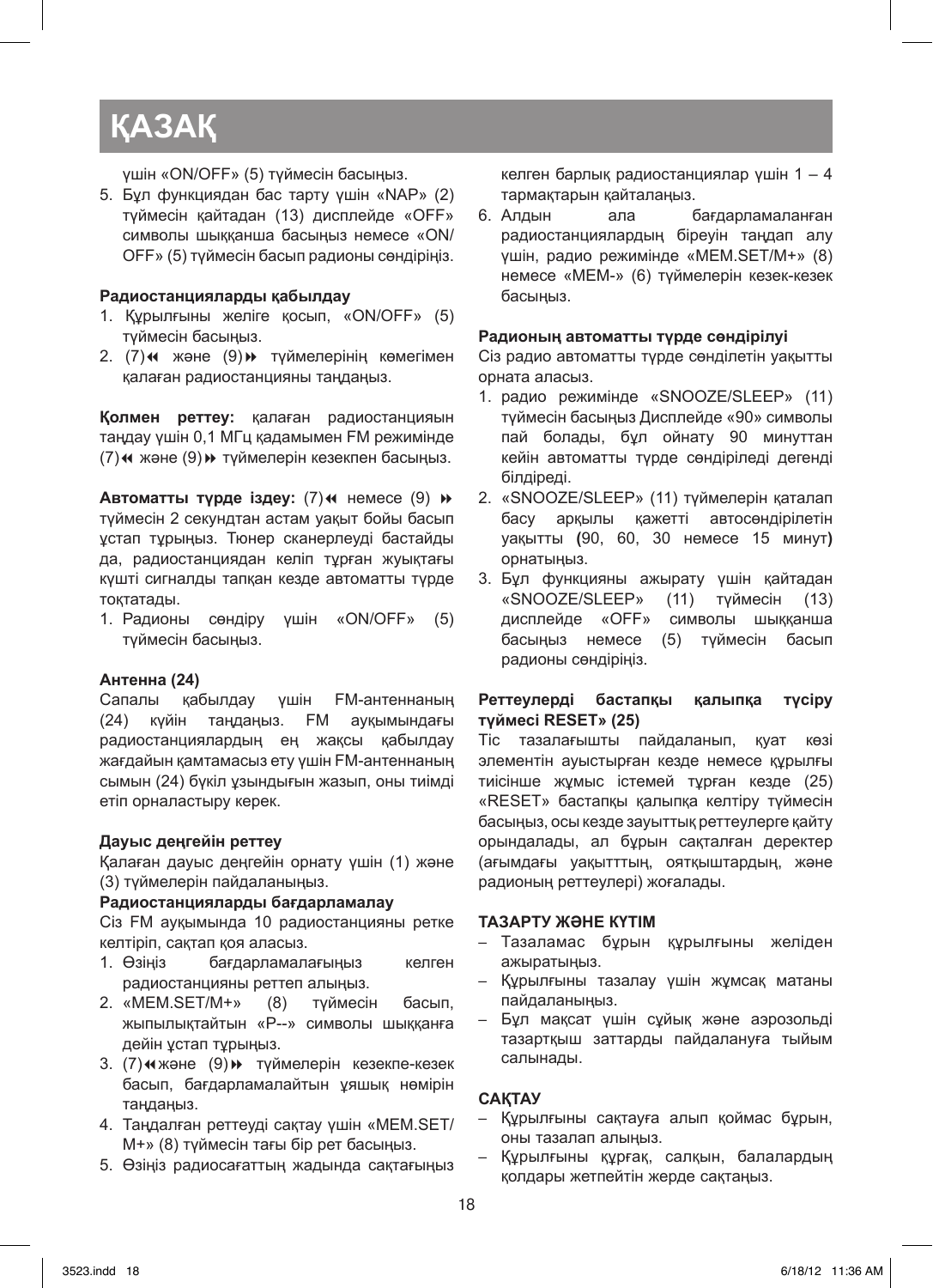#### **ЖЕТКІЗУ ЖИНАҒЫ**

радиосағат – 1 дн. Нұсқаулық – 1 дн.

# **ТЕХНИКАЛЫҚ СИПАТТАРЫ**

Қуат көзінің кернеуі: 220 -240 В ~ 50 Гц Сақтық қуат көзі: «CR2032» типті қуат көзі, 3 В Қабылдайтын жиіліктердің FM ауқымы: 87,5 – 108 МГц Максималды қажет ететін қуаты: 5 Вт

*Өндіруші прибордың сипаттарын алдын ала хабарламай өзгерту құқығына ие болып қалады.*

*Прибордың қызмет ету мерзімі – 3 жыл.*

#### **Гарантиялық мiндеттiлiгi**

Гарантиялық жағдайдағы қаралып жатқан бөлшектер дилерден тек сатып алынған адамға ғана берiледi. Осы гарантиялық мiндеттiлiгiндегi шағымдалған жағдайда төлеген чек немесе квитанциясын көрсетуi қажет.

*Бұл тауар ЕМС – жағдайларға сәйкес*  **Келедi негiзгi Мiндеттемелер**<br>**C С** 89/336/ЕЕС Дерективаның *89/336/EEC Дерективаның ережелерiне енгiзiлген Төменгi Ережелердiң Реттелуi (73/23 EEC)*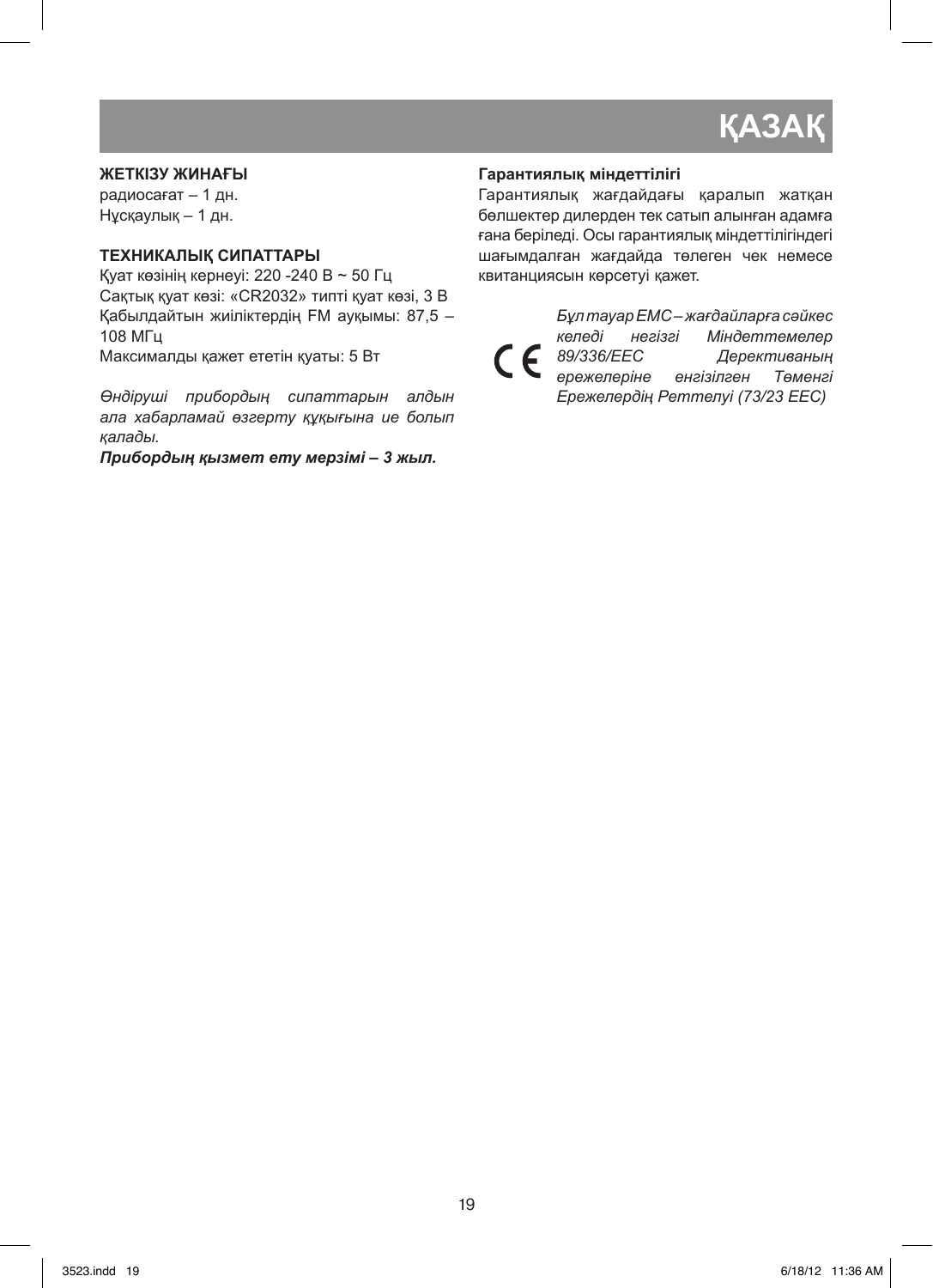# **РАДІОГОДИННИК**

#### **Опис**

- 1. Кнопка зменшення гучності звуку
- 2. Кнопка налаштування таймера зворотного відліку «NAP»
- 3. Кнопка збільшення гучності звуку / вибору одиниць виміру температури «C-F»
- 4. Кнопка вибору формату часу «12/24Н»
- 5. Кнопка включення/виключення радіо «ON/ OFF»
- 6. Кнопка перемикання запрограмованих радіостанцій «MEM -»
- 7. Кнопка зменшення частоти, що налаштовується « / відображення поточної дати «Y-M-D»
- 8. Кнопка авто виключення дисплея «DISPLAY AUTO OFF» / програмування і перемикання радіостанцій «MEM SET/M+»
- 9. Кнопка збільшення частоти, що налаштовується 8 / переводу годинника на літній/ зимній час «DST»
- 10. Кнопка відображення температури/установок будильника «TEMP/ALARM»
- 11. Кнопка повтору сигналу будильника/авто відключення/ регулювання яскравості дисплея «SNOOZE/SLEEP/DIMMER»
- 12. Кнопка установки дати та часу «CLK.ADJ.»
- 13. Основний дисплей
- 14. Додатковий дисплей
- 15. Кнопка включення/виключення / налаштування другого будильника  $\blacksquare$
- 16. Кнопка включення/виключення / налаштування першого будильника <sup>1</sup>
- 17. Індикатора включення другого будильника ...
- 18. Індикатор включення першого будильника $\bullet$
- 19. Індикатор авто виключення дисплея ( $\mathbb{I}$ )
- 20. Індикатор відображення часу пополудні «РМ»
- 21. Кришка батарейного відсіку
- 22. Датчик температури
- 23. Мережевий шнур
- 24. Провід FM-антени
- 25. Кнопка скидання налаштувань «RESET»
- 26. Етикетка

# **ЗАХОДИ БЕЗПЕКИ**

Перед підключенням, використанням налаштуванням пристрою уважно прочитайте інструкцію. Необхідно дотримуватися всіх запобігань і рекомендацій по експлуатації пристрою, приведених в цій інструкції. Збережіть інструкцію, використовуйте її надалі в якості довідкового матеріалу.

- Переконайтеся, що робоча напруга приладу відповідає напрузі в електромережі у вашому будинку.
- Щоб уникнути виникнення пожежі або поразки електричним струмом не піддавайте пристрій дії дощу або вологи.
- Забороняється занурювати прилад, мережевий шнур і вилку мережевого шнура у воду або будь-які інші рідини.
- Щоб уникнути виникнення пожежі або поразки електричним струмом не розміщуйте цей пристрій в умовах підвищеної вологості (біля ванн, ємностей з водою, кухонних раковин, пральних машин, поряд з плавальним басейном, в сирих підвалах тощо) Не допускайте попадання на пристрій крапель або бризок.
- Не допускайте перевантаження електричних розеток або подовжувачів, оскільки це може привести до пожежі або поразки електричним струмом.
- Встановите цей пристрій так, щоб в разі несправності вилку мережевого шнура можна було негайно витягнути з розетки.
- Для додаткового захисту пристрою під час грози, а також в тих випадках, коли ви не збираєтеся використовувати його протягом довгого часу, відключите пристрій від розетки електромережі. Це виключить вихід пристрою зі строю із-за ударів блискавки або стрибків напруги в електромережі.
- При відключенні пристрою беріться безпосередньо за вилку мережевого шнура, у жодному випадку не тягніть за шнур.
- Щоб уникнути удару електричним струмом не відкривайте корпус пристрою самостійно. Не ремонтуйте прилад самостійно і не вносьте до нього зміни. При виявленні несправностей відключите прилад від мережі і зверніться до авторизованого (уповноваженого) сервісного центру.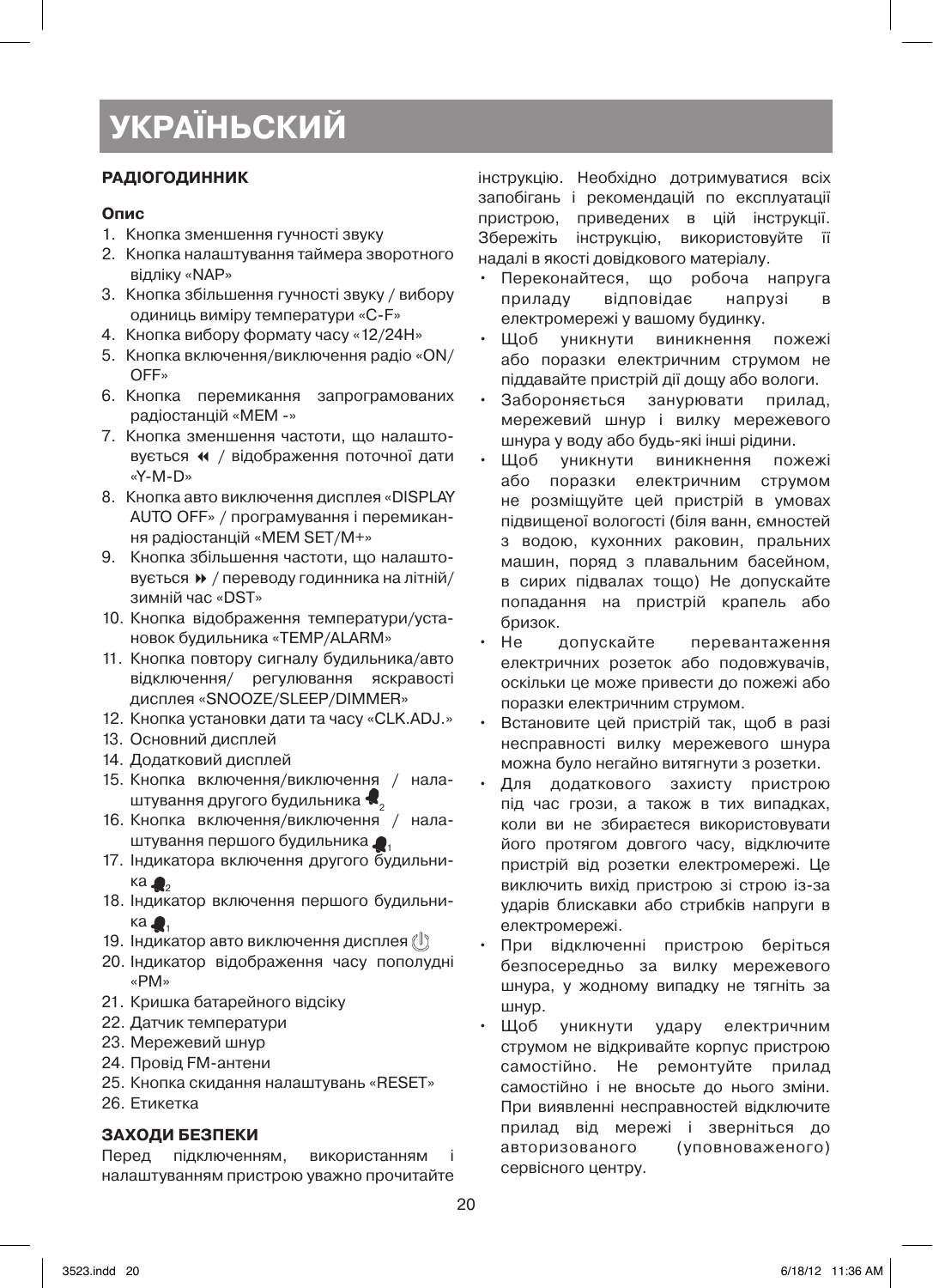- • Пристрій слід встановлювати в місцях з достатньою вентиляцією. Не закривайте вентиляційні отвори приладу.
- • Пристрій необхідно розмістити на рівній, стійкій поверхні, далеко від приладів з сильними магнітними полями, наприклад, від відео - і аудіо магнітофонів або великих колонок, оскільки силові лінії магнітного поля від цих приладів можуть викликати перешкоди в роботі пристрою.
- • Не з'єднуйте FM-антену із зовнішньою антеною.
- • Не розміщуйте пристрій поблизу джерел тепла, наприклад, радіаторів, електрообігрівачів, духовок, а також в місцях, схильних до дії прямих сонячних променів, надмірному запиленню, вібрації або механічним ударам. Не ставте на пристрій джерела відкритого полум'я, такі як свічки.
- • Не допускайте попадання сторонніх предметів в отвори пристрою.
- Даний пристрій не призначений для використання дітьми і людьми з обмеженими можливостями, але у виняткових випадках особа, що відповідає за безпеку, повинна дати відповідні і зрозумілі інструкції про безпечне використання пристрою і тієї небезпеки, яка може виникати при його неправильному використанні.
- Зберігайте пристрій в місцях, недоступних для дітей.
- • Не дозволяйте дітям використовувати прилад в якості іграшки.

ПРИСТРІЙ ПРИЗНАЧЕНИЙ ЛИШЕ ДЛЯ ДОМАШНЬОГО ВИКОРИСТАННЯ

# **Підключення живлення**

- – Для підключення пристрою до електромережі вставте вилку мережевого шнура (23) в розетку. Переконайтеся, що робоча напруга пристрою відповідає напрузі в електромережі у вашому будинку.
- – Прилад обладнаний вбудованою батарейною системою резервного живлення, яка дозволяє в разі пропажі напруги в мережі змінного струму зберегти

налаштування поточного часу, таймера, будильника і запрограмовані радіостанції. Як тільки напруга в мережі відновлюється, пристрій перемикається на живлення від електромережі.

- Відкрийте кришку батарейного відсіку (21), заздалегідь відкрутивши фіксуючий гвинт (для цього використовуйте маленьку хрестову викрутку). Встановите елемент живлення CR2032 (не входить в комплект постачання) «плюсом» вгору.
- – Закрийте кришку батарейного відсіку (21) і закрутите гвинт.

### **Увага!**

Протікання елементу живлення може стати причиною травм або пошкодження пристрою. Щоб уникнути пошкодження, слідуйте приведеним нижче інструкціям:

- – встановлюйте елемент живлення, дотримуючись полярності («плюсом» вгору);
- виймайте елемент живлення, якщо пристрій не використовуватиметься протягом довгого часу;
- – не розбирайте елемент живлення, не піддавайте його дії високої температури;
- своєчасно робите заміну елементу живлення.

# **Настройка дати та часу**

- 1. Підключите пристрій до мережі.
- 2. Натискуйте і утримуйте кнопку (12) «CLK. ADJ.», на дисплеї почне блимати символ року .
- 3. Послідовно натискуючи або утримуючи кнопки (7) « і (9) », виберіть потрібний рік.
- 4. Натискуйте кнопку (12) «CLK.ADJ.»**.**  На дисплеї почне блимати числове позначення місяця.
- 5. Використовуючи кнопки (7) $\leftrightarrow$  (9) $\leftrightarrow$ , виберіть потрібний місяць.
- 6. Натискуйте кнопку (12) «CLK.ADJ.»**.**  На дисплеї почне блимати числове позначення дня.
- 7. Використовуючи кнопки (7) + (9) +, виберіть потрібний день.
- 8. Натискуйте кнопку (12) «CLK.ADJ.», на дисплеї почне блимати символ, що позначає формат відображення часу: 24 години (24Hr) або 12 годин (12Hr).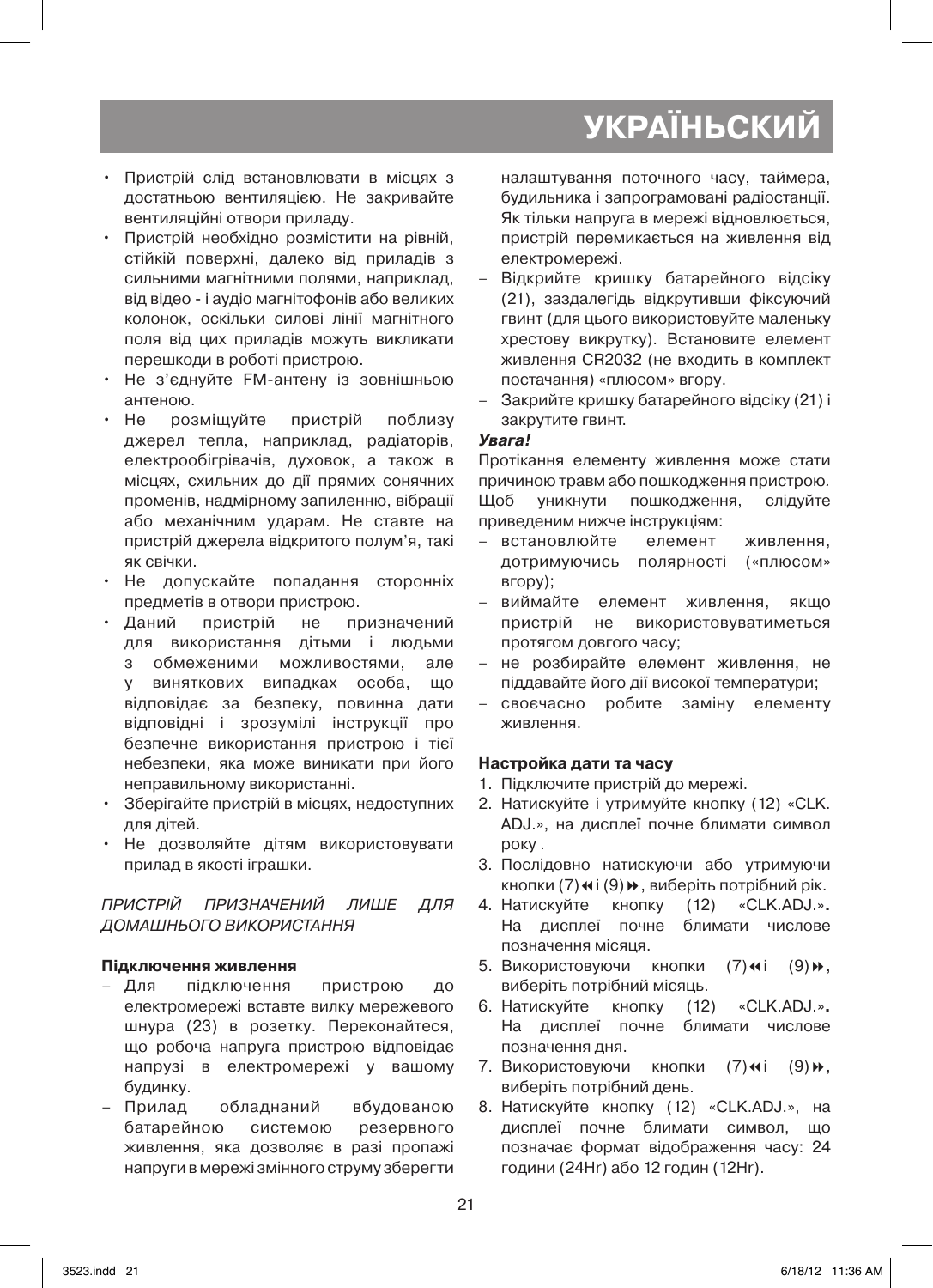- 9. Використовуючи кнопки (7) + (9) + виберіть формат відображення часу (12Нr або 24Нr).
- 10. Натискуйте кнопку (12) «CLK.ADJ.». На дисплеї почнуть блимати цифри часу.
- 11. Використовуючи кнопки (7) $\leftrightarrow$  (9) $\leftrightarrow$ , виберіть потрібну годину.

**Примітка:** При відображенні часу у форматі 12 годин (12 Hr), для установки часу пополудні послідовно натискуйте кнопку (7) «або (9) » до появи індикатора (20) «PM»

- 12. Натискуйте кнопку (12) «CLK.ADJ.»**.** На дисплеї почнуть блимати свідчення часу в хвилинах.
- 13. Використовуючи кнопки (7) $\leftrightarrow$  (9) $\leftrightarrow$ , встановите час в хвилинах.
- 14. Для завершення процедури налаштування натискуйте кнопку (12) «CLK.ADJ.»**.**

**Примітка:** Якщо протягом 30 секунд під час установки кнопки (7)7або (9)8 не будуть натиснути, станеться повернення в режим відображення поточного часу.

#### **Вибір формату часу**

Ви також можете вибрати відображення часу у форматі 12 або 24 годин натисканням кнопки (4) «12/24Н». Обраний формат часу відображається на дисплеї (13).

#### **Перегляд поточної дати**

- 1. Для перегляду дати в режимі відображення часу (радіо вимкнене) натискуйте кнопку (7) «Y-M-D».
- 2. Послідовно натискуйте кнопку (7) «Y-M-D» для перегляду року, поточної дати і часу.

#### **Переведення годинників на літній/зимній час**

В режимі відображення часу натисніть і утримуйте кнопку (9) «DST» до зміни показань часу.

#### **Налаштування будильників**

- 1. У режимі відображення часу (радіо вимкнене), натисніть і утримуйте кнопку (16) 1. На додатковому дисплеї (14) почнуть блимати цифри години, а на основному дисплеї (13) загориться індикатор (18).
- 2. Використовуючи кнопки (7) ні (9) », виберіть необхідну годину.
- 3. Натискуйте кнопку (16) . На дисплеї почнуть блимати цифри хвилин.
- 4. Використовуючи кнопки (7) (4i (9) », виберіть потрібне значення хвилин.
- 5. Натискуйте кнопку (16) <sup>1</sup>**.** На дисплеї з'являться символи режиму повтору сигналу будильника. Використовуючи кнопки (7)4 і (9)», виберіть потрібний режим:
- 1-1 без повтору,
- 1-5 повтор сигналу будильника з понеділка по п'ятницю,
- 1-7 повтор сигналу будильника сім днів на тиждень,
- 6-7 повтор сигналу будильника в суботу і неділю.
- 6. Натискуйте кнопку (16) <sup>1</sup>**.** Якщо Ви встановили сигнал будильника без повтору (1-1), на дисплеї (14) з'явиться числове позначення дня тижня, в який повинен спрацювати будильник. Використовуючи кнопки (7) ні (9) », встановіть день, в який повинен спрацювати будильник (1 - понеділок, 2 - вівторок і т.д.). Натисніть кнопку  $(16)$ .
- 7. На дисплеї почнуть блимати символи типу сигналу пробудження. Використовуючи кнопки (7) $\leftrightarrow$ і (9) $\leftrightarrow$ , виберіть потрібний тип сигналу пробудження: сигнал зумера (символ «bu») або радіо (відображається частота настройки).

**Примітка**: Якщо в якості сигналу пробудження ви хочете вибрати радіо, то перед налаштуванням будильників заздалегідь налаштуйтеся на потрібну радіостанцію (див. «Прийом радіостанцій»).

- 8. Натискуйте кнопку (16)  $\clubsuit_{\scriptscriptstyle \rm I}$ , а потім кнопками (7)<и (9) > встановіть рівень гучності радіо (регулювання рівня гучності недоступна при виборі сигналу зумера).
- 9. Для завершення налаштування першого будильника натискуйте кнопку (16)  $\bullet$ .
- 10. Повторить дії 2-9 для другого будильника  $(15)$   $\bullet$ ...

#### **Примітка:**

Якщо протягом 30 секунд кнопки (7) « і (9) № не натискувати, станеться повернення в режим відображення поточного часу.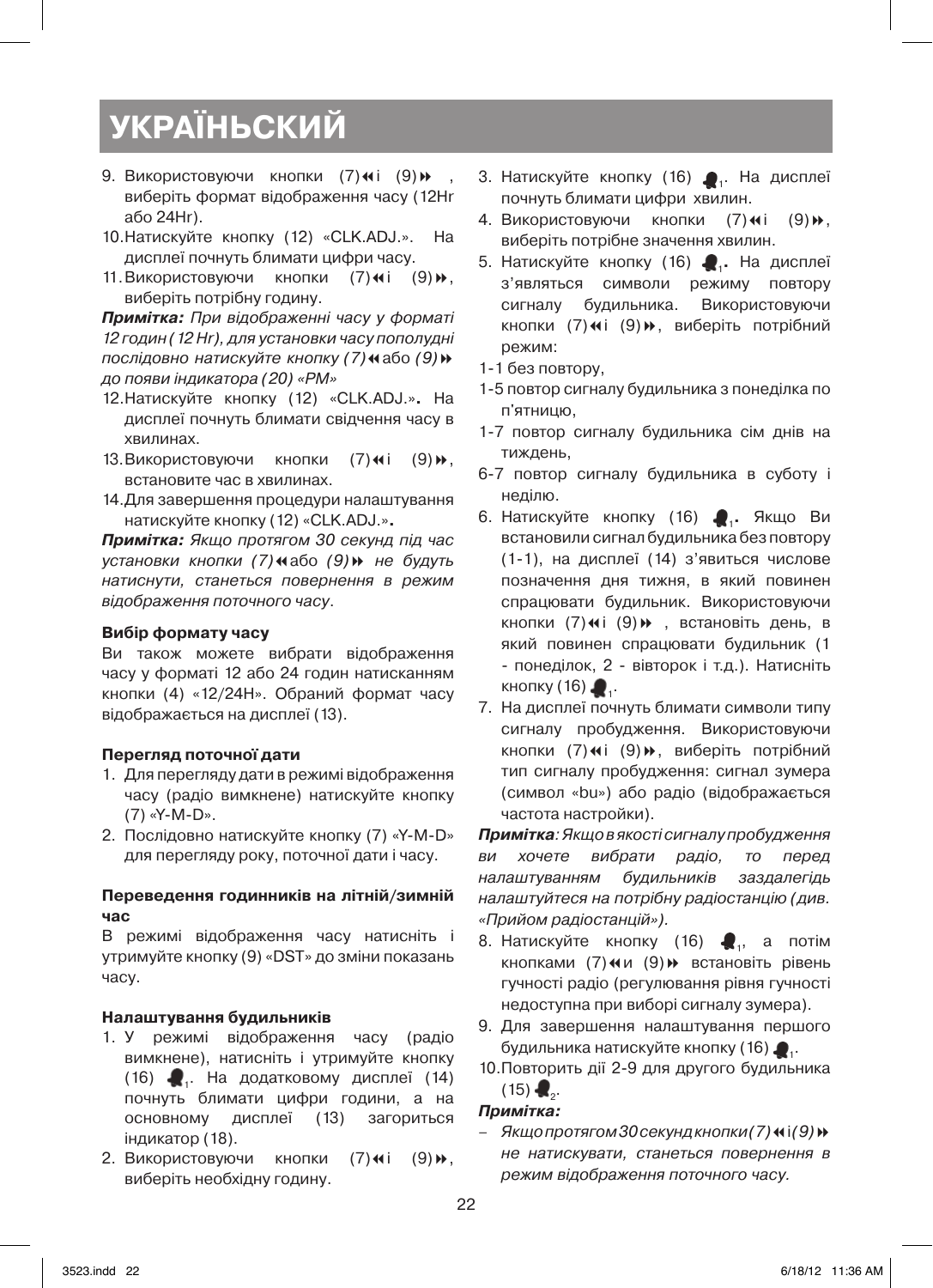– Спрацьовування будильника відбувається лише при підключенні пристрою до електромережі.

## **Включення/виключення будильників**

- 1. Для включення будильника (будильників) в режимі відображення часу натискуйте кнопку (16)  $\bullet$ , і/або (15)  $\bullet$  до появи індикаторів (18) і/або (17) відповідно.
- 2. Для виключення будильника (будильників) в режимі відображення часу натискуйте і утримуйте відповідну кнопку ще раз. Індикатор відповідного будильника згасне.

### **Повтор сигналу будильника**

- 1. Сигнал будильника можна відключити на 9 хвилин натисненням кнопки (11) «SNOOZE/SLEEP»**.** Індикатор вибраного будильника блиматиме, через 9 хвилин сигнал будильника повториться.
- 2. Для відключення звукового сигналу будильника натискуйте кнопку (5) «ON/ OFF» або кнопку відповідного будильника (16) **- 1** або (15) - 2.<br>**Примітка:** Сигнал

зумеру/радіо звучатиме протягом 30 хвилин, якщо Ви не натискуватимете жодних кнопок.

#### **Відображення налаштувань будильника та показань температури**

На додатковому дисплеї (14) за умовчанням відображується температура повітря в приміщенні.

- 1. Для виведення налаштувань першого будильника на додатковий дисплей (14) натискуйте кнопку (10) «TEMP/ALARM» у режимі відображення часу (радіо вимкнене). На дисплеї (14) з'являться налаштування першого будильника і спалахне індикатор (крапка) з лівого боку від показань.
- 2. Для перегляду налаштувань другого будильника натискуйте кнопку (10) «TEMP/ ALARM» ще раз. На дисплеї (14) з'являться налаштування другого будильника, і спалахне індикатор (крапка) з правого боку від показань.
- 3. Натискуйте кнопку (10) «ТЕМР/ ALARM» третій раз, на дисплеї (14) відображатиметься температура повітря в приміщенні.

### **Вибір одиниць вимірювання температури**

- 1. У режимі відображення поточного часу встановите показники температури на додатковому дисплеї (14) (див. пункт «Відображення налаштувань будильника та показань температури).
- 2. Натискуйте кнопку (3) «C-F» для вибору одиниць виміру температури (градуси Цельсія або Фаренгейта).

### **Установка яскравості дисплея (13)/(14) (дисплея два, яскравість регулюється одночасно)**

У режимі відображення часу повторно натискуючи кнопку (11) «DIMMER», встановите необхідну яскравість дисплея (основного і додаткового).

### **Автоматичне відключення дисплея (13)/ (14) (дисплея два)**

- 1. В режимі відображення поточного часу натисніть і утримуйте кнопку (8) «DISPLAY AUTO OFF» +» до появи індикатора (19)  $\ell$ Через 10 секунд дисплей згасне.
- 2. Для короткочасного перегляду свідчень дисплея натискуйте будь-яку кнопку.

# **Примітка**: Функція неактивна в режимі радіо.

3. Для відключення функції повторно натискуйте і утримуйте кнопку (8) «DISPLAY AUTO OFF», індикатор (19)  $\ell$  \ погасне.

# **Таймер зворотного відліку**

- 1. В режимі відображення поточного часу натисніть кнопку (2) «NAP», на дисплеї (13) з'явиться символ «n90», що означає спрацьовування таймера зворотного відліку через 90 хвилин.
- 2. Повторним натисненням кнопки (2) «NAP» встановите час спрацьовування таймера від 10 до 90 хвилин з кроком в 10 хвилин.
- 3. Для перегляду часу, що залишився, натискуйте кнопку (2) «NAP».
- 4. Після закінчення заданого часу прозвучить звуковий сигнал, для відключення якого натискуйте кнопку (5) «ON/OFF».
- 5. Для відміни даної функції повторно натискуйте кнопку (2) «NAP» до появи на дисплеї (13) символу «OFF» або включите радіо, натискуючи кнопку (5) «ON/OFF».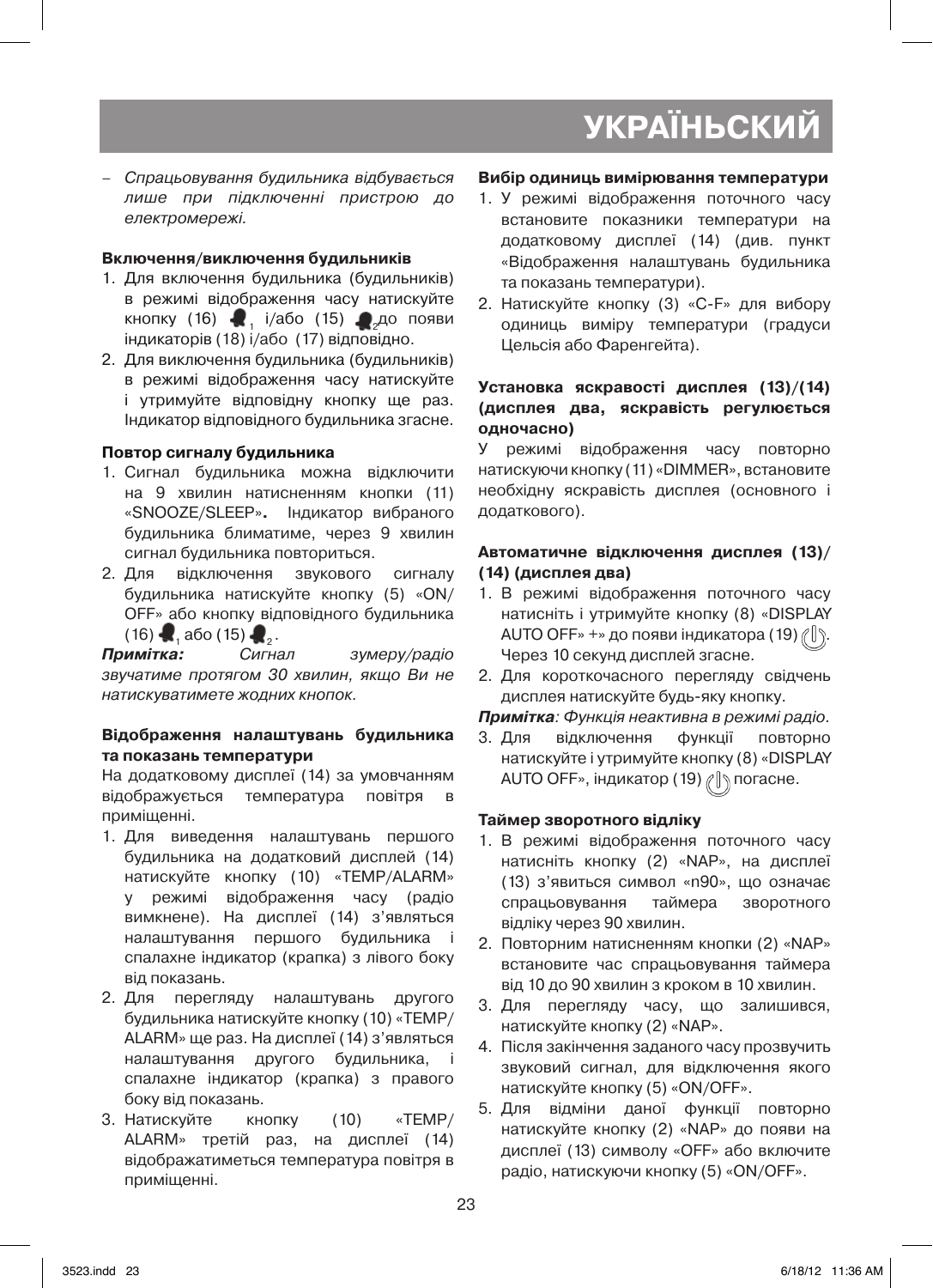#### **Прийом радіостанцій**

- 1. Підключите пристрій до мережі і натисніть кнопку (5) «ON/OFF».
- 2. За допомогою кнопок  $(7)$ « $i$   $(9)$ » налаштуйтеся на бажану радіостанцію.

**Ручне налаштування:** послідовно натискуйте кнопки (7)« і (9) » для вибору бажаної радіостанції з кроком 0,1 МГц в режимі FM.

**Автоматичний пошук:** натискуйте і утримуйте більш 2-х секунд кнопку (7) «або (9) ». Тюнер почне сканування і автоматично зупинить сканування при виявленні найближчого сильного сигналу від радіостанції.

3. Для виключення радіо натисніть кнопку (5) «ON/OFF».

#### **Антена (24)**

Виберіть положення FM-антени (24) для якісного прийому. Для забезпечення найкращих умов прийому радіостанцій FM діапазону рекомендується розмотати дріт FM-антени (24) на всю довжину і розташувати його оптимальним чином.

#### **Регулювання рівня гучності**

Для установки бажаного рівня гучності використовуйте кнопки (1) і (3).

#### **Програмування радіостанцій**

Ви можете налаштувати і зберегти 10 радіостанцій в діапазоні FM.

- 1. Налаштуйтеся на радіостанцію, яку ви хочете запрограмувати.
- 2. Натискуйте і утримуйте кнопку (8) «MEM. SET/М+» до появи миготливого символу «Р--».
- 3. Послідовно натискуючи кнопки (7) « і (9) », виберіть номер вічки програмування.
- 4. Натисніть ще раз кнопку (8) «MEM.SET/ М+», щоб зберегти вибрані налаштування.
- 5. Повторитепункти1–4длявсіхрадіостанцій, частоти яких Ви хочете зберегти в пам'яті радіогодинника.
- 6. Щоб вибрати одну із заздалегідь запрограмованих радіостанцій, в режимі

радіо послідовно натискуйте кнопку (8) «MEM.SET/М+» або (6) «МЕМ-».

#### **Автоматичне виключення радіо**

Ви можете встановити час, після закінчення якого станеться автоматичне виключення радіо.

- 1. У режимі радіо натискуйте кнопку (11) «SNOOZE/SLEEP». На дисплеї відображатиметься символи «90», що означає автоматичне відключення відтворення через 90 хвилин.
- 2. Встановите необхідний час авто виключення (90, 60, 30 або 15 хвилин) повторними натисненнями кнопки (11) «SNOOZE/SLEEP».
- 3. Для відключення цієї функції повторно натискуйте кнопку (11) «SNOOZE/SLEEP» до появи на дисплеї (13) символу «OFF» або вимкнете радіо, натиснув кнопку (5).

#### **Кнопка скидання налаштувань (25) «RESET»**

Використовуючи зубочистку, натискуйте кнопку скидання (25) «RESET» при заміні елементуживлення абоякщопристрійпрацює неналежним чином, при цьому станеться повернення до заводських налаштувань, а раніше збережені дані (налаштування поточного часу, будильників і радіо) будуть втрачені.

#### **ЧИЩЕННЯ ТА ДОГЛЯД**

- – Перед чищенням відключите пристрій від мережі.
- – Для чищення пристрою використовуйте м'яку тканину.
- – Забороняється використовувати для цих цілей рідкі або аерозольні чистячи засоби.

#### **ЗБЕРІГАННЯ**

- – Перед тим, як прибрати пристрій на зберігання, виробіть його чищення.
- – Зберігайте пристрій в сухому прохолодному місці, недоступному для дітей.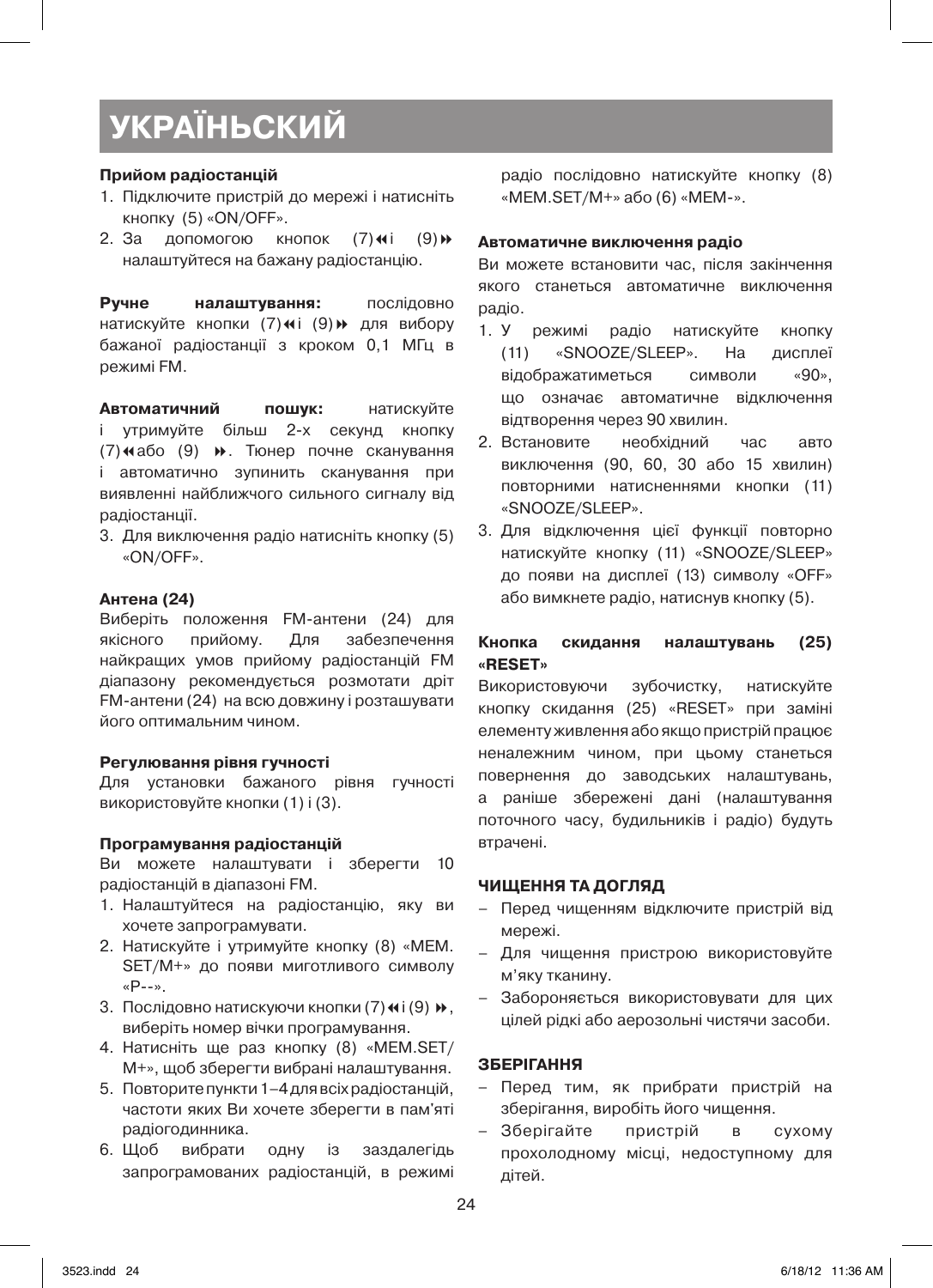# **КОМПЛЕКТ ПОСТАЧАННЯ**

- Радіогодинники 1 шт.
- – Інструкція 1 шт.

#### **ТЕХНІЧНІ ХАРАКТЕРИСТИКИ**

Електроживлення: 220-240 В, ~50 Гц Резервне живлення: елемент живлення типа «CR2032», 3 В Діапазон частот FM, що приймаються: 87,5 – 108 МГц Максимальна споживана потужність: 5 Вт

Виробник залишає за собою право змінювати характеристики пристрою без попереднього повідомлення.

### **Термін служби пристрою - 3 роки. Гарантія**

Докладні умови гарантії можна отримати в дилера, що продав дану апаратуру. При пред'явленні будь-якої претензії протягом терміну дії даної гарантії варто пред'явити чек або квитанцію про покупку.

Даний виріб відповідає вимогам до електромагнітної сумісності, що пред'являються директивою  $\epsilon$ 89/336/ЄЕС Ради Європи й розпорядженням 73/23 ЄЕС по низьковольтних апаратурах.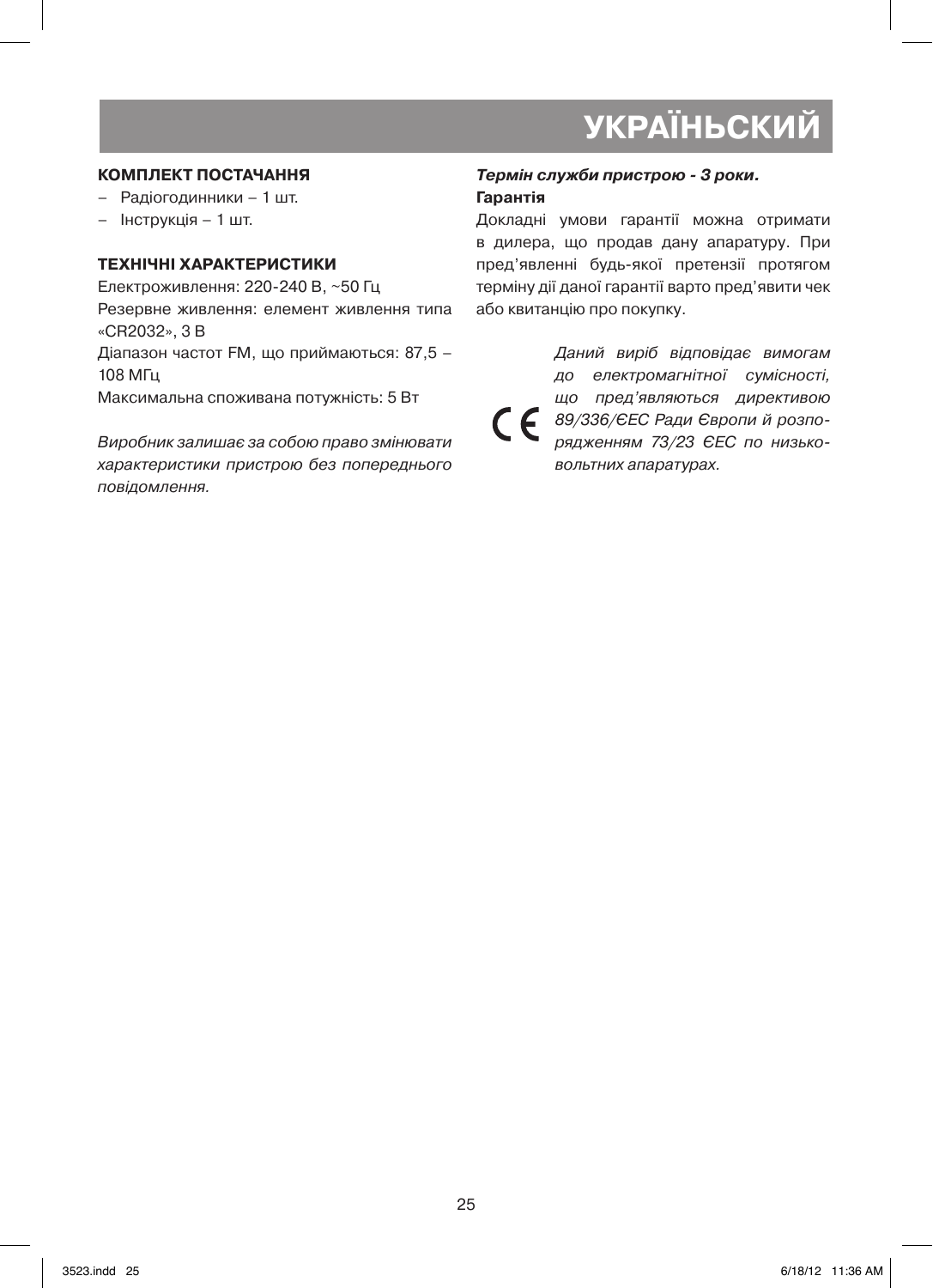### **RАDIОLI SОАT**

#### **Аsоsiy qismlаri**

- 1. Ovoz balandligini o'zgartirish tugmasi
- 2. Vaqtni teskari hisoblash taymeriga qo'yish tugmasi «NAP»<br>3. Ovozni ko'ta
- ko'tarish/harorat ko'rsatilishini o'zgаrtirish tugmаsi «C-F»
- 4. Vаqt ko'rsаtilishini o'zgаrtirish tugmаsi «12/24H»
- 5. Rаdiоni ishlаtish/o'chirish tugmаsi «ON/OFF»
- 6. Dаsturdаgi rаdiоstаnsiyalаrni o'tkаzish tugmаsi «MEM -»
- 7. To'g'rilash oralig'ini kamaytirish «/sanani ko'rsаtish tugmаsi Y-M-D»
- 8. Displеyni o'zi o'chirish «DISPLAY AUTO OFF»/dаsturlаsh vа rаdiоstаnsiyalаrgа o'tkаzish tugmаsi «MEM SET/M+»
- 9. To'g'rilash oralig'ini ko'paytirish >>/ yozgi/ qishki vаqtgа o'tkаzish tugmаsi «DST»
- 10. Haroratni/qo'ng'iroq vaqtini ko'rsatish tugmasi «TEMP/ALARM»
- 11. Qo'ng'iroq ovozini qaytarish/o'zi o'chish/ displеy yorug'ligini o'zgаrtirish tugmаsi «SNOOZE/SLEEP/DIMMER»
- 12. Kun bilan vaqtni to'g'rilash tugmasi «CLK. ADJ.»
- 13. Asosiy displey
- 14. Qo'shimcha displey
- 15. Ikkinchi qo'ng'iroqni ishlatish/o'chirish/ to'g'rilash tugmasi<br>16. Birinchi qo'ng'iroqni
- ishlatish/o'chirish/ to'g'rilash tugmasi
- 17. Ikkinchi qo'ng'iroq ishlayotganini belgisi  $\blacktriangleleft_2$
- 18. Birinchi qo'ng'iroq ishlayotgani belgisi
- 19. Displey o'zi o'chishini bildirish belgisi U
- 20. Tushdan keyingi vaqt ko'rsatilayotgani belgisi «RM»
- 21. Bаtаrеya bo'lmаsi qоpqоg'i
- 22. Harorat datchigi
- 23. Elektr shnuri
- 24. FM antenna simi
- 25. To'g'rilаshlаrni bеkоr qilish tugmаsi «RESET»
- 26. Yorliq

# **ХАVFSIZLIK QОIDАLАRI**

Jihоzni elеktrgа ulаshdаn, ishlаtishdаn vа to'g'rilаshdаn оldin qo'llаnmаsini diqqаt bilаn o'qib chiqing. Qo'llаnmаdа аytilgаn оgоhlаntirishlаr, jihоzni ishlаtish tаvsiyalаrining hаmmаsini to'liq bаjаrish kеrаk. Qo'llаnmаni оlib qo'yib, kеyinchаlik kеrаk bo'lgаndа mа'lumоt оlish uchun ishlаting.

- • Jihоz ishlаydigаn quvvаt elеktr tаrmоg'idаgi quvvаtgа to'g'ri kеlishini tеkshirib ko'ring.
- Yong'in chiqmasligi, tok urmasligi uchun jihоzgа yomg'ir, nаm tеkkizmаng.
- • Elеktr shnuri, vilkаsini suv yoki bоshqа suyuqlikkа sоlish tа'qiqlаnаdi.
- Yong'in chigmasligi, tok urmasligi uchun jihozni nаmlik ko'p bo'lаdigаn jоylаrgа (vаnnа, suv sоlingаn idishlаr, оshхоnаdаgi idish yuvgich, kir yuvish mаshinаsi, suzish hаvzаsi, zах yеrto'lа vа hk yaqinigа) qo'ymаng. Jihоzgа tоmchi tеkkizmаng, suv sаchrаtmаng.
- Elektr rozetkasi yoki uzaytgichlarga ortiqcha yuk tushirmаng, bu yong'in yoki tоr urishigа sabab bo'lishi mumkin.
- Jihozni biror joyi buzilsa elektr vilkasini rоzеtkаdаn tеz chiqаrib оlish mumkin bo'lаdigаn qilib qo'ying.
- Jihozni qo'shimcha himoya qilish uchun, chаqmоq chаqаyotgаndа yoki ko'p vаqt ishlаtmаydigаn bo'lsаngiz, jihоzni elеktrdаn аjrаtib qo'ying. Shundа chаqmоq ursа yoki elеktr tаrmоg'idа birdаn quvvаt ko'pаyib kеtsа jihоz buzilmаydi.
- Jihozni elektrdan ajratganda elektr vilkasidan ushlаb tоrting, hеch qаchоn elеktr shnuridаn ushlаb tоrtmаng.
- Elektr toki urmasligi uchun jihoz korpusini o'zingiz оchmаng. Jihоzni tа'mirlаmаng, uning birоr qismini o'zgаrtirmаng. Birоr jоyi buzilgаn bo'lsа jihоzni elеktrdаn аjrаtib vаkоlаtli хizmаt mаrkаzigа оlib bоring.
- Jihozni havo yaxshi aylanadigan joyga qo'ying. Jihоzning hаvо kirish jоylаrini bеrkitib qo'ymаng.
- • Jihоzni tеkis, qo'zg'оlmаydigаn, mаgnit mаydоni kuchli bo'lаdigаn jihоzlаrdаn, mаsаlаn, vidео-аudiо mаgnitоfоnlаrdаn, kаttа kоlоnkаlаr vа hоkоzоlаrdаn uzоqrоqqа qo'yish kеrаk, sаbаbi bu jihоzlаrdаn chiqаdigаn mаgnit mаydоni quvvаt liniyasi jihоz ishlаshigа tа'sir qilishi mumkin.
- FM antennani tashqi antennaga ulamang.
- Jihozni issiqlik chiqaradigan jihozlar, masalan, rаdiаtоrlаr, elеktr isitgichlаr, duхоvkаlаr yaqinigа, quyosh nuri to'g'ri tushib turаdigаn, chаng ko'p bo'lаdigаn, titrаydigаn yoki mехаnik urilishi mumkin bo'lgаn jоylаrgа qo'ymаng.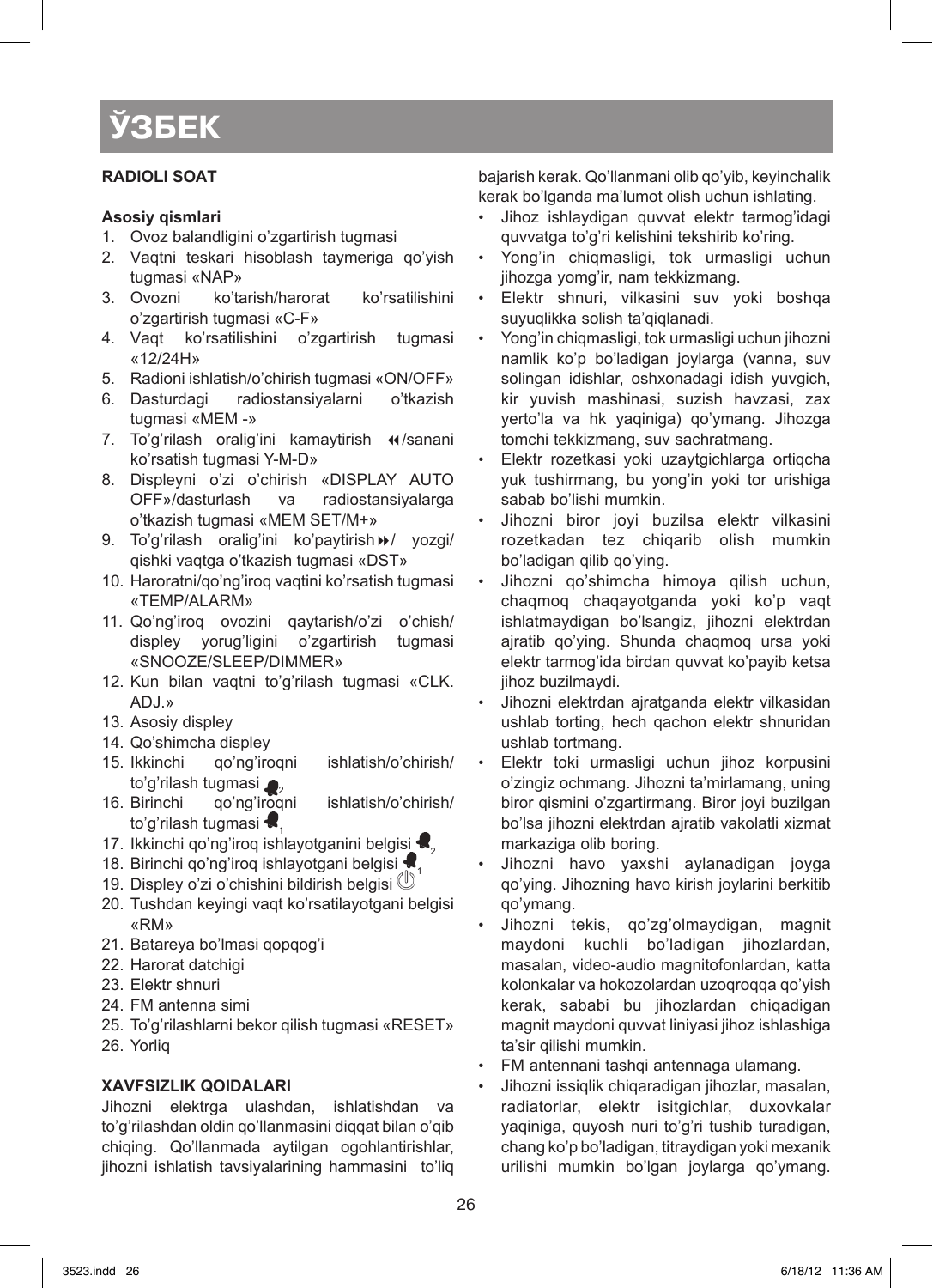

Jihоzni shuningdеk оchiq оlоv, misоl uchun, yonib turgаn shаm yaqinigа qo'ymаng.

- Jihoz ochiq joylariga yot jismlarni tushirmang.
- Jihoz bolalar bilan imkoniyati cheklangan insonlarning ishlatishiga mo'liallanmagan, аgаr ulаrning хаvfsizligi uchun jаvоb bеrаdigаn shaxs jihozni xavfsiz ishlatish qoidalarini to'liq vа tushunаrli qilib o'rgаtmаgаn vа uni nоto'g'ri ishlаtgаndа qаndаy хаvflаr bo'lishi mumkinligini yaхshilаb tushuntirmаgаn bo'lsа.
- • Jihоzni bоlаlаrning qo'li yеtmаydigаn jоygа qo'yib sаqlаng.
- • Bоlаlаr jihоzni o'yinchоq qilib o'ynаshlаrigа ruхsаt bеrmаng.

*JIHОZ FАQАT UYDА ISHLАTISHGА MO'LJАLLАNGАN*

#### **Elеktrgа ulаsh**

- – Jihоzni elеktrgа ulаsh uchun elеktr shnuridаgi (23) vilkаni rоzеtkаgа ulаng. Jihоz ishlаydigаn quvvаt uyingiz elеktr tаrmоg'idаgi quvvаtgа to'g'ri kеlishini tеkshirib ko'ring.
- – Zаhirа quvvаt bеrishi uchun jihоzgа ichki bаtаrеya tizimi qo'yilgаn, o'zgаruvchаn tоk tizimidа elеktr bo'lmаgаndа bu tizim sоаt, tаymеr, qo'ng'irоq vа dаsturlаb qo'yilgаn rаdiоstаnsiyalаr to'g'rilаngаn o'rinlаrni sаqlаb turаdi. Tizimdа elеktr bo'lishi bilаn jihоz elеktr tаrmоg'idаn quvvаtlаnishgа o'tаdi.
- – Mаhkаmlаydigаn vintini bo'shаtib bаtаrеya bo'lmаsi qоpqоg'ini (21) оching (kichkinа to'rt tishli burаgich bilаn оchsа bo'lаdi). Mаnfiy tоmоnini yuqоrigа qilib CR2032 bаtаrеyasini qo'ying (jihоzgа qo'shib bеrilmаydi).
- – Bаtаrеya bo'lmаsi qоpqоg'ini (21) yoping, vintni burаb mаhkаmlаb qo'ying.

#### **Diqqаt!**

*Bаtаrеya оqsа jihоz buzilishi, insоn jаrоhаtlаnishi mumkin.* 

Buzilmаsligi uchun quyidаgi tаvsiyalаrgа аmаl qiling:

- – bаtаrеyani mаnfiy vа musbаt tоmоnlаrini to'g'rilаb qo'ying («mаnfiy» tоmоni yuqоrigа qаrаgаn bo'lishi kеrаk);
- – аgаr jihоz ko'p vаqt ishlаtilmаsа ichidаgi bаtаrеyasini оlib qo'ying.
- – bаtаrеyani qismlаrgа аjrаtmаng, hаrоrаt bаlаnd jоygа qo'ymаng.
- – bаtаrеyani vаqtidа аlmаshtirib turing.

#### **Sаnа bilаn vаqtni to'g'rilаsh**

- 1. Jihozni elektrga ulang.
- 2. «CLK.ADJ.» tugmаsini (12) bоsib ushlаb turing, displеydа yil ko'rsаtgichi o'chib-yonа bоshlаydi.
- 3. (7) << va (9) + tugmalarni ketma-ket bosib yoki ushlаb turib kеrаkli yilni tаnlаng.
- 4. «CLK.ADJ.» tugmаsini (12) bоsing. Displеydа оy rаqаmi o'chib-yonа bоshlаydi.
- 5. (7) <4 va (9) > tugmalari bilan kerakli oyni tаnlаng.
- 6. «CLK.ADJ.» tugmаsini (12) bоsing. Displеydа kun rаqаmi o'chib-yonа bоshlаydi.
- 7. (7) w va (9) + tugmalari bilan kerakli kunni tаnlаng.
- 8. «CLK.ADJ.» tugmаsini (12) bоsing, displеydа vаqtni ko'rsаtish usuli bеlgilаri o'chib-yonа bоshlаydi: 24 sоаt (24Hr) yoki 12 sоаt (12Hr)
- 9. (7)«va (9)» tugmalari bilan kerakli vaqt ko'rsаtilishini tаnlаng: (12Hr yoki 24Hr).
- 10. «CLK.ADJ.» tugmasini (12) bosing. Displeyda sоаtni bildirish rаqаmi o'chib-yonа bоshlаydi.
- 11. (7) <va (9) + tugmalari bilan kerakli soatni tаnlаng.

*Eslаtmа: Vаqt 12 sоаt (12Hr) usulidа ko'rsаtilаdigаn bo'lsа tushdаn kеyingi vаqtni bеlgilаsh uchun, «PM» ko'rsаtgichi (20) ko'ringuncha, ketma-ket (7)* 44 *yoki (9)* > *tugmаlаrni bоsing*

- 12. «CLK.ADJ.» tugmаsini (12) bоsing. Displеydа dаqiqаni bildirish rаqаmi o'chibyonа bоshlаydi.
- 13. (7) «va (9) » tugmalari bilan kerakli daqiqani tаnlаng.
- 14. To'g'rilashni tugatish uchun «CLK.ADJ.» tugmаsini (12) bоsing.

*Eslаtmа: Аgаr vаqt to'g'rilаnаyotgаndа (7)*7 *yoki (9)*8 *tugmаlаr 30 sеkund bоsilmаsа jihоz vаqtni ko'rsаtish hоlаtigа qаytib ishlаydi.*

#### **Vаqt ko'rsаtilishini tаnlаsh**

«12/24N» (14) tugmаsini bоsib vаqt 12 sоаtli yoki 24 sоаtli ko'rsаtilishini tаnlаshingiz mumkin. Tаnlаngаn vаqt displеydа (13) ko'rinаdi.

#### **Sаnаni ko'rish**

1. Vаqt ko'rsаtilаyotgаndа sаnаni ko'rish uchun (rаdiо o'chirilgаn) «Y-M-D» tugmаsini (7) bоsing.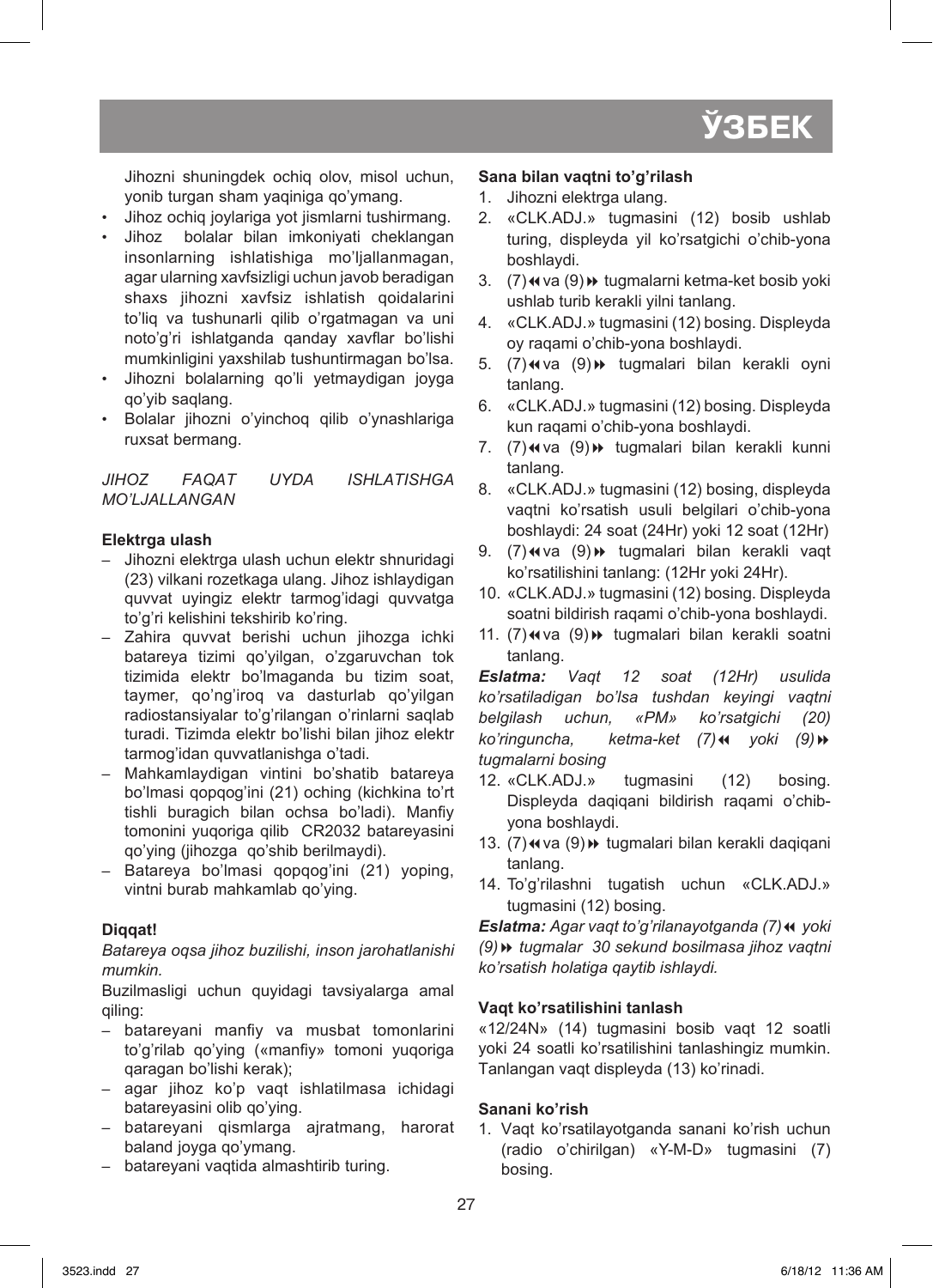2. Yil, sаnа vа vаqtni ko'rish uchun Y-M-D» tugmаsini (7) kеtmа-kеt bоsing.

### **Sоаtni yozgi/qishgi vаqtgа o'tkаzish**

Vаqt ko'rsаtilаyotgаndа vаqt o'zgаrgunchа «DST» tugmаsini (9) bоsib ushlаb turing.

### **Qo'ng'irоqqа qo'yish**

- 1. Vаqtni ko'rsаtаyotgаndа (rаdiо o'chirilgаn) tugmasini (16) bosib ushlab turing. Qo'shimchа displеydа (14) sоаt rаqаmi o'chib yonа bоshlаydi, аsоsiy displеydа (13) esа ko'rsаtgich (18) yonаdi.
- 2. (7) <4 va (9) + tugmalarini bosib kerakli soatni tаnlаng.
- 3. **1** tugmasini (16) bosing. Displeyda daqiqa rаqаmi o'chib yonа bоshlаydi.
- 4. (7) w va (9) + tugmalarini bosib kerakli  $\bigcap_{i=1}^{\infty}$ iqani tanlang.
- 5. **•** tugmasini (16) bosing. Disleyda qo'ng'iroq qayta chalinishi alomati ko'rinadi. (7) < va (9) > tugmаlаrini bоsib kеrаkli usulni tаnlаng:
- 1-1 qаytаrilmаydi,
- 1-5 dushаnbаdаn jumаgаchа qo'ng'irоq chаlinаdi.
- 1-7 bir хаftаdа еtti kun qo'ng'irоq chаlinаdi.
- 6-7 shаnbа vа yakshаnbа kunlаri qo'ng'irоq chаlinаdi.
- 6. (16)  $\bigcap_{n=1}^{\infty}$  tugmasini bosing. Agar qo'ng'iroq qayta chalinmaydigan usulni tanlagan chalinmaydigan bo'lsаngiz (1-1) displеydа (14) qo'ng'irоq chalinadigan kun ko'rinadi. (7)«va (9)» tugmаlаrini bоsib qo'ng'irоq chаlinаdigаn kunni tаnlаng (1-dushаnbа, 2-sеshаnbа vа hk.). (16) **1**, tugmasini bosing.
- 7. Displеydа uyg'оtish usuli bеlgisi o'chib yonа boshlaydi. 7)«va (9)» tugmalarini bosib хоhlаgаn uyg'оtish usulini tаnlаng: vizillаsh («bu» qo'ng'irоq) yoki rаdiо оvоzi (to'lqin chаstоtаsi ko'rsаtilаdi).

*Eslаtmа: Аgаr uyg'оtаdigаn qo'ng'irоq оvоzi uchun rаdiоni tаnlаydigаn bo'lsаngiz оldin kеrаkli rаdiоstаnsiyagа to'g'rilаb qo'ying («Rаdiоstаnsiyalаrni qаbul qilish» bo'limigа qаrаng)*

- 8. (16)  $\bullet$ , tugmasini bosing, so'ng (7) $\bullet$ va (9)8 tugmаlаri bilаn rаdiо оvоzini bеlgilаng (qo'ng'irоq vizillаydigаn bo'lsа оvоz bаlаndligini o'zgаrtirib bo'lmаydi).
- 9. Birinchi qo'ng'iroq qo'yilishini tugatish uchun  $(16)$   $\bullet$ , tugmasini bosing.

10.2-9-bandlarda aytilganlarni ikkinchi qo'ng'iroq (15)  $\clubsuit_{2}$ . uchun ham qaytaring.

### *Eslаtmа:*

- *– Аgаr (7)*7*yoki (9)*8 *tugmа 30 sеkund bоsilmаsа jihоz vаqtni ko'rsаtish hоlаtigа qаytib ishlаydi.*
- Jihоz elеktrgа ulаngаn bo'lsаginа qo'ng'irоq chаlinаdi.

# **Qo'ng'irоqlаrni ishlаtish/o'chirish**

- ko'rsatilayotganda qo'ng'iroqni (qo'ng'irоqlаrni) ishlаtish uchun bеlgilаri ko'ringunchа (18 va/yoki (17) (16) . i/va/yoki  $(15)$   $\bullet$ <sub>2</sub> tugmalarini bosib ushlab turing.<br>2. Vaqt ko'rsatilayotganda qo'ng'iroqni
- ko'rsatilayotganda (qo'ng'irоqlаrni) o'chirish uchun tеgishli tugmаni yanа bir mаrtа bоsib ushlаb turing. Tegishli qo'ng'iroq ko'rsatgichi o'chadi.

# **Qаytа qo'ng'irоq chаlish**

- 1. «SNOOZE/SLEEP» tugmasini (11) bosib qo'ng'irоq оvоzini 9 dаqiqаgа o'chirib qo'ysа bo'lаdi. Tаnlаngаn qo'ng'irоq ko'rsаtgichi o'chib-yonа bоshlаydi vа 9 dаqiqаdаn so'ng yanа qo'ng'irоq chаlinаdi.
- 2. Qo'ng'irоq оvоzini o'chirish uchun (5) tugmаni yoki (16) **2** yoki (15) **2** . (5) qo'ng'iroq tugmаlаridаn kеrаgini bоsing.

*Eslаtmа: Аgаr birоrtа hаm tugmа bоsilmаsа qo'ng'irоq 30 dаqiqа chаlib turilаdi/rаdiо eshitilаdi.*

#### **Qo'ng'irоq chаlinаdigаn vаqtni ko'rsаtish, hаrоrаtni ko'rsаtish**

Qo'shimchа displеydа (14) аvvаldаn хоnа hаrоrаti ko'rsаtilаdigаn qilib bеlgilаngаn bo'lаdi.

- 1. Birinchi qo'ng'iroq chalinadigan vaqtni displеygа (14) chiqаrish uchun vаqt ko'rsаtilаyotgаndа (10) «TEMP/ALARM» tugmаsini bоsing (rаdiо o'chgаn bo'lаdi). Displeyda (14) birinchi qo'ng'iroq chalinadigan vаqt ko'rinаdi, chаp tоmоnidа ko'rsаtgich (nuqtа) yorishаdi.
- 2. Ikkinchi qo'ng'iroq chalinadigan vaqtni bilish uchun (10) «TEMP/ALARM» tugmаsini yanа bir mаrtа bоsing. Displеydа (14) ikkinchi qo'ng'irоq chаlinаdigаn vаqt ko'rinаdi, o'ng tоmоnidа ko'rsаtgich (nuqtа) yorishаdi.
- 3. (10) «TEMP/ALARM» tugmаsini uchinchi mаrtа bоsing, displеydа (14) хоnаdаgi hаrоrаt ko'rinаdi.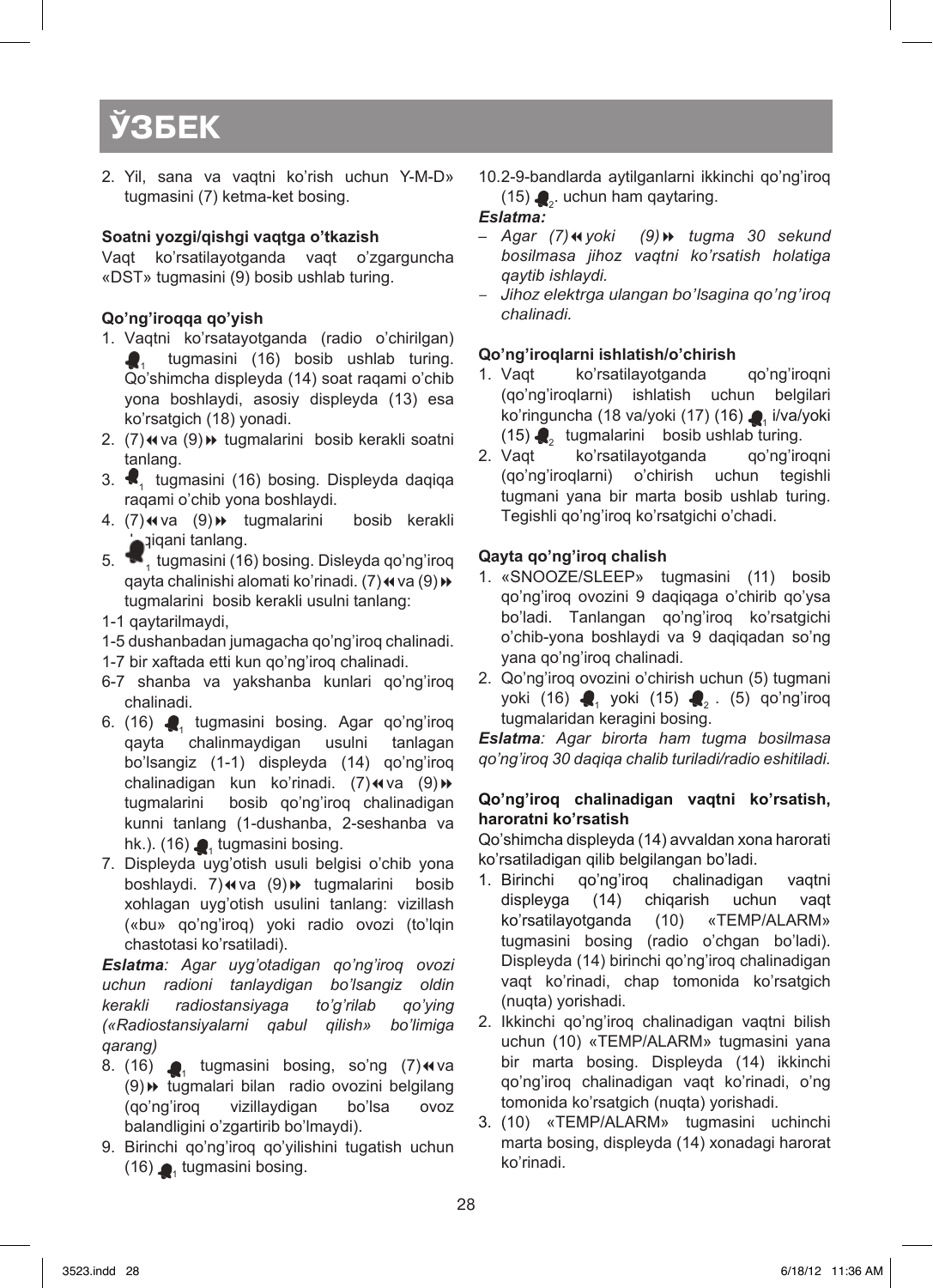# **Hаrоrаt ko'rsаtilishini tаnlаsh**

- 1. Vaqt ko'rsatilayotganda harorat ko'rsatgichini<br>qo'shimcha displeyda (14) belgilang qo'shimcha displeyda (14) («Qo'ng'irоq chаlinаdigаn vаqtni, hаrоrаtni ko'rsаtish» bo'limidа аytilgаn).
- 2. Harorat ko'rsatiladigan usulni tanlash uchun (3) «C-F» (hаrоrаtni Sеlsiy yoki Fаrеngеytdа ko'rsаtish) tugmаsini bоsing.

## **Displеy (13/14) yorug'ligini tаnlаsh (displеy ikkitа, yorug'ligi bir vаqtdа to'g'rilаnаdi)**

Vaqt ko'rsatilayotganda (11) «DIMMER» tugmаsini qаytа bоsib (аsоsiy vа qo'shimchа) displеy yorug'ligini хоhlаgаndеk qilib o'zgаrtiring.

## **Displеyni (13)/(14) аvtоmаtik o'chirish (ikkitа displеy)**

- 1. Vaqtni ko'rsatish holatida ishlayotganda (19) bеlgisi ko'ringunchа (8) «DISPLAY AUTO OFF» tugmаsini bоsib ushlаb turing.
- 2. Displey qisqa vaqt ko'rsatishi uchun istalgan tugmаni bоsing.

*Eslаtmа: bu funksiya rаdiо hоlаtidа ishlаmаydi.*

3. Bu funksiyani o'chirish uchun (8) «DISPLAY AUTO OFF» tugmаsini bоsib ushlаb turing, (19) (l) belgisi o'chadi.

# **Tеskаri hisоblаydigаn tаymеr**

- 1. Vaqt ko'rsatilayotganda (2) «NAP» tugmasini (2) bоsing, displеydа (13) tеskаri hisоblаsh tаymеri 90 dаqiqаdаn kеyin ishlаshini bildirib «P90» bеlgisi ko'rinаdi.
- 2. (2) «NAP» tugmаsini (2) yanа bоsib tаymеr ishlаydigаn vаqtni 10 dаqiqа оrаliqdа 10 dаqiqdаdаn 90 dаqiqаgаchа qilib qo'ying.
- 3. Qоlgаn vаqtni ko'rish uchun NAP» tugmаsini (2) bоsing.
- 4. Bеlgilаngаn vаqt o'tgаnidаn kеyin оvоz eshitilаdi, uni o'chirish uchun (5) «ON/OFF» tugmаsini bоsing.
- 5. Bu vаzifа ishlаshini bеkоr qilish uchun displеydа (13) «OFF» yozuvi ko'ringunchа yanа (2) «NAP» tugmаsini bоsing yoki «ON/ OFF» tugmаsini (5) bоsib rаdiоni ishlаting.

# **Rаdiоstаnsiyalаrni qаbul qilish**

- 1. Jihozni elektrga ulang, «ON/OFF» tugmasini (5) bоsing.
- 2. (7) w va (9) + tugmalari bilan kerakli rаdiоstаnsiyagа o'ting.

**Qo'ldа to'g'rilаsh**: FM hоlаtidа 0,1 MHz оrаliqdа kerakli radiostansiyani topish uchun (7) < va (9) +  $(7)$   $\leftrightarrow$  va  $(9)$   $\leftrightarrow$  tugmalarini ketma-ket bosing.

**Avtomatik to'g'rilash:** (7) << (9) > tugmalarni 2 sеkunddаn оshiq bоsib ushlаb turing. Tyunеr qidirishni bоshlаb kuchli rаdiоto'lqin kеlаyotgаn eng yaqin rаdiоstаnsiya tоpilgаndа qidirishni to'хtаtаdi.

3. Radioni o'chirish uchun (5) «ON/OFF» tugmаsini bоsing.

# **Аntеnnа (24)**

FM аntеnnаni (24) rаdiо to'lqin yaхshi qаbul bo'lаdigаn qilib chiqаrib qo'ying. FM to'lqin yaхshi qаbul qilinishi uchun FM аntеnnаni (24) to'liq chiqаrib, to'g'rilаb qo'yishni mаslаhаt bеrаmiz.

# **Оvоz bаlаndligini o'zgаrtirish**

Оvоz bаlаndligini o'zingiz хоhlаgаndеk o'zgаrtirish uchun (1) va (3) tugmalaridan keragini bosing.

# **Rаdiоstаnsiyalаrni dаsturgа kiritish**

FM diаpаzоnidаgi 10 tа rаdiоstаnsiyani sаqlаb qo'yishingiz mumkin.

- 1. Dasturga kiritiladigan radiostansiyaga o'ting.
- 2. O'chib-yonаyotgаn «P--» bеlgisi ko'rinmаgunchа «MEM.SET/M+» (8) tugmаsini bоsib ushlаb turing.
- 3.  $(7)$  $(9)$   $\rightarrow$  tugmalarni ketma-ket bosib dаsturlаnаdigаn kаtаk rаqаmini tаnlаng.
- 4. Tаnlаngаn to'g'rilаsh sаqlаnishi uchun «MEM. SET/M+» (8) tugmаsini yanа bir mаrtа bоsing.
- 5. Qоlgаn rаdiоstаnsiya to'lqinlаrini sаqlаsh uchun 1-4-bаnddа аytilgаnlаrni qаytаring.
- 6. Dаsturgа kiritilgаn rаdiоstаnsiyalаrdаn bittаsini tаnlаsh uchun «MEM.SET/M+» (8) tugmаsini kеtmа-kеt bоsing.

# **Rаdiоni аvtоmаtik o'chirish**

Rаdiо аvtоmаtik o'chаdigаn vаqtni bеlgilаb qo'yishingiz mumkin.

- 1. Rаdiо eshitilаyotgаndа «SNOOZE/SLEEP» tugmasini (11) bosing. Radio 90 dagiqadan kеyin o'zi o'chishini bildirib displеydа «90» bеlgisi ko'rinаdi.
- 2. «SNOOZE/SLEEP» tugmаsini (6) qаytа bоsib o'zi o'chаdigаn vаqtni qo'ying (90, 60, 30 yoki 15 dаqiqа)**.**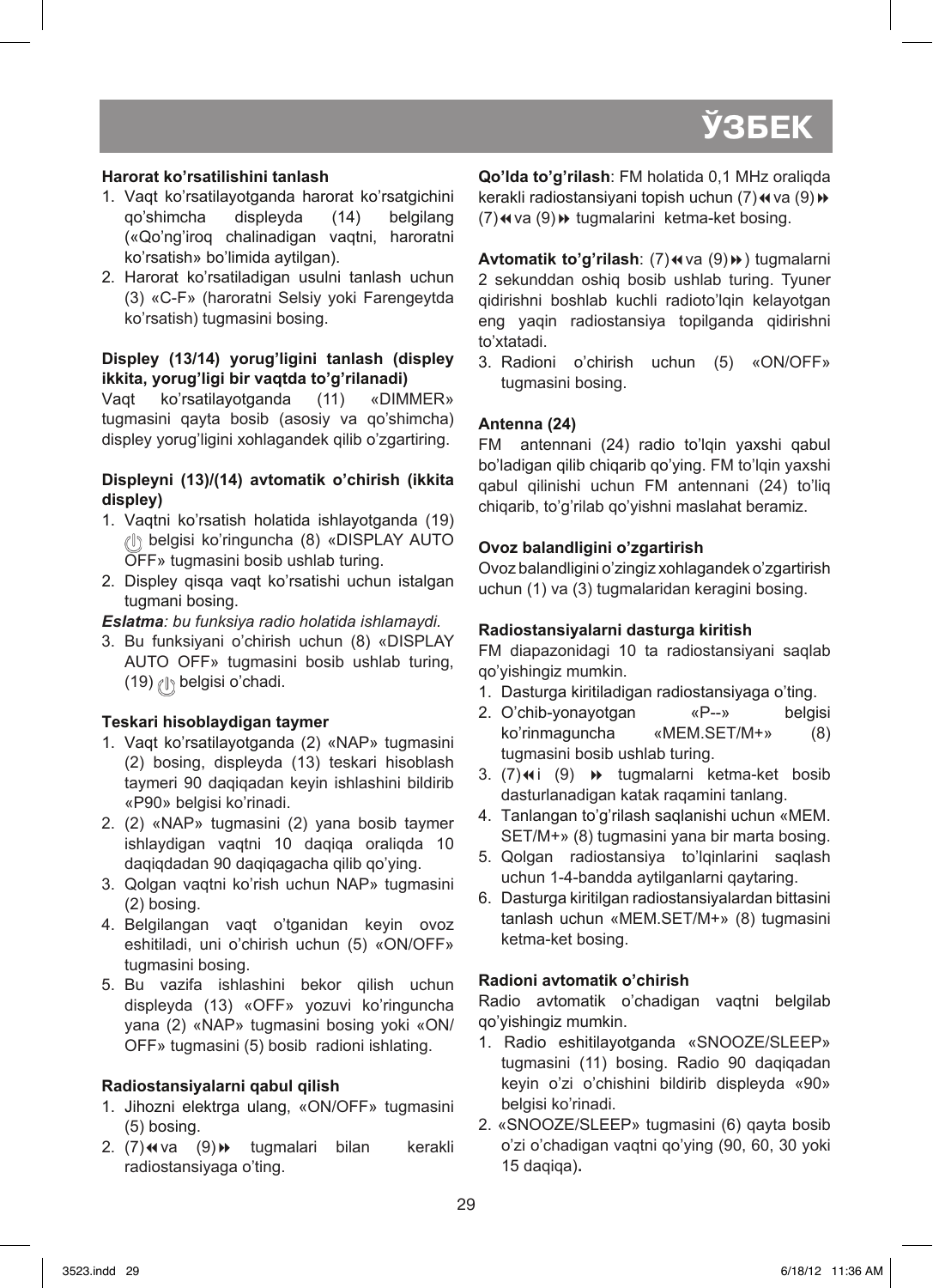3. Bu vаzifаsini o'chirish uchun displеydа (13) «OFF» yozuvi ko'ringunchа «SNOOZE/ SLEEP» tugmаsini (11) bоsing yoki tugmаni (5) bоsib rаdiоni ishlаting.

#### **To'g'rilаshlаrni bеkоr qilish tugmаsi RESET (25)**

Bаtаrеya аlmаshtirilgаndа yoi jihоz yaхshi ishlаmаyotgаn bo'lsа, tishcho'p bilаn «RESET» (25) tugmаsini bоsing, shundа jihоz zаvоddаgi to'g'rilаnishgа qаytаdi, sаqlаb qo'yilgаn mа'lumоtlаr (vаqt, qo'ng'irоq chаlinаdigаn vаqt, rаdiоning to'g'rilаnishi) bеkоr bo'lаdi.

#### **Tоzаlаsh vа ehtiyot qilish**

- – Tоzаlаshdаn оldin jihоzni elеktrdаn аjrаtib qo'ying.
- – Jihоzni yumshоq mаtо bilаn tоzаlаng.
- – Tоzаlаsh uchun suyuq yoki purkаlаdigаn tоzаlаsh vоsitаlаrini ishlаtmаng.

#### **Sаqlаsh**

- Jihоzni sаqlаb оlib qo'yishdаn оldin, tоzаlаb оling.
- Jihоzni sаlqin, quruq vа bоlаlаrning qo'li yеtmаydigаn jоygа qo'yib sаqlаng.

#### **Jihоz to'plаmi**

Rаdiоli sоаt – 1 dоnа. Qo'llаnmа – 1 dоnа.

#### **Tехnik хususiyatlаri**

Ishlаydigаn elеktr quvvаti: 220-240 V ~50 Hz Zаhirа quvvаti: «CR2032» turidаgi 3 V bаtаrеya Qаbul qilinаdigаn FM rаdiоchаstоtаlаr оrаlig'i: 87,5 MHz – 108 MHz Ishlаtаdigаn eng ko'p quvvаti: 5 W

*Ishlаb chiqаruvchi оlindаn хаbаr bеrmаy jihоz хususiyatlаrini o'zgаrtirish huquqini sаqlаb qоlаdi.*

*Jihоzning ishlаsh muddаti - 3 yil.*

#### **Kafolat shartlari**

Ushbu jihozga kafolat berish masalasida hududiy diler yoki ushbu jihoz xarid qiningan kompaniyaga murojaat qiling. Kassa cheki yoki xaridni tasdiqlaydigan boshqa bir moliyaviy hujjat kafolat xizmatini berish sharti hisoblanadi.

> *Ushbu jihoz 89/336 YAES Ko'rsatmasi asosida belgilangan va Quvvat kuchini belgilash Qonunida (73/23 YAES) aytilgan YAXS talablariga muvofiq keladi.*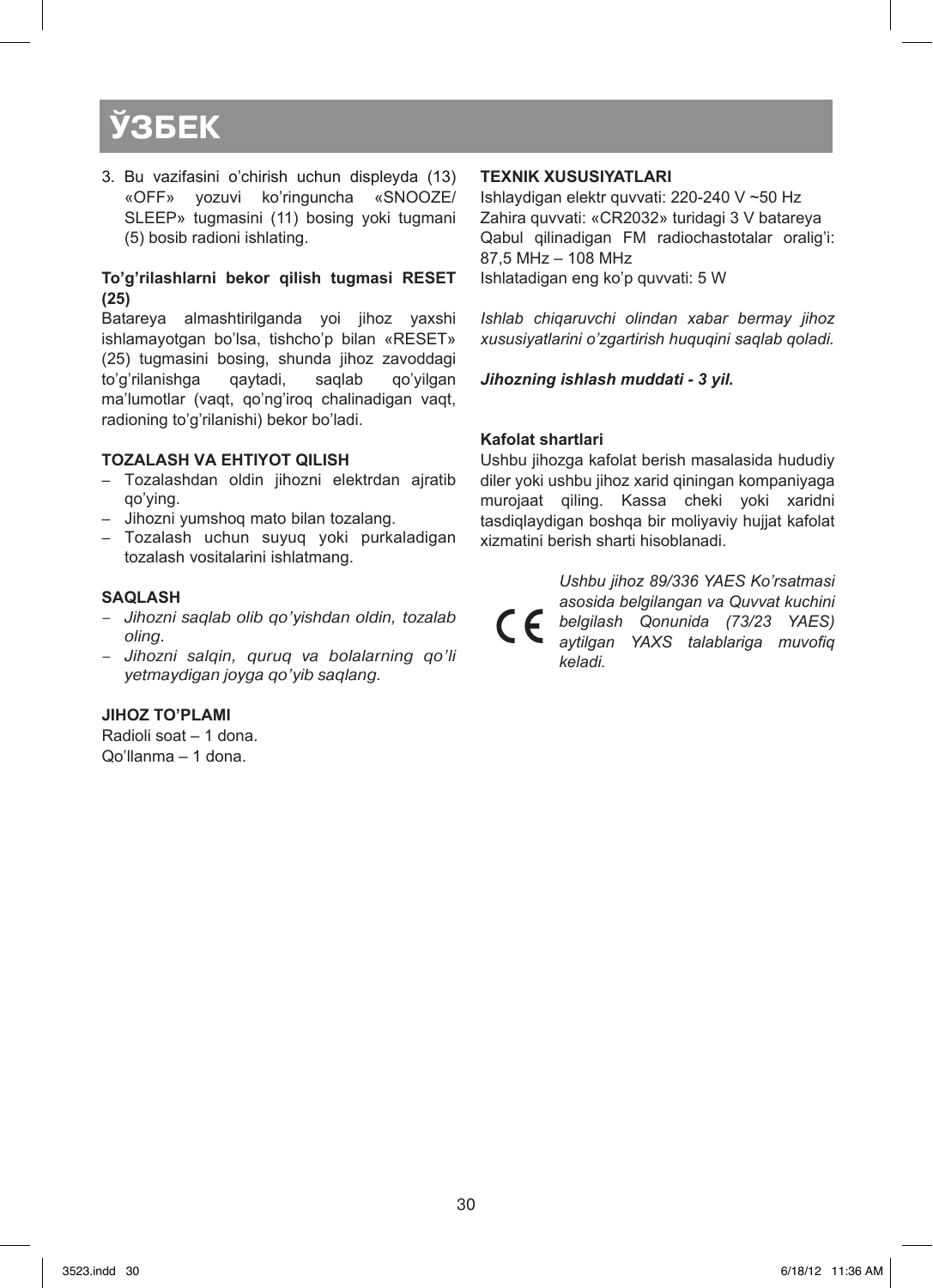#### **gb**

A production date of the item is indicated in the serial number on the technical data plate. A serial number is an eleven-unit number, with the first four figures indicating the production date. For example, serial number 0606xxxxxxx means that the item was manufactured in June (the sixth month) 2006.

#### **de**

Das Produktionsdatum ist in der Seriennummer auf dem Schild mit technischen Eigenschaften dargestellt. Die Seriennummer stellt eine elfstellige Zahl dar, die ersten vier Zahlen bedeuten dabei das Produktionsdatum. Zum Beispiel bedeutet die Seriennummer 0606xxxxxxx, dass die Ware im Juni (der sechste Monat) 2006 hergestellt wurde.

#### **rus**

Дата производства изделия указана в серийном номере на табличке с техническими данными. Серийный номер представляет собой одиннадцатизначное число, первые четыре цифры которого обозначают дату производства. Например, серийный номер 0606ххххххх означает, что изделие было произведено в июне (шестой месяц) 2006 года.

#### **kz**

Бұйымның шығарылған мерзімі техникалық деректері бар кестедегі сериялық нөмірде көрсетілген. Сериялық нөмір он бір саннан тұрады, оның бірінші төрт саны шығару мерзімін білдіреді. Мысалы, сериялық нөмір 0606ххххххх болса, бұл бұйым 2006 жылдың маусым айында (алтыншы ай) жасалғанын білдіреді.

#### **ua**

Дата виробництва виробу вказана в серійному номері на табличці з технічними даними. Серійний номер представляє собою одинадцятизначне число, перші чотири цифри якого означають дату виробництва. Наприклад, серійний номер 0606ххххххх означає, що виріб був виготовлений в червні (шостий місяць) 2006 року.

#### **uz**

Mаhsulоt ishlаb chiqаrilgаn muddаt tехnik хususiyatlаri yozilgаn yorliqdаgi sеriya rаqаmidа ko'rsаtilgаn. Sеriya rаqаmi o'n bittа rаqаmdаn ibоrаt bo'lаdi, birinchi to'rttа sоn ishlаb chiqаrilgаn sаnаni bildirаdi. Misоl uchun, sеriya rаqаmi 0606ххххххх bo'lsа, mаhsulоt iyun (оltinchi оy) 2006 yili ishlаb chiqаrilgаn bo'lаdi.